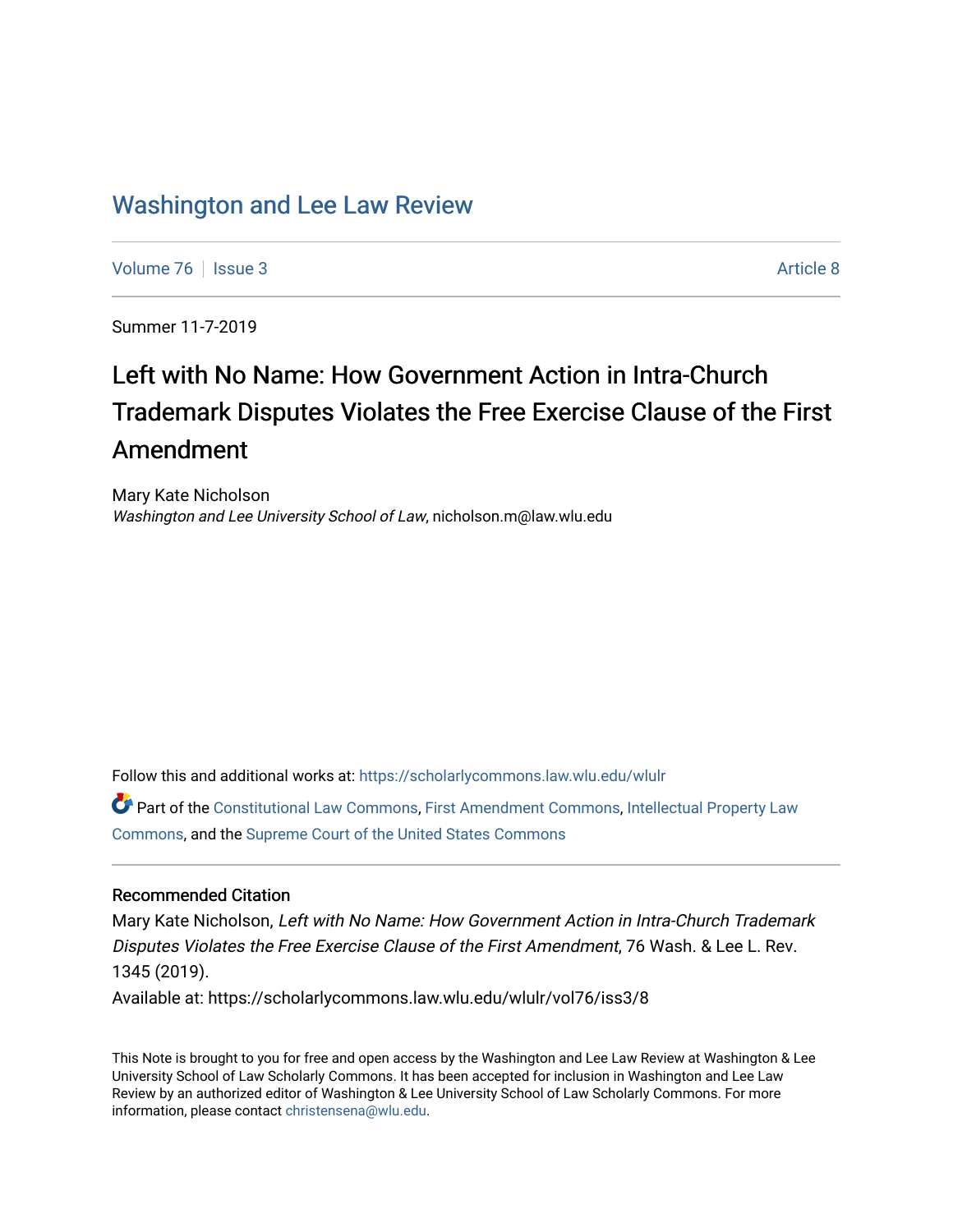# Left with No Name: How Government Action in Intra-Church Trademark Disputes Violates the Free Exercise Clause of the First Amendment

Mary Kate Nicholson[\\*](#page-1-1)

## *Table of Contents*

| II. Supreme Court Church Property Jurisprudence1351                                               |  |
|---------------------------------------------------------------------------------------------------|--|
|                                                                                                   |  |
| IV. Constitutional Implications of Church Trademark<br>2. Church Trademarks Are Ecclesiastical in |  |
| V. Should the Court Maintain Its Current Role?1385                                                |  |
|                                                                                                   |  |

# <span id="page-1-0"></span>*I. Introduction*

A church is made up of "many members, yet [is] one body."[1](#page-1-2) Unfortunately, the "members" do not always agree on how best to direct the "body."[2](#page-1-3) Churches have an illustrious history of internal

<span id="page-1-3"></span><span id="page-1-2"></span><span id="page-1-1"></span> <sup>\*</sup> J.D. Candidate, May 2020, Washington and Lee University School of Law; B.S., 2017, University of South Carolina. Thank you to Professor Christopher Seaman for all of his advice throughout the Note-writing process. Many thanks to my family who support me in all that I do.

<sup>1.</sup> 1 *Corinthians* 12:12 (New King James Version).

<sup>2.</sup> *See infra* Part II (detailing church polity disagreements leading to church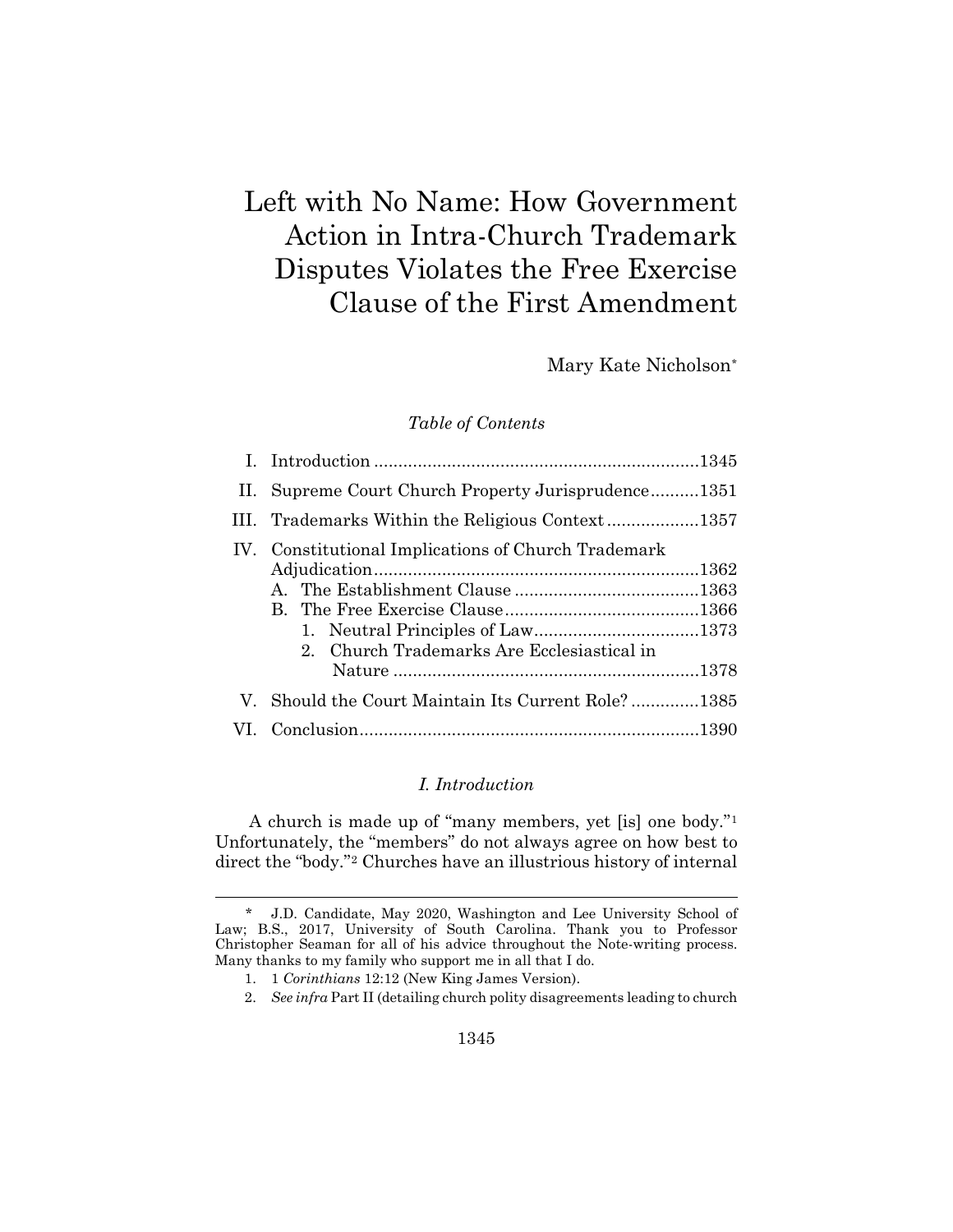disagreements over religious doctrine.[3](#page-2-0) In recent decades, the disputes shifted towards emerging social issues, such as the ordination of women and same-sex sex marriage.[4](#page-2-1) As society shifts its opinions on such issues, so do members of church congregations.

In February 2019, the United Methodist Church—the second largest Protestant church in the United States—voted to reject a proposal that would allow the ordination and marriage of LGBTQ individuals.[5](#page-2-2) The same debate occurred in the Presbyterian and Episcopalian churches and led to countless lawsuits when the churches approved inclusive measures concerning the LGBTQ population.[6](#page-2-3) In a national church with millions of members, such social polity decisions can fracture a church beyond repair.<sup>[7](#page-2-4)</sup>

<span id="page-2-1"></span>4. *See* Joe Carter, *How to Tell the Difference Between the PCA and PCUSA*, GOSPEL COALITION (June 23, 2014), https://www.thegospelcoalition.org/article/how-to-tell-the-difference-betweenthe-pca-and-pcusa/ (last visited Sept. 23, 2019) (detailing PCA's objection to ordaining women for ministry that led to its separation from PCUSA) (on file with the Washington and Lee Law Review).

<span id="page-2-2"></span>5. *See* Timothy Williams and Elizabeth Dias, *United Methodists Tighten Ban on Same-Sex Marriage and Gay Clergy*, N.Y. TIMES (Feb. 26, 2019), https://www.nytimes.com/2019/02/26/us/united-methodists-vote.html?smid=fbnytimes&smtyp=cur&fbclid=IwAR0i8OvPo7XzJ8WEtfk-

i97D3z4udrurVH5DCpDPFdS1VFG39tPshgS-SzE (last visited Sept. 23, 2019) (rejecting a proposal that would see the seven million members of the United Methodist Church allowing gay marriage and LGBTQ clergy) (on file with the Washington and Lee Law Review).

<span id="page-2-3"></span>6. *See id.* (noting that Presbyterian and Episcopalian churches lost conservative members over the approval of same-sex marriage).

<span id="page-2-4"></span>7. *See* Sarah Pulliam Bailey, *Presbyterian Church (USA) Changes Its Constitution to Include Gay Marriage*, WASH. POST (Mar. 17, 2015), https://www.washingtonpost.com/news/acts-of-faith/wp/2015/03/17/presbyterianchurch-changes-constitution-to-include-gay-marriage/?utm\_term=.bc3a459cdb63 (last visited Sept. 23, 2019) (stating that the PCUSA has lost 37% of its national membership since 1992 over social issue disputes) (on file with the Washington and Lee Law Review).

<span id="page-2-5"></span><span id="page-2-0"></span>property disputes).

<sup>3.</sup> *See* Kedroff v*.* St. Nicholas Cathedral of Russian Orthodox Church, 344 U.S. 94, 100−04 (1952) (seeing a church split from its "mother" church in Russia over political and religious differences); *see also* HENRY GARLAND & MARY GARLAND, THE OXFORD COMPANION TO GERMAN LITERATURE 271 (2005) (describing the 95 Theses nailed to Wittenberg Church in 1517 by Martin Luther in protest over the church's indulgences practice); *Acts* 15:1−21 (New King James Version) (providing an account of an early religious dispute between the Pharisees and Gentiles).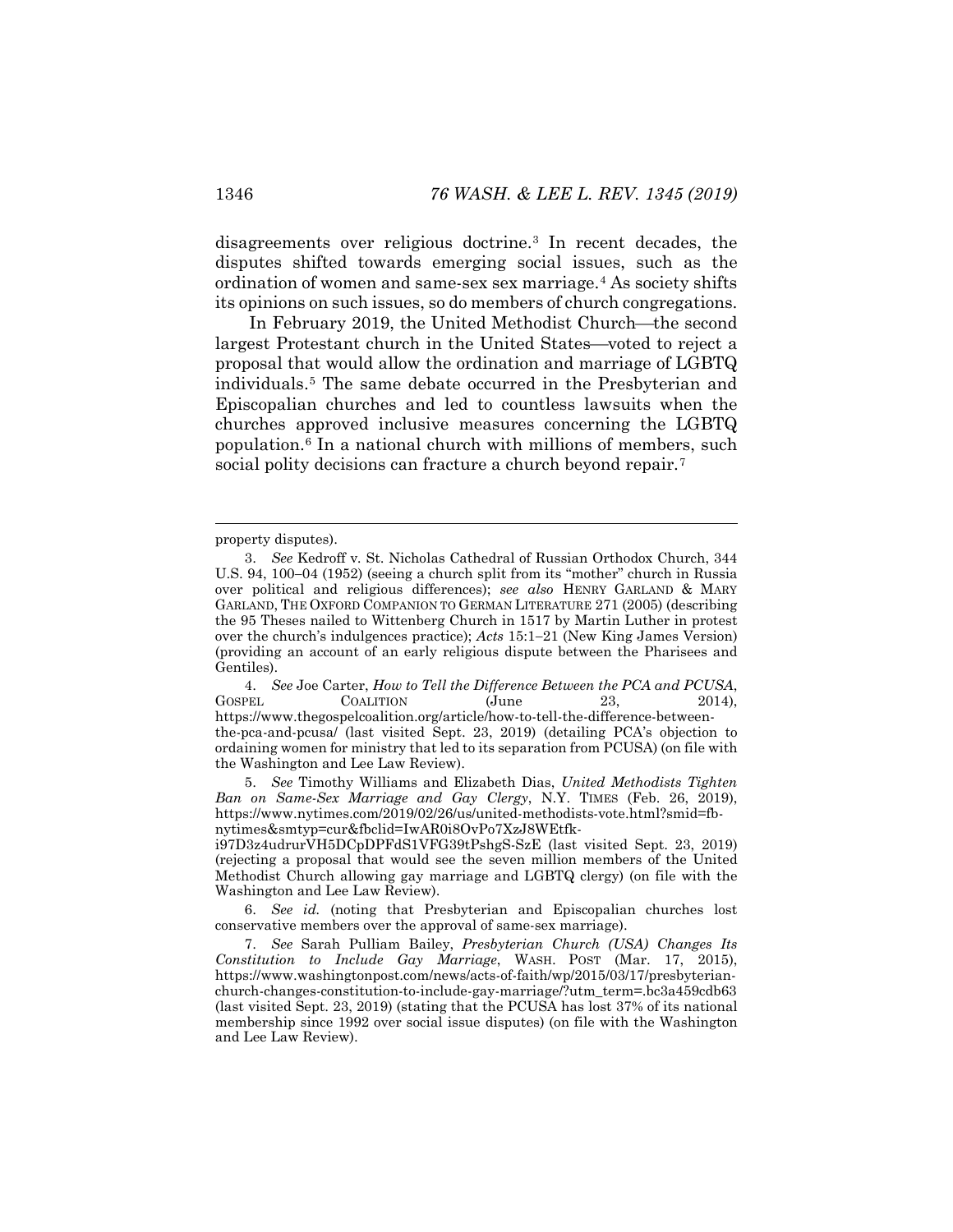A church divided over social issues often sees an outflux of members and the creation of complex property disputes.<sup>8</sup> When churches are divided, congregations often split along polity lines, with one sect remaining loyal to the national church, and one sect leaving the denomination.[9](#page-3-1) Almost immediately, disputes arise over ownership of church property—most commonly the building.<sup>[10](#page-3-2)</sup>

Just as important to a congregation, however, is the church's name. As organizations dependent on congregant tithes and community reputation, churches often trademark their names and symbols to safeguard their goodwill.<sup>[11](#page-3-3)</sup> The fight over exclusive use to a church's name is complex and full of uncertainty. This complexity is illustrated through a 2017 lawsuit involving a schism in the Episcopal Church.[12](#page-3-4)

The Episcopal Church's presence in South Carolina dates back to 1789.[13](#page-3-5) The current form of the Lower Diocese of South Carolina was incorporated in 1973 with the purpose "to continue an Episcopal Diocese under the Constitution and Canons of [t]he Episcopal Church."[14](#page-3-6) The national Episcopal Church's move to ordain those identifying as LGBTQ caused a nationwide schism,[15](#page-3-7)

<span id="page-3-3"></span>11. *See* Purcell v. Summers, 145 F.2d 979, 987 (4th Cir. 1944) (noting the goodwill imbedded in a church's name).

13. *See id.* at 85 (describing the church's formation in South Carolina).

<span id="page-3-0"></span> <sup>8.</sup> *See* Protestant Episcopal Church v. Episcopal Church, 806 S.E.2d 82, 90 (S.C. 2017) (detailing a property dispute resulting from a church decision over LGBTQ clergy and same-sex marriage).

<span id="page-3-1"></span><sup>9.</sup> *See* Bailey, *supra* note [7](#page-2-5) (finding the Presbyterian Church U.S.A. split over same-sex marriage).

<span id="page-3-2"></span><sup>10.</sup> *See* Jones v. Wolf, 443 U.S. 595, 598 (1979) (arguing over exclusive ownership of real property that stemmed from a doctrinal disagreement); Watson v. Jones, 80 U.S. 679, 721 (1872) (disputing real property ownership after the church's split over slavery).

<span id="page-3-4"></span><sup>12.</sup> *See Protestant Episcopal Church*, 806 S.E.2d at 91 (finding the severed church seeking exclusive ownership over real and intellectual property). The Episcopal Church will be noted as "TEC" in various quotations from court opinions throughout this Note.

<span id="page-3-6"></span><span id="page-3-5"></span><sup>14.</sup> *See id.* at 85−86 ("TEC is an unincorporated association comprised of subunits known as dioceses. Each diocese is, in turn, comprised of congregations known as parishes or missions.").

<span id="page-3-7"></span><sup>15.</sup> *See id.* at 90 n.8 (noting the dispute began when the General Convention confirmed the first openly homosexual bishop); *see also* Rev. Canon Dr. Kendall S. Harmon, *Diocese Releases Statement Regarding Disassociation from the Episcopal Church*, DIOCESE OF S.C., https://www.dioceseofsc.org/newsevents/legal-news/diocese-releases-statement-regarding-disassociation-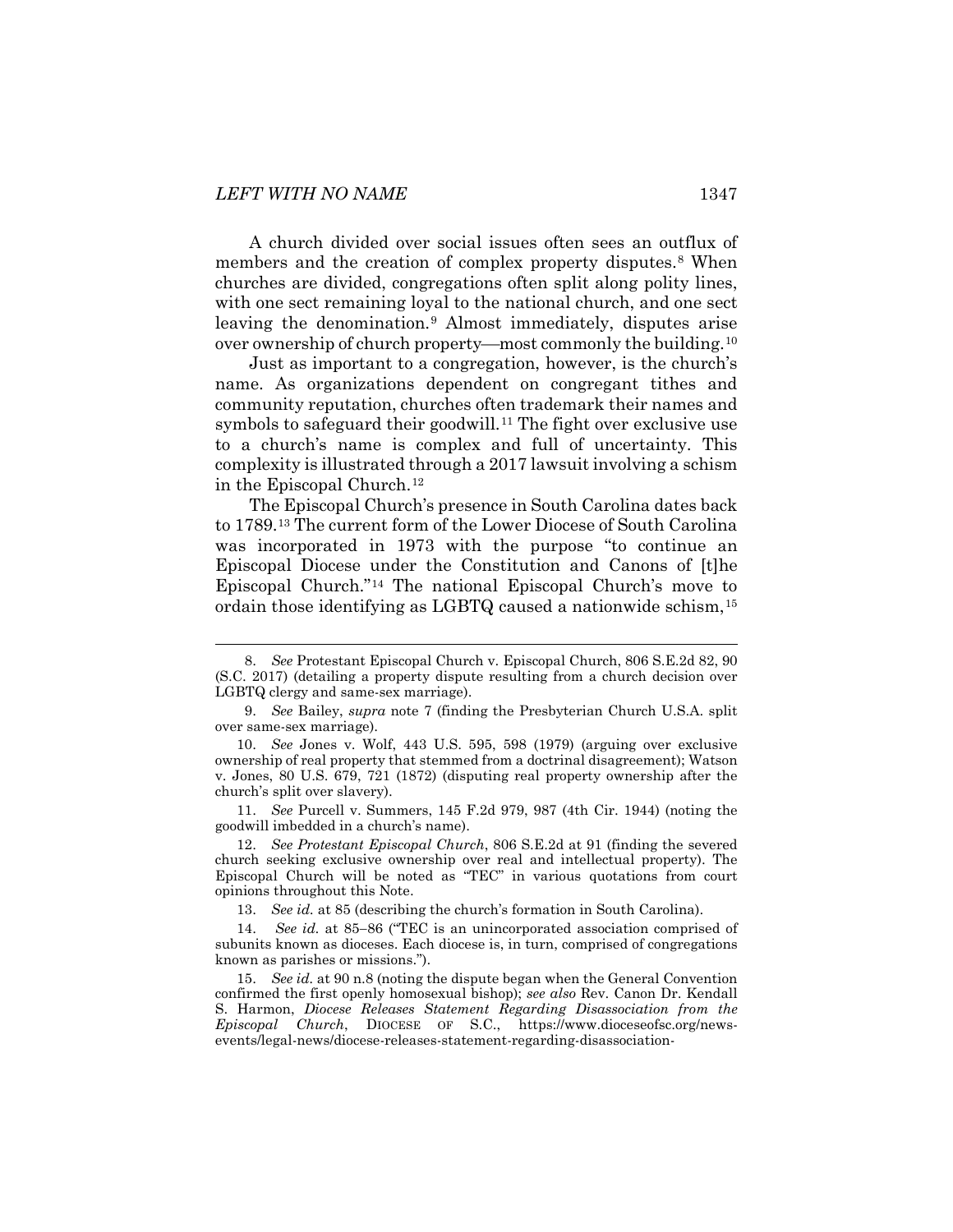and resulted in the Lower Diocese of South Carolina breaking away from the national Episcopal Church and joining the Anglican Church.[16](#page-4-0) The dissociated Lower Diocese filed suit in 2013 seeking a declaration that it was "the true Diocese in the lower part of South Carolina, [and] that all property at issue belonged to that faction."<sup>[17](#page-4-1)</sup>

Under the United States Supreme Court's neutral principles framework, courts may not undertake judicial review of ecclesiastical matters, including disputes resulting from differences in doctrine, polity, or governance.<sup>[18](#page-4-2)</sup> In the 2017 *Episcopal Church* decision, the South Carolina Supreme Court held that the claim at issue concerned ecclesiastical matters of church polity and governance, and, thus, under the neutral principles approach gave deference to the national Episcopal Church.[19](#page-4-3) The decision meant that the disassociated Diocese lost access to real property previously held by the local church for generations[.20](#page-4-4)

In the same decision, the South Carolina Supreme Court held that the dissociated Diocese's state trademarks, which included reference to "Episcopal" in the Lower Diocese's name, were to be cancelled in favor of the national Episcopal Church's federal marks.[21](#page-4-5) The South Carolina Supreme Court made this decision without reference to the U.S. Supreme Court's neutral principles

episcopal-church/ (last visited Sept. 23, 2019) (disapproving of the national Episcopal Church's acceptance of same-sex marriage) (on file with the Washington and Lee Law Review).

<span id="page-4-0"></span><sup>16.</sup> *See Diocese's Petition for Cert Denied by US Supreme Court*, DIOCESE OF S.C. (June 11, 2018), https://www.dioceseofsc.org/dioceses-petition-for-certdenied-by-us-supreme-court/ (last visited Sept. 23, 2019) (noting the Diocese as a member of the Anglican Church in North America) (on file with the Washington and Lee Law Review).

<sup>17.</sup> *Protestant Episcopal Church*, 806 S.E.2d at 91.

<span id="page-4-2"></span><span id="page-4-1"></span><sup>18.</sup> *See Wolf*, 443 U.S. at 602−03 (describing the advantages of a neutral principles approach).

<span id="page-4-3"></span><sup>19.</sup> *See* Protestant Episcopal Church v. Episcopal Church, 806 S.E.2d 82, 92−93 (S.C. 2017) (confirming the highest church tribunal's decision which granted real property to the national church).

<span id="page-4-4"></span><sup>20.</sup> *See id.* at 85 (noting the lengthy history of the congregation in South Carolina).

<span id="page-4-5"></span><sup>21.</sup> *See id*. at 92 (deciding the trademark dispute in favor of the national Episcopal Church).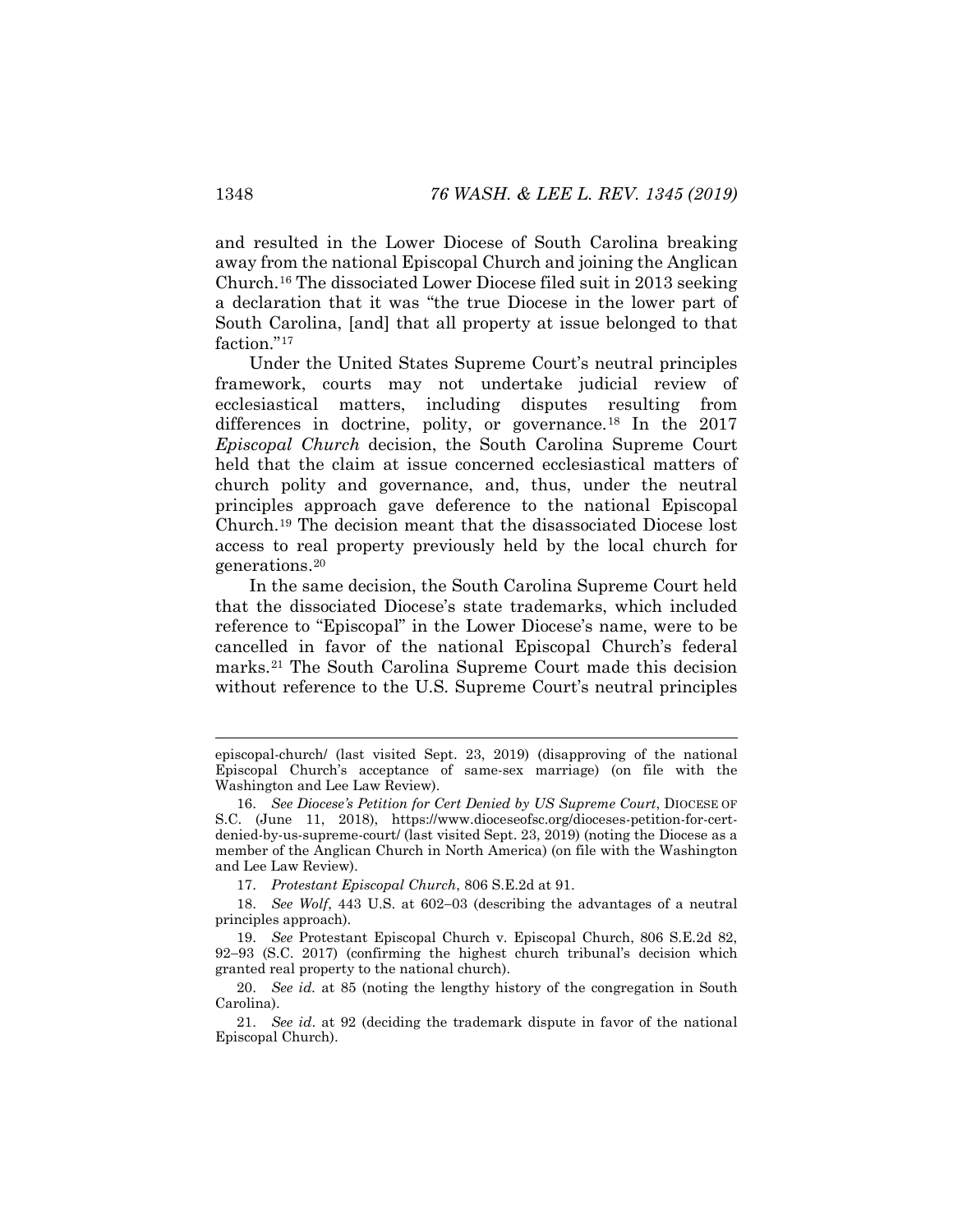<span id="page-5-6"></span>approach.[22](#page-5-0) In the end, the churches were left in uncertain territory, as the South Carolina Supreme Court's order was virtually unenforceable without further lower court action.[23](#page-5-1) The South Carolina court removed itself from the real property dispute, yet felt it proper to adjudicate the trademark claim.[24](#page-5-2) Why the difference in approach? The difference likely stems from the Supreme Court's lack of jurisprudence on the intersection between free exercise and trademarks.[25](#page-5-3)

The United States was founded in part on the principle of freedom of religion—free from religious preference—where citizens were free to practice any religion.<sup>[26](#page-5-4)</sup> The founding fathers felt so strongly about this principle that it was incorporated into the First Amendment.<sup>[27](#page-5-5)</sup> The Free Exercise Clause states that, "Congress"

<span id="page-5-2"></span>24. *See Protestant Episcopal Church*, 806 S.E.2d at 92−93 (holding that court involvement in the real property case was improper, while deciding the trademark claim).

<span id="page-5-3"></span>25. The Supreme Court has repeatedly denied certiorari on such issues. *See*  Presbytery of the Twin Cities Area v. Eden Prairie Presbyterian Church, Inc., 2017 Minn. App. Unpub. LEXIS 375, *review denied*, 2017 Minn. LEXIS 444 (July 18, 2017), *cert. denied*, 138 S. Ct. 2619 (June 11, 2018); *Protestant Episcopal Church*, 806 S.E.2d 82 (2017), *cert. denied*, 138 S. Ct. 2623 (2018).

<span id="page-5-4"></span>26. *See, e.g.*, Treaty of Peace and Friendship between the United States of America and the Bey and Subjects of Tripoli of Barbary, Tripoli−U.S., Nov. 4, 1796, art. XI, 8 Stat. 154 ("[T]he government of the United States of America is not in any sense founded on the Christian Religion—as it has in itself no character of enmity against the laws, religion or tranquility of Musselmen . . . ."); Letter from James Madison to Edward Livingston (July 10, 1822), *in* THE AMERICAN ENLIGHTENMENT: THE SHAPING OF THE AMERICAN EXPERIMENT AND A FREE SOCIETY, 465−66 (Adrienne Koch ed., George Braziller Press 1965) ("Every new & successful example therefore of a perfect separation between ecclesiastical and civil matters, is of importance . . . religion & Govt. will both exist in greater purity, the less they are mixed together.").

<span id="page-5-5"></span>27. U.S. CONST. amend. I.

<span id="page-5-0"></span> <sup>22.</sup> *See id.* (applying state and federal trademark law without reference to common law neutral principles).

<span id="page-5-1"></span><sup>23.</sup> *See* vonRosenberg v. Lawrence, No. 2:13-587-RMG, 2018 U.S. Dist. LEXIS 143513, at \*4−5 (D.S.C. Aug. 23, 2018) (continuing the conflict over the service marks in the District of South Carolina); *see also* Andrew Knapp, *U.S. Supreme Court declines review of Episcopal property dispute from South Carolina*, POST & COURIER (June 11, 2018), https://www.postandcourier.com/news/ussupreme-court-declines-review-of-episcopal-property-dispute-

from/article\_372580c4-6d7a-11e8-9f32-6ba48799a28f.html (last visited Sept. 23, 2019) ("The breakaway diocese contended the conflicted nature of the state Supreme Court ruling 'is virtually unenforceable.'") (on file with the Washington and Lee Law Review).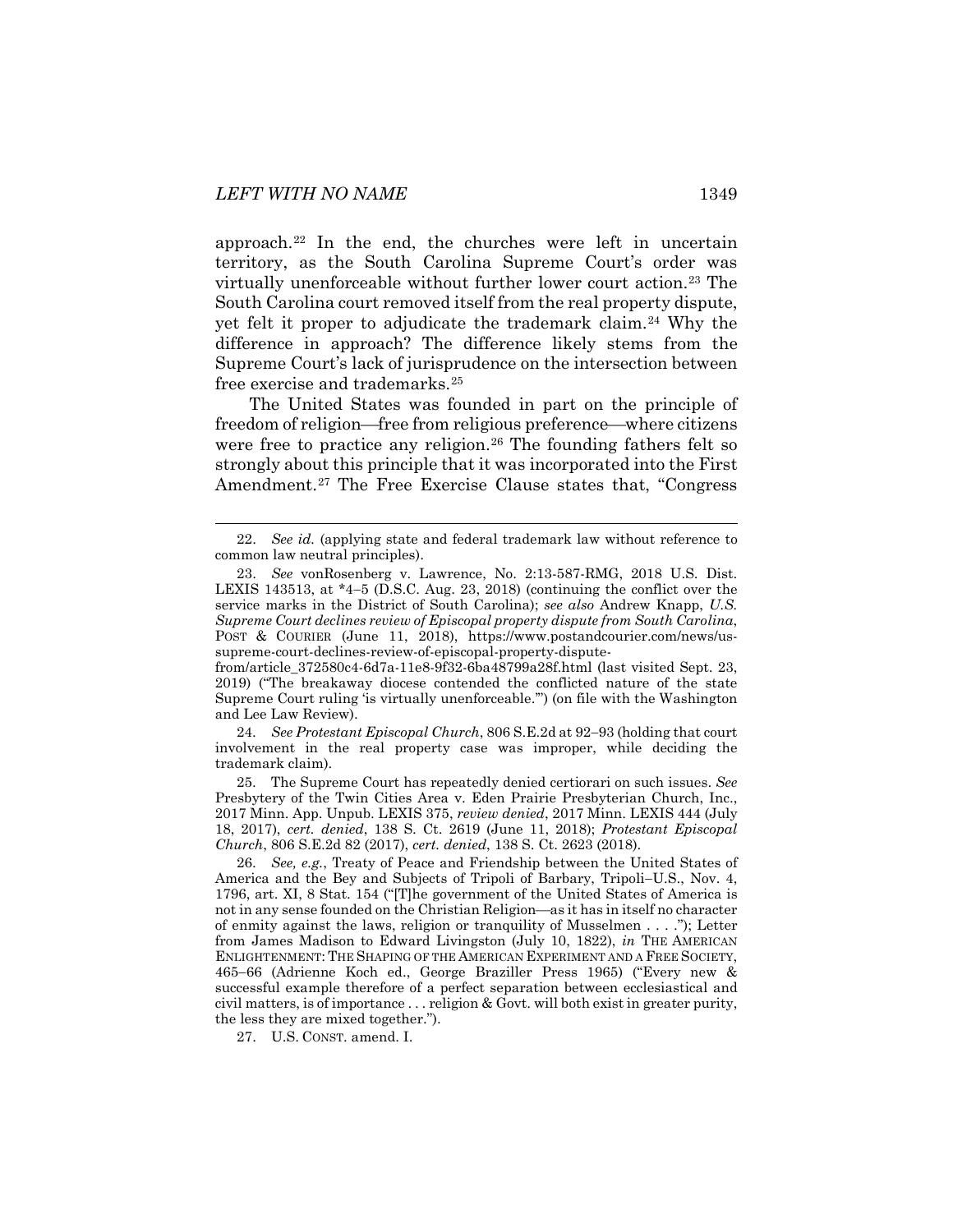shall make no law  $\dots$  prohibiting the free exercise thereof  $\dots$  ."[28](#page-6-0) The Supreme Court later adopted the neutral principles approach to avoid Free Exercise violations resulting from courts deciding real property disputes.[29](#page-6-1) Without the application of the same neutral principles to intellectual property disputes between churches, however, there is real danger of violating the Free Exercise Clause.[30](#page-6-2) This Note seeks to answer the question: Does the government's role in approving and enforcing trademark rights in intra-church disputes violate the Establishment and Free Exercise Clauses of the First Amendment? [31](#page-6-3)

The rest of this Note proceeds as follows. Part II provides an overview of Supreme Court church property jurisprudence and describes the evolution of the neutral principles approach. This Note primarily focuses on property disputes between hierarchical churches, as their governing structure leaves them most vulnerable to Free Exercise implications. Part III outlines how an entity, secular or religious, registers a trademark with the U.S. Patent and Trademark Office (USPTO). The section details infringement actions and provides examples of registered church trademarks. Part IV concerns the constitutional implications of church trademark adjudication, specifically through the lens of the Establishment Clause and the Free Exercise Clause. Part IV.A concludes that the USPTO's registering of church trademarks does not violate the Establishment Clause. Part IV.B analyzes Free Exercise implications concerning the adjudication of trademark infringement suits. Because of the neutral principles approach and the inherently ecclesiastical nature of church trademarks, Part IV.B concludes that current court action violates the Free Exercise Clause. Part V suggests that courts should uniformly apply the neutral principles approach to real and intellectual property

 <sup>28.</sup> *Id.*

<span id="page-6-1"></span><span id="page-6-0"></span><sup>29.</sup> *See* Presbyterian Church in U.S. v. Mary Elizabeth Blue Hull Mem'l Presbyterian Church, 393 U.S. 440, 447 (1969) (stating that courts have no role in determining ecclesiastical questions when dealing with property disputes).

<span id="page-6-2"></span><sup>30.</sup> *See* Brief of the Falls Church Anglican and the American Anglican Council as Amici Curiae Supporting Petitioners at 5, Protestant Episcopal Church v. Episcopal Church, 806 S.E.2d 82 (S.C. 2017) (No. 17-1136) (noting the conflict and uncertainty resulting from competing interpretations of the neutral principles approach).

<span id="page-6-3"></span><sup>31.</sup> *See* U.S. CONST. amend. I ("Congress shall make no law respecting an establishment of religion, or prohibiting the free exercise thereof . . . .").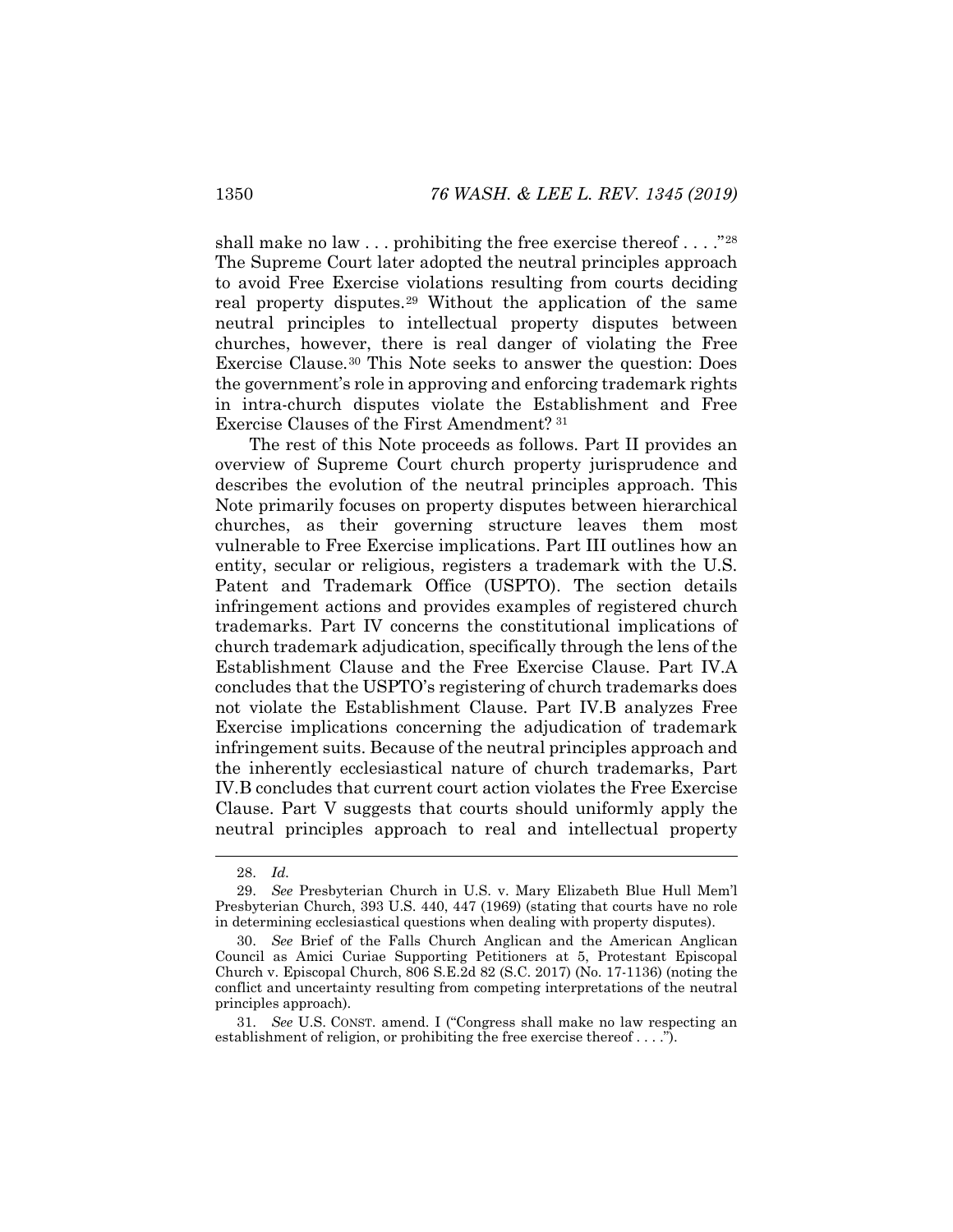<span id="page-7-0"></span>disputes alike. This section theorizes that such an approach would prevent future Free Exercise violations.

#### <span id="page-7-1"></span>*II. Supreme Court Church Property Jurisprudence*

Religious schisms giving rise to property disputes are nothing new.[32](#page-7-2) Most commonly, the disputes are caused by all, or part, of a local congregation disagreeing with the doctrinal changes of the national church, causing the local church to split from its denomination.[33](#page-7-3) These cases typically involve a division of members into distinct factions, usually two, with each claiming the exclusive use of the property held and owned by that local church.<sup>[34](#page-7-4)</sup> Religious congregations often have strong attachments to church property, most commonly the church building.[35](#page-7-5) One such case saw leaders in the Lower Diocese of South Carolina seeking to leave The Episcopal Church over a doctrinal disagreement, while preserving the right to church property, including the congregation's place of worship.[36](#page-7-6)

The intermingling of property and religious issues led the Supreme Court to first intercede in church property disputes

<span id="page-7-4"></span>34. *See* Watson v. Jones, 80 U.S. 679, 720−21 (1872) (stating that slavery was the source of conflict between the two religious factions).

<span id="page-7-2"></span> <sup>32.</sup> *See* Episcopal Church v. Salazar, 547 S.W.3d 353, 360−61 (Tex. App. 2018) (noting that the Episcopal Church was founded in 1789 after it broke from the Church of England).

<span id="page-7-3"></span><sup>33.</sup> *See* Purcell v. Summers, 145 F.2d 979, 981−83 (4th Cir. 1944) (seeing those opposed to a church merger leave the church and seek to retain use of the church property and name); Christian Sci. Bd. of Dirs. of the First Church of Christ v. Evans, 520 A.2d 1347, 1349−51 (N.J. 1987) (adjudicating use of the name "Christian Science" between a break-off faction and the original church); Protestant Episcopal Church v. Episcopal Church, 806 S.E.2d 82, 84−86 (S.C. 2017) (finding the majority of a local church leaving the national Episcopal Church).

<span id="page-7-5"></span><sup>35.</sup> *See supra* not[e 33](#page-7-1) and accompanying text (noting cases where the church property suit centered on control of the church building); Kedroff v. St. Nicholas Cathedral of Russian Orthodox Church, 344 U.S. 94, 95−96 (1952) (finding the church wanting to occupy its building in New York after leaving the international church).

<span id="page-7-6"></span><sup>36.</sup> *See Protestant Episcopal Church*, 806 S.E.2d at 91 ("Respondents . . . [seek] a declaration that respondent Disassociated Diocese was the true Diocese in the lower part of South Carolina, that all property at issue belonged to that faction.").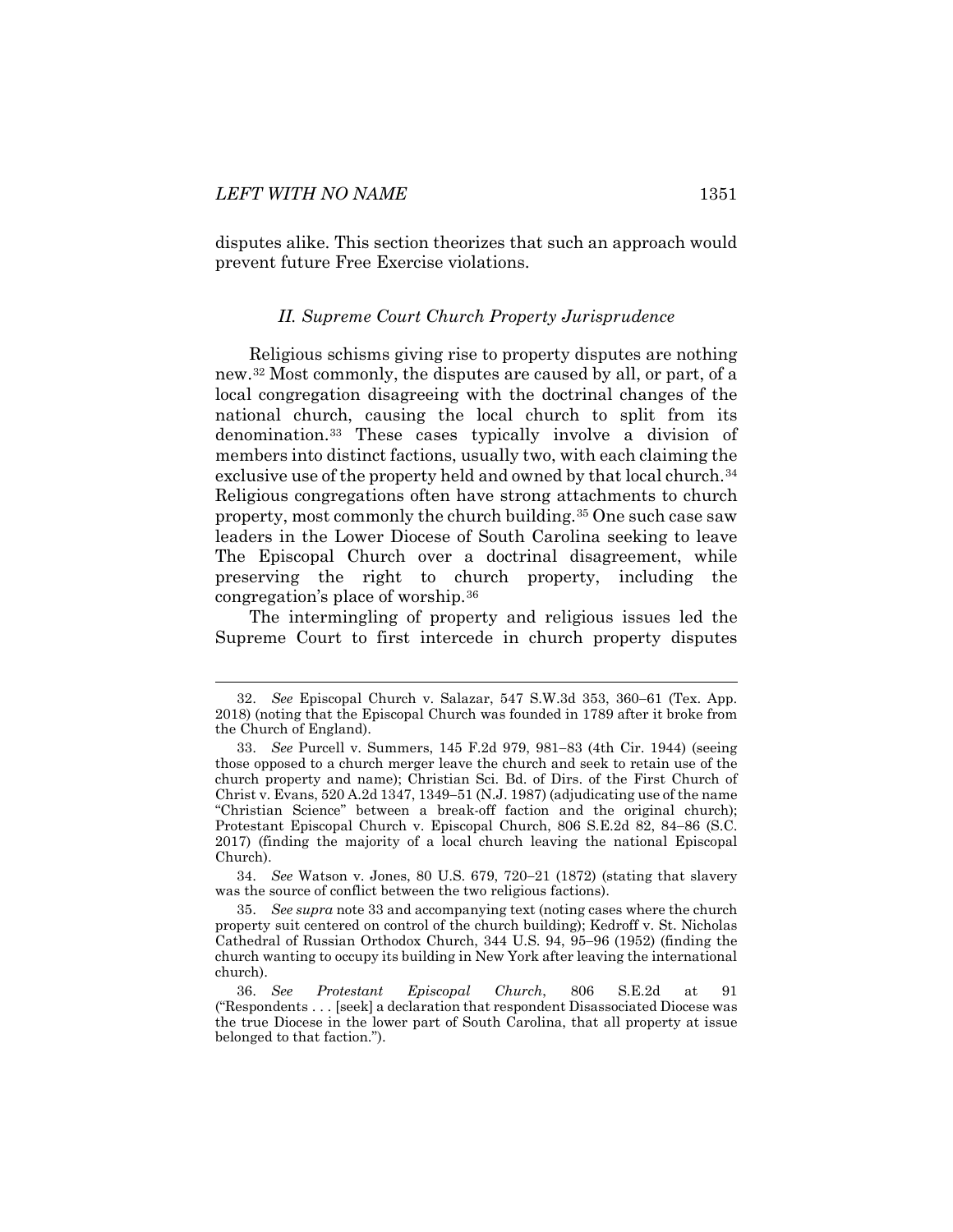almost 150 years ago.[37](#page-8-0) The Court expressed the importance of strict adherence to the Free Exercise Clause, saying, "Ours is a government which by the 'law of its being' allows no statute, state or national, that prohibits the free exercise of religion. There are occasions when civil courts must draw lines between the responsibilities of church and state for the disposition or use of property."[38](#page-8-1) The Court recognized that history is full of examples showcasing governmental involvement in religious disputes, stressing the danger that comes with adjudicating religious conflicts.[39](#page-8-2)

<span id="page-8-7"></span>Before adjudicating a church property claim, courts must first determine the religious organization's structure.<sup>[40](#page-8-3)</sup> Churches can have one of two organizational structures: hierarchical<sup>41</sup> or congregational.[42](#page-8-5) Hierarchical organization of a religious institution complicates intra-church property disputes because of the presence of a high church tribunal.[43](#page-8-6) When religious disputes

<span id="page-8-3"></span>40. *See* Jones v. Wolf, 443 U.S. 595, 597 (1979) (finding that hierarchical church structures, like the church at issue, mandates deferral to the authoritative tribunal of the church).

<span id="page-8-4"></span>41. *See id.* at 599 (noting that the local church property is held in trust for the general church and was, therefore, hierarchical).

<span id="page-8-5"></span>42. *See* First Indep. Missionary Baptist Church v. McMillan, 153 So. 2d 337, 340 (Fla. Dist. Ct. App. 1963) ("Where a church is . . . strictly congregational . . . its rights to the use of the property must be determined by the ordinary principles which govern voluntary associations.").

<span id="page-8-6"></span>43. *See* Serbian E. Orthodox Diocese v. Milivojevich, 426 U.S. 696, 708−09 (1976) (noting that where analysis involves "religious law and polity, the [First](https://advance.lexis.com/document/?pdmfid=1000516&crid=98589846-aa29-481c-b27b-8385ad9c116d&pddocfullpath=%2Fshared%2Fdocument%2Fcases%2Furn%3AcontentItem%3A3S4X-9V90-003B-S20N-00000-00&pddocid=urn%3AcontentItem%3A3S4X-9V90-003B-S20N-00000-00&pdcontentcomponentid=6443&pdshepid=urn%3AcontentItem%3A7XW4-F5D1-2NSF-C15H-00000-00&pdteaserkey=sr0&pditab=allpods&ecomp=byvLk&earg=sr0&prid=8e76f519-20e5-41e8-9530-2d7503ad8364) and [Fourteenth Amendments](https://advance.lexis.com/document/?pdmfid=1000516&crid=98589846-aa29-481c-b27b-8385ad9c116d&pddocfullpath=%2Fshared%2Fdocument%2Fcases%2Furn%3AcontentItem%3A3S4X-9V90-003B-S20N-00000-00&pddocid=urn%3AcontentItem%3A3S4X-9V90-003B-S20N-00000-00&pdcontentcomponentid=6443&pdshepid=urn%3AcontentItem%3A7XW4-F5D1-2NSF-C15H-00000-00&pdteaserkey=sr0&pditab=allpods&ecomp=byvLk&earg=sr0&prid=8e76f519-20e5-41e8-9530-2d7503ad8364) mandate that civil courts shall not disturb the decisions of the highest ecclesiastical tribunal within a church of hierarchical polity"). The "Holy Assembly of Bishops and the Holy Synod of the Serbian Orthodox Church (Mother Church)" is the highest ecclesiastical tribunal. *Id.* at 697. The tribunal makes religious polity decisions for all churches under

<span id="page-8-0"></span> <sup>37.</sup> *See Watson*, 80 U.S. at 729 ("It is of the essence of these religious unions, and of their right to establish tribunals for the decision of questions arising among themselves, that those decisions should be binding in all cases of ecclesiastical cognizance, subject only to such appeals as the organism itself provides for.").

<span id="page-8-1"></span><sup>38.</sup> *See Kedroff*, 344 U.S. at 120 (1952) (concerning the right to use and occupy a church building in New York City).

<span id="page-8-2"></span><sup>39.</sup> *See id.* at 124−25 (Frankfurter, J., concurring) ("The long, unedifying history of the contest between the secular state and the church is replete with instances of attempts by civil government to exert pressure upon religious authority."); *see also* John E. Fennelly, *Property Disputes and Religious Schisms: Who is the Church?*, 9 ST. THOMAS L. REV. 319, 324−25 (1997) (discussing Justice Frankfurter's recognition of the dangers of court involvement in religious disputes).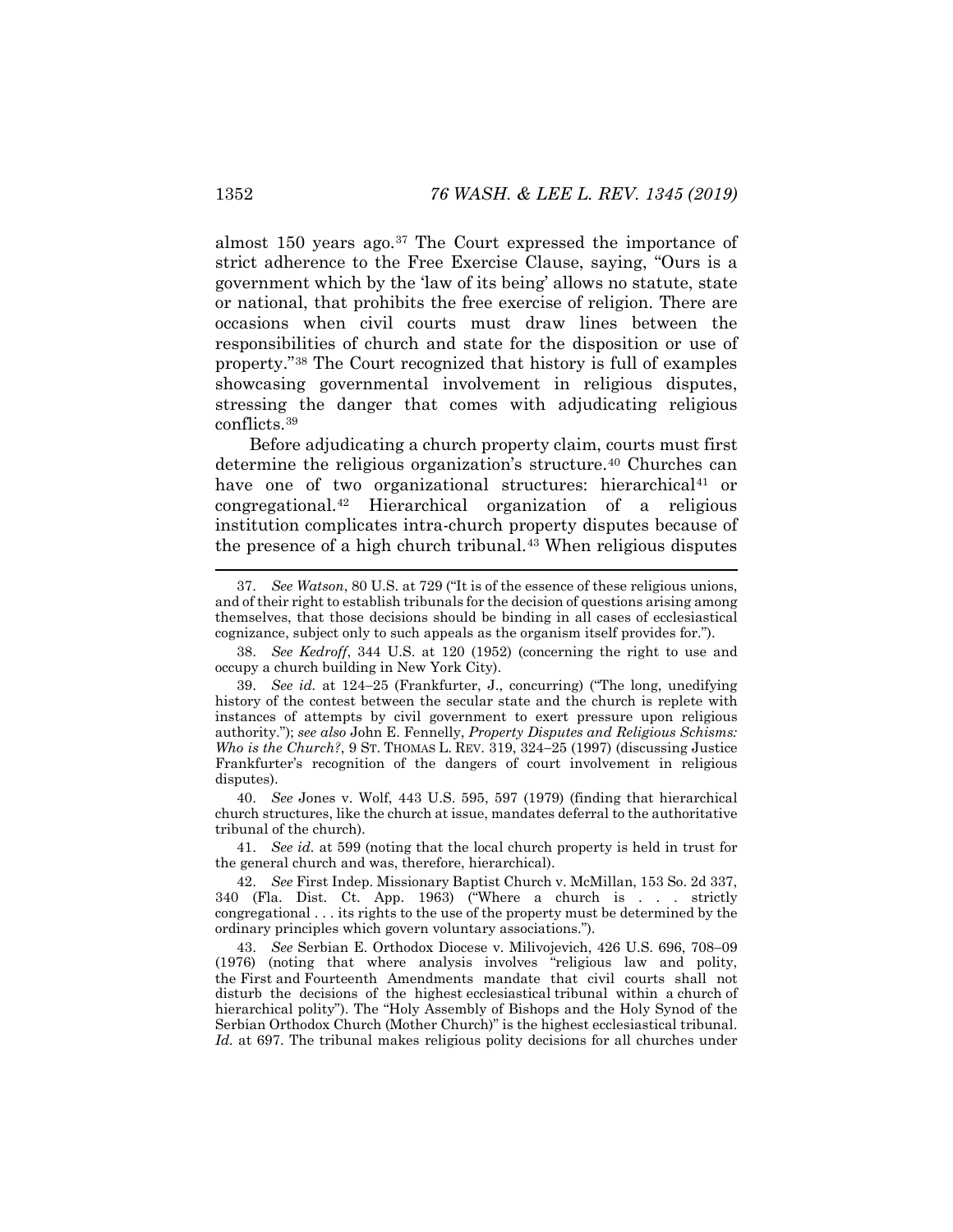are subject to final judgment under a church tribunal, the ruling stands for all lower churches within the denomination.[44](#page-9-0) However, if the church is congregational, the dispute is easily solved, as the local church retains greater autonomy and holds the property independently.[45](#page-9-1)

Crucial to adjudicating such disputes is the principle that the court cannot involve itself in any "consideration of doctrinal matters, whether the ritual and liturgy of worship or the tenets of faith."[46](#page-9-2) Courts employ a two-step framework for adjudicating real property disputes.[47](#page-9-3) Over time, this framework has evolved into the modern neutral principles approach.<sup>[48](#page-9-4)</sup>

<span id="page-9-7"></span>First, the court must decide if the dispute requires the trier of fact to look into doctrinal issues, such as church governance or ideology of the adverse factions, as opposed to basic property issues, such as examining the title owner.[49](#page-9-5) Doctrinal matters often stem from the national church attempting to respond to societal changes and political movements, which the local church resists.[50](#page-9-6) There must be "no inquiry into the existing religious

<span id="page-9-2"></span>46. Md. & Va. Eldership of Churches of God v. Church of God, Inc., 396 U.S. 367, 368 (1970) [\(Brennan,](https://advance.lexis.com/document/?pdmfid=1000516&crid=97ec35e1-4144-45cd-ab16-25095c8d6b99&pdworkfolderid=9e096efe-3b08-4db7-a239-a2bf0f50aba0&ecomp=cxJdk&earg=9e096efe-3b08-4db7-a239-a2bf0f50aba0&prid=8b3de068-790e-4b46-aea5-078c9a4bcc55) J., concurring).

<span id="page-9-3"></span>47. *See Wolf*, 443 U.S. at 605−08 (declaring that courts may either (1) defer to high church tribunals, or (2) apply neutral principles).

<span id="page-9-4"></span>48. *See id.* at 599−604 (warning that neutral principles is not appropriate if the analysis "would require the civil court to resolve a religious controversy").

the Mother Church. *Id.* at 708.

<span id="page-9-0"></span><sup>44.</sup> *See* Presbyterian Church in U.S. v. Mary Elizabeth Blue Hull Mem'l Presbyterian Church, 393 U.S. 440, 446 (1969) (noting the right for churches to establish their own high tribunals).

<span id="page-9-1"></span><sup>45.</sup> *See First Indep. Missionary Baptist Church*, 153 So. 2d at 340 (describing the application of ordinary law to solve congregational real property disputes). Because of this more straightforward application, congregational churches are not the focus of this Note. Unless otherwise noted, the religious organizations in this Note are hierarchical.

<span id="page-9-5"></span><sup>49.</sup> *See Mary Elizabeth Blue Hull Mem'l Presbyterian Church*, 393 U.S. at 449 (noting the danger of adjudicating a church property dispute involving doctrinal issues).

<span id="page-9-6"></span><sup>50.</sup> *See id.* at 442 n.1 (detailing the controversy that erupted when the Presbyterian Church endorsed women's ordination, opposed the Vietnam War, and supported the removal of prayer from public schools); Watson v. Jones, 80 U.S. 679, 690−91 (1979) (describing the church dispute over slavery); Kedroff v. St. Nicholas Cathedral of Russian Orthodox Church, 344 U.S. 94, 100−06 (1952) (detailing the Cold War-era split between a New York Russian Orthodox church and the Russian mother church).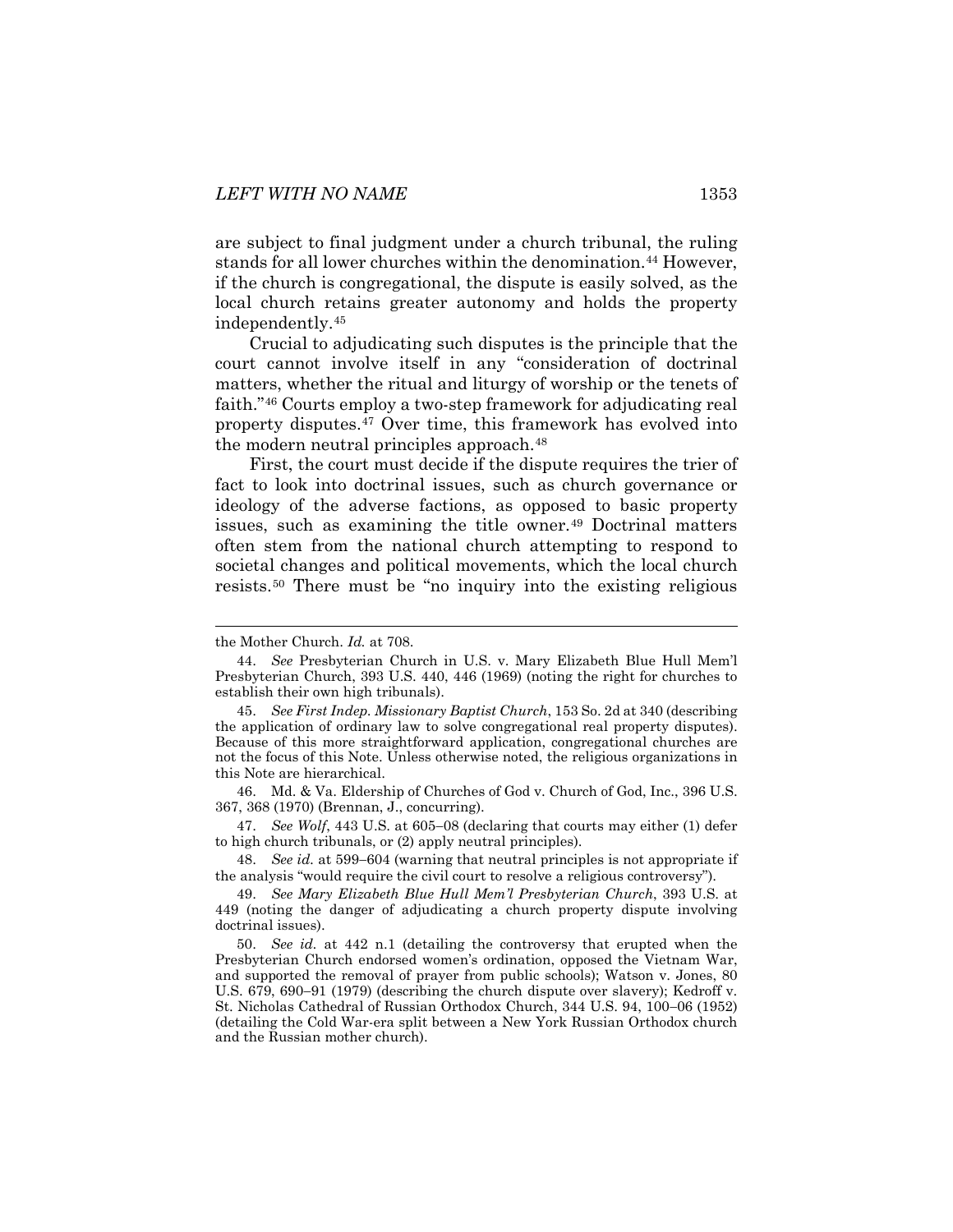opinions . . . for, if such was permitted, a very small minority, . . . might be found to be the only faithful supporters of the religious dogmas of the founders of the church."[51](#page-10-0) Where the case requires doctrinal involvement, the court must yield and defer to the highest church authority.[52](#page-10-1) Deference absolves the court of involvement in the matter.[53](#page-10-2)

Second, assuming doctrinal issues are not at play and deference is not required, the court must apply neutral principles of law to adjudicate the real property dispute.[54](#page-10-3) The neutral principles approach "is completely secular in operation, and yet flexible enough to accommodate all forms of religious organization and polity."[55](#page-10-4) The approach is constitutional because it applies the law objectively, and absolves courts from involvement in religious polity disputes.[56](#page-10-5) Neutral principles also involves examining property deeds, relevant state statutes dealing with implied trusts, and church legal documents or contracts signed between the local and general church to determine property ownership.[57](#page-10-6)

Put simply, neutral principles first requires the court to determine if there is a doctrinal issue at play in the suit.[58](#page-10-7) If doctrinal issues are present, then the highest court tribunal resolves the claim.[59](#page-10-8) If the claim is free from doctrinal entanglement, the court is free to adjudicate the issue using

55. *Wolf*, 443 U.S. at 603.

<span id="page-10-5"></span><span id="page-10-4"></span>56. *See* Fennelly, *supra* note [39,](#page-8-7) at 332 (commenting on the Court's reasoning in *Wolf* for adopting neutral principles).

<span id="page-10-6"></span>57. *See Wolf*, 443 U.S. at 600, 602−03 (noting that the neutral principles approach is "consistent with the Constitution").

<span id="page-10-7"></span>58. *See id.* at 607 (stating that the question of which church faction represents the "true congregation" cannot be answered by the court).

<span id="page-10-8"></span>59. *See Watson*, 80 U.S. at 727 (recognizing the church tribunal's ultimate authority concerning ecclesiastical matters).

 <sup>51.</sup> *Watson*, 80 U.S. at 725.

<span id="page-10-1"></span><span id="page-10-0"></span><sup>52.</sup> *See* Jones v. Wolf, 443 U.S. 595, 602 (1979) (stating that courts are required to defer to ecclesiastical bodies when questions of religious doctrine or polity are involved).

<span id="page-10-2"></span><sup>53.</sup> *See Serbian E. Orthodox Diocese*, 426 U.S. at 724−25 (noting that when deference is exercised "the Constitution requires that civil courts accept their decisions as binding upon them").

<span id="page-10-3"></span><sup>54.</sup> *See* Maktab Tarighe Oveyssi Shah Maghsoudi, Inc. v. Kianfar, 179 F.3d 1244, 1249−50 (9th Cir. 1999) (listing the advantages of the neutral principles approach).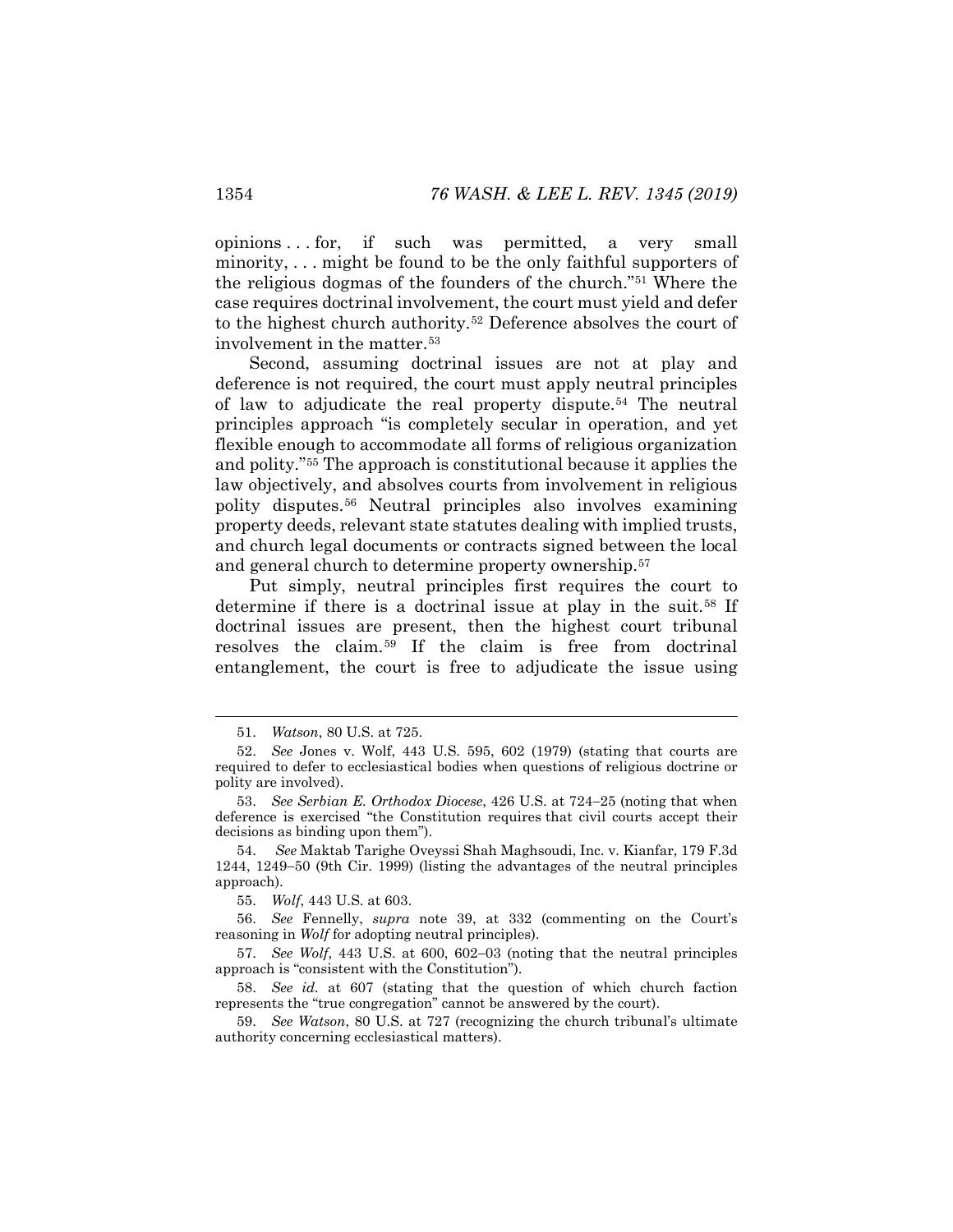objective law.[60](#page-11-0) A summary of the approach is seen in the following figure.



<span id="page-11-2"></span>Figure 1[61](#page-11-1)

<span id="page-11-0"></span> <sup>60.</sup> *See* Presbyterian Church in U.S v. Mary Elizabeth Blue Hull Mem'l Presbyterian Church, 393 U.S. 440, 449 (1969) ("Civil courts do not inhibit free exercise of religion merely by opening their doors to disputes involving church property.").

<span id="page-11-1"></span><sup>61.</sup> *See* Episcopal Church v. Salazar, 547 S.W.3d 353, 409 (Tex. App. 2018) (depicting the analytical process used by courts in adjudicating real property disputes with a neutral principles approach).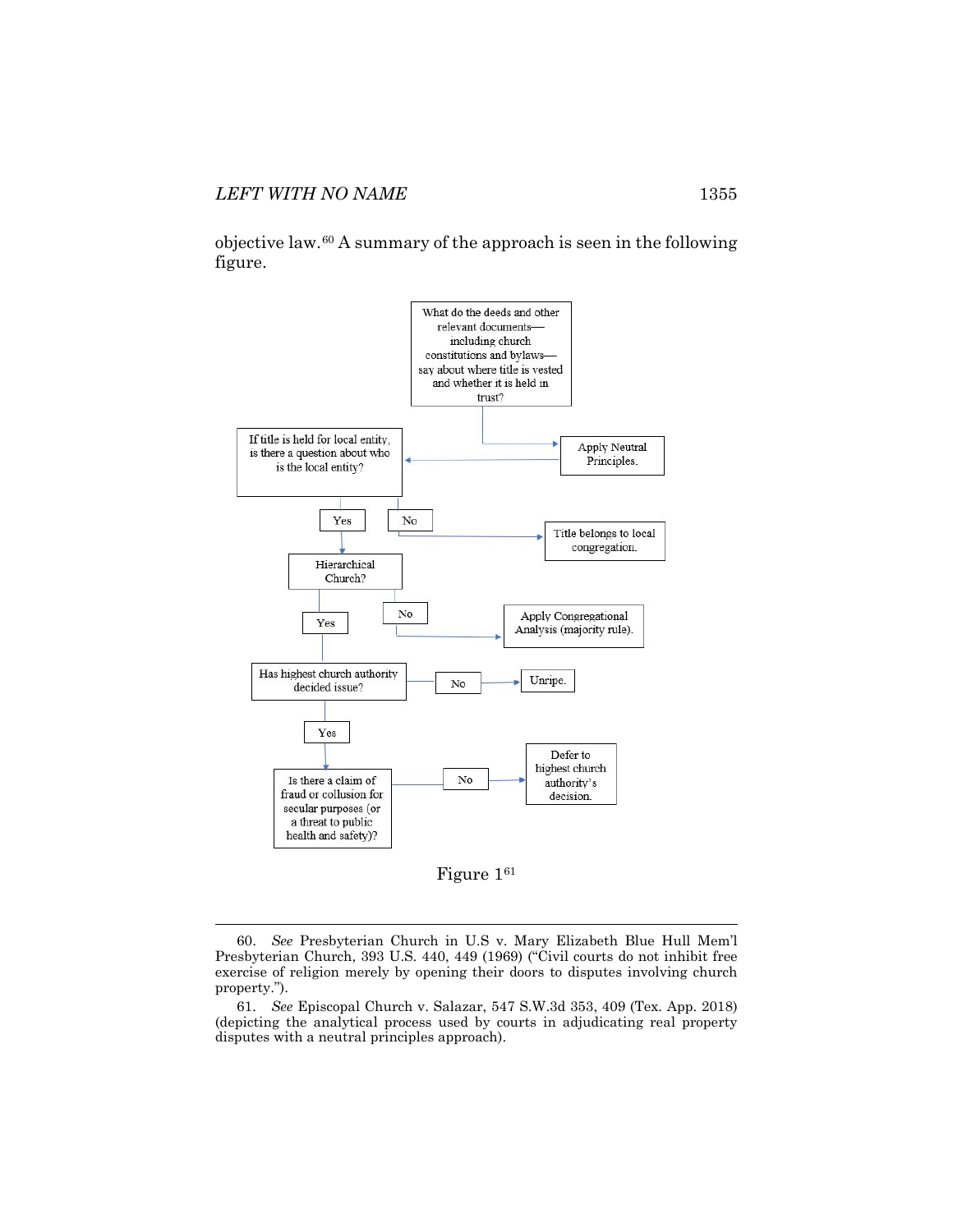The Supreme Court applied neutral principles in *Kedroff v. St. Nicholas Cathedral of Russian Orthodox Church*.[62](#page-12-0) The dispute centered around the right to use and occupy the St. Nicholas Cathedral in New York City, which was religiously affiliated with the Russian Orthodox Church.[63](#page-12-1) The archbishop of the American churches, chosen by an American ecclesiastical committee, sought a corporate right to exclusively occupy the cathedral.<sup>[64](#page-12-2)</sup> The then possessors of the Cathedral, led by the archbishop appointed by the Patriarch in Moscow, Russia, opposed this act.<sup>[65](#page-12-3)</sup> Determination of the right to use and occupy the cathedral depended on which archbishop appointment, the American or Russian, was valid.<sup>[66](#page-12-4)</sup>

Applying neutral principles, the Court first determined that the issue of church leadership was an ecclesiastical one.[67](#page-12-5) Because the ecclesiastical head in Moscow retained power over the American churches, its appointment of the archbishop was considered valid.[68](#page-12-6) While the dispute stemmed from the right to control real property, the Court recognized the underlying issue of church governance and properly applied neutral principles, which mandated deferral to the highest church tribunal.<sup>[69](#page-12-7)</sup>

Yet, even though the Supreme Court adopted neutral principles,[70](#page-12-8) state courts do not apply it uniformly.[71](#page-12-9) This may

 <sup>62.</sup> 344 U.S. 94 (1952).

<span id="page-12-1"></span><span id="page-12-0"></span><sup>63.</sup> *See id.* at 95−97 (emphasizing the long connection between the local N.Y. congregation and its Russian counterparts).

<span id="page-12-2"></span><sup>64.</sup> *See id.* at 96 (stating that Archbishop Leonty, the head of all North American and Canadian churches, was appointed by an American ecclesiastical body).

<span id="page-12-3"></span><sup>65.</sup> *See id.* (discussing Archbishop Fedchenkoff's appointment by the ecclesiastical leaders in Moscow).

<span id="page-12-4"></span><sup>66.</sup> *See id.* at 96−97 (recognizing the potential constitutional issues in examining church governance issues).

<span id="page-12-5"></span><sup>67.</sup> *See id.* at 115 (noting that "the power of the Supreme Church Authority of the Russian Orthodox Church to appoint the ruling hierarch of the archdiocese of North America" was ecclesiastical).

<span id="page-12-6"></span><sup>68.</sup> *See id.* at 120 (finding no relinquishment of "power by the Russian Orthodox Church").

<span id="page-12-7"></span><sup>69.</sup> *See id.* at 120−21 ("Even in those cases when the property right follows as an incident from decisions of the church custom or law on ecclesiastical issues, the church rule controls.").

<span id="page-12-9"></span><span id="page-12-8"></span><sup>70.</sup> *See* Jones v. Wolf, 443 U.S. 595, 603 (1979) (adopting the neutral principles approach for its flexible, non-intrusive manner).

<sup>71.</sup> *See* Fennelly, *supra* note [39,](#page-8-7) at 335−53 (noting four states' rejections of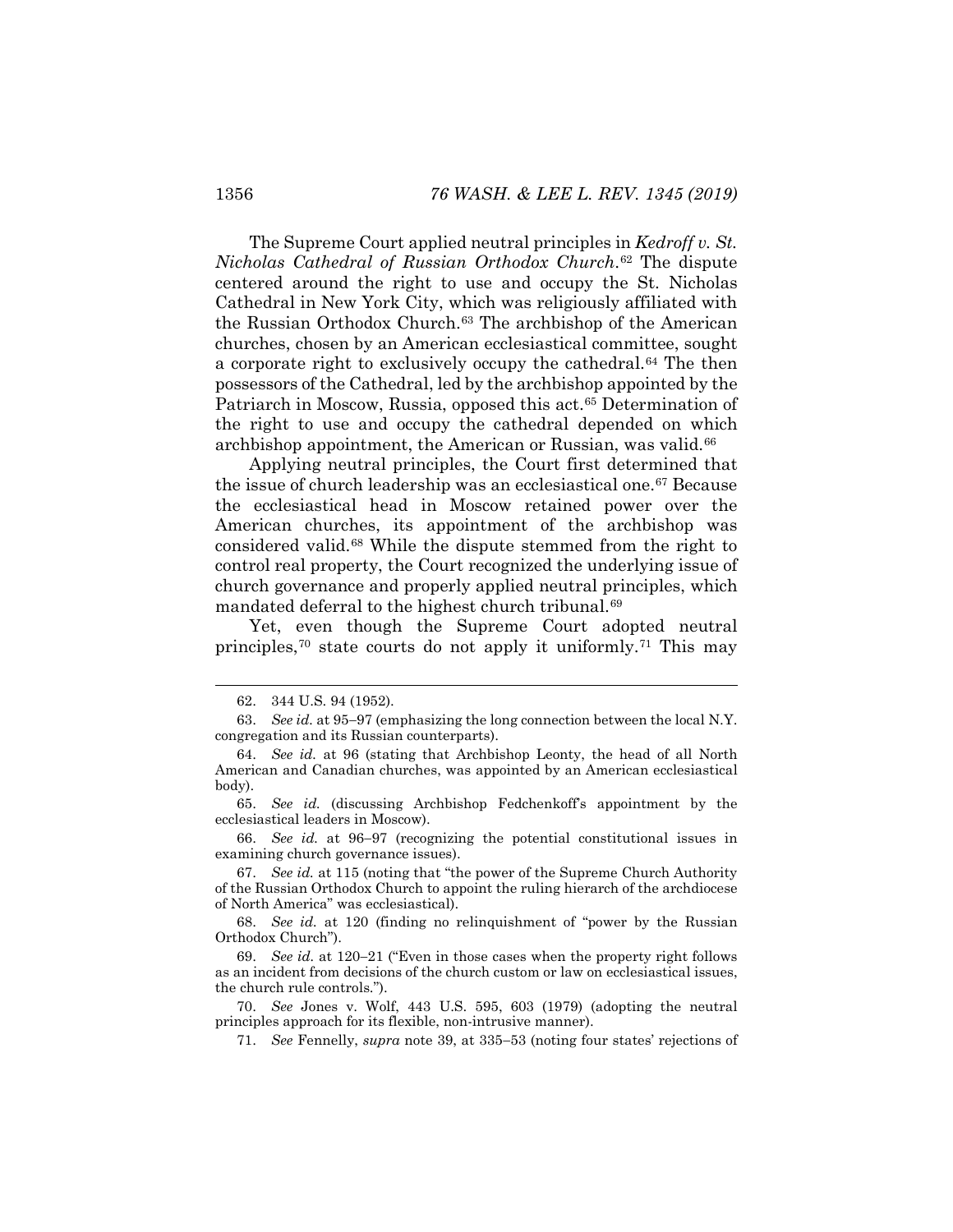stem from the Court's own inner turmoil over the approach.[72](#page-13-1) The addition of intra-church trademark disputes further complicates neutral principles. Because the Supreme Court has yet to speak on this specific issue,[73](#page-13-2) lower courts left to their own devices produce inconsistent results.[74](#page-13-3)

<span id="page-13-0"></span>Even with the uncertainties surrounding church property adjudication, the Supreme Court envisioned a process as free from governmental involvement as possible.[75](#page-13-4)

#### *III. Trademarks Within the Religious Context*

Trademarks and their precursors have been protected at common law and in equity since the founding of the United States.[76](#page-13-5) Underlying trademark law is the principle that distinctive marks should be afforded protection to distinguish a particular good or service from others.[77](#page-13-6) Courts recognize that, like secular entities, religious organizations should be protected by the "the common law principles of unfair competition."[78](#page-13-7) In the

the neutral principles approach and eight states' application of it).

<span id="page-13-1"></span><sup>72.</sup> *See Wolf*, 443 U.S. at 610−14 (warning that neutral principles may increase government involvement in church disputes); *see also* Fennelly, *supra*  note [39,](#page-8-7) at 332 (discussing the four Justice dissent in *Wolf* that questioned the practicality of the neutral principles approach).

<span id="page-13-2"></span><sup>73.</sup> *See* Protestant Episcopal Church v. Episcopal Church, 806 S.E.2d 82 (S.C. 2017), *cert. denied*, No. 17-1136, 2018 U.S. LEXIS 3624 (U.S. June 11, 2018) (denying certiorari on a church property dispute involving intra-church trademark components).

<sup>74.</sup> *See infra* note [191](#page-29-1) (detailing cases in which courts reach varying results).

<span id="page-13-4"></span><span id="page-13-3"></span><sup>75.</sup> *See* Presbyterian Church in U.S. v. Mary Elizabeth Blue Hull Mem'l Presbyterian Church, 393 U.S. 440, 449 (1969) ("[T]he First Amendment severely circumscribes the role that civil courts may play in resolving church property disputes.").

<span id="page-13-5"></span><sup>76.</sup> *See* Matal v. Tam, 137 S. Ct. 1744, 1751 (2017) (summarizing the history of American trademark law (citing 3 J. MCCARTHY, TRADEMARKS AND UNFAIR COMPETITION § 19:8 (4th ed. 2017))).

<span id="page-13-6"></span><sup>77.</sup> *See id.* at 1751−52 (discussing how trademarks help consumers make purchasing decisions).

<span id="page-13-7"></span><sup>78.</sup> Okla. Dist. Council of the Assemblies of God of Okla. v. New Hope Assembly of God Church of Norman, 597 P.2d 1211, 1215 (Okla. 1979); *see also*  Purcell v. Summers, 145 F.2d 979, 987−88 (4th Cir. 1944) (protecting the merged majority faction from infringement by the minority).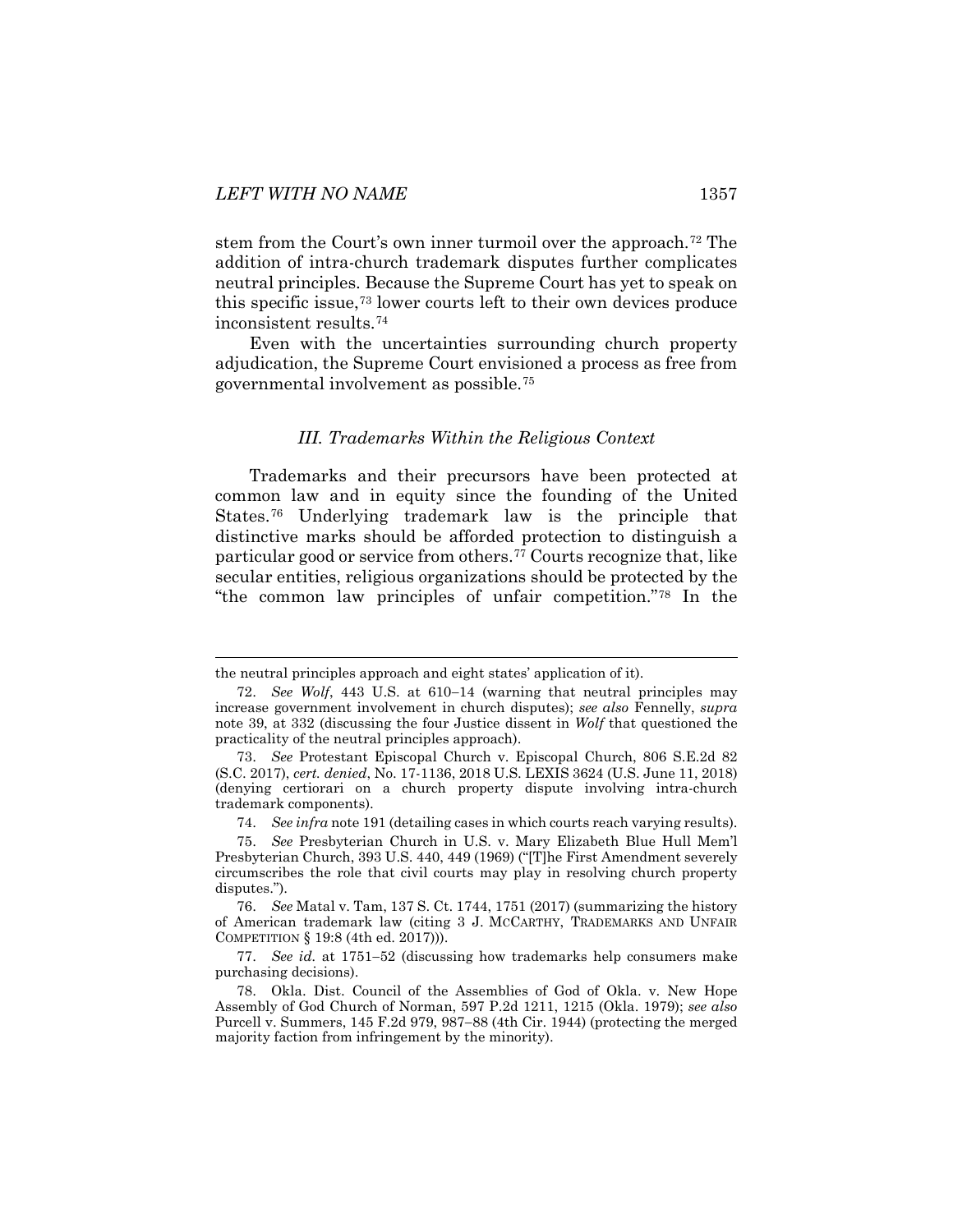religious context, churches use trademarks to promote their unique identities amongst a sea of similar organizations.[79](#page-14-0)

Along with the protection afforded by a registered trademark, the marks serve as source identifiers to the public.<sup>[80](#page-14-1)</sup> In *Matal v. Tam*,[81](#page-14-2) the Supreme Court evaluated a band name's proposed trademark and noted that the trademark would not only identify the band but would also serve to express a view about social issues.[82](#page-14-3) The power of trademarks to convey such messages makes them especially important to religious entities.<sup>83</sup>

The Lanham Act establishes the regulatory framework for all entities seeking trademark protection for goods and services.<sup>[84](#page-14-5)</sup> Religious and secular organizations are equally eligible to register and receive protection for their trademarks,<sup>[85](#page-14-6)</sup> so long as their mark satisfies the necessary elements.<sup>[86](#page-14-7)</sup> As of November 2018, the USPTO lists more than 1,000 trademarks including the word "church."[87](#page-14-8)

81. 137 S. Ct. 1744 (2017).

<span id="page-14-3"></span><span id="page-14-2"></span>82. *See id.* at 1764 (granting the trademark under provisions of the Lanham Act).

<span id="page-14-4"></span>83. *See Purcell,* 145 F.2d at 983 ("The name of this church, . . . was of great value, not only because business was carried on and property held in that name, but also because millions of members associated with the name the most sacred of their personal relationships and the holiest of their family traditions.").

<span id="page-14-5"></span>84. *See* Trademark Act of 1946, 15 U.S.C. § 1051 (2012) (outlining the components necessary for federal trademark protection).

<span id="page-14-8"></span>87. *See* Paul Tarr, *What the 2nd Circ. Missed in Religious Trademark Case*,

<span id="page-14-9"></span><span id="page-14-0"></span> <sup>79.</sup> *See Purcell*, 145 F.2d at 985 ("[W]hile [churches] exist for the worship of Almighty God . . . they are nevertheless dependent upon the contributions of their members for means to carry on their work.").

<span id="page-14-1"></span><sup>80.</sup> *See* Christian Sci. Bd. of Dirs. of the First Church of Christ, Scientist v. Robinson, 115 F. Supp. 2d 607, 610 (W.D.N.C. 2000) (noting that the trademark "Seventh-Day Adventist" identified "the Mother Church as the source of products and services").

<span id="page-14-6"></span><sup>85.</sup> *See Purcell*, 145 F.2d at 985 (noting that non-secular organizations are eligible for trademark protection); Nat'l Bd. of YWCA v. YWCA, 335 F. Supp. 615, 621 (D.S.C. 1971) (stating that "a religious . . . organization is entitled to protect the use of its name against those who secede").

<span id="page-14-7"></span><sup>86.</sup> *See* 15 U.S.C. § 1051 (detailing application requirements for registration of trademarks with the Patent and Trademark Office); *see also Trademark Manual of Examining Procedure*, U.S.P.T.O. (Oct. 2018), https://tmep.uspto.gov/RDMS/TMEP/current (last visited Sept. 23, 2019) ("[O]utlines the procedures which Examining Attorneys are required or authorized to follow in the examination of trademark applications.") (on file with the Washington and Lee Law Review).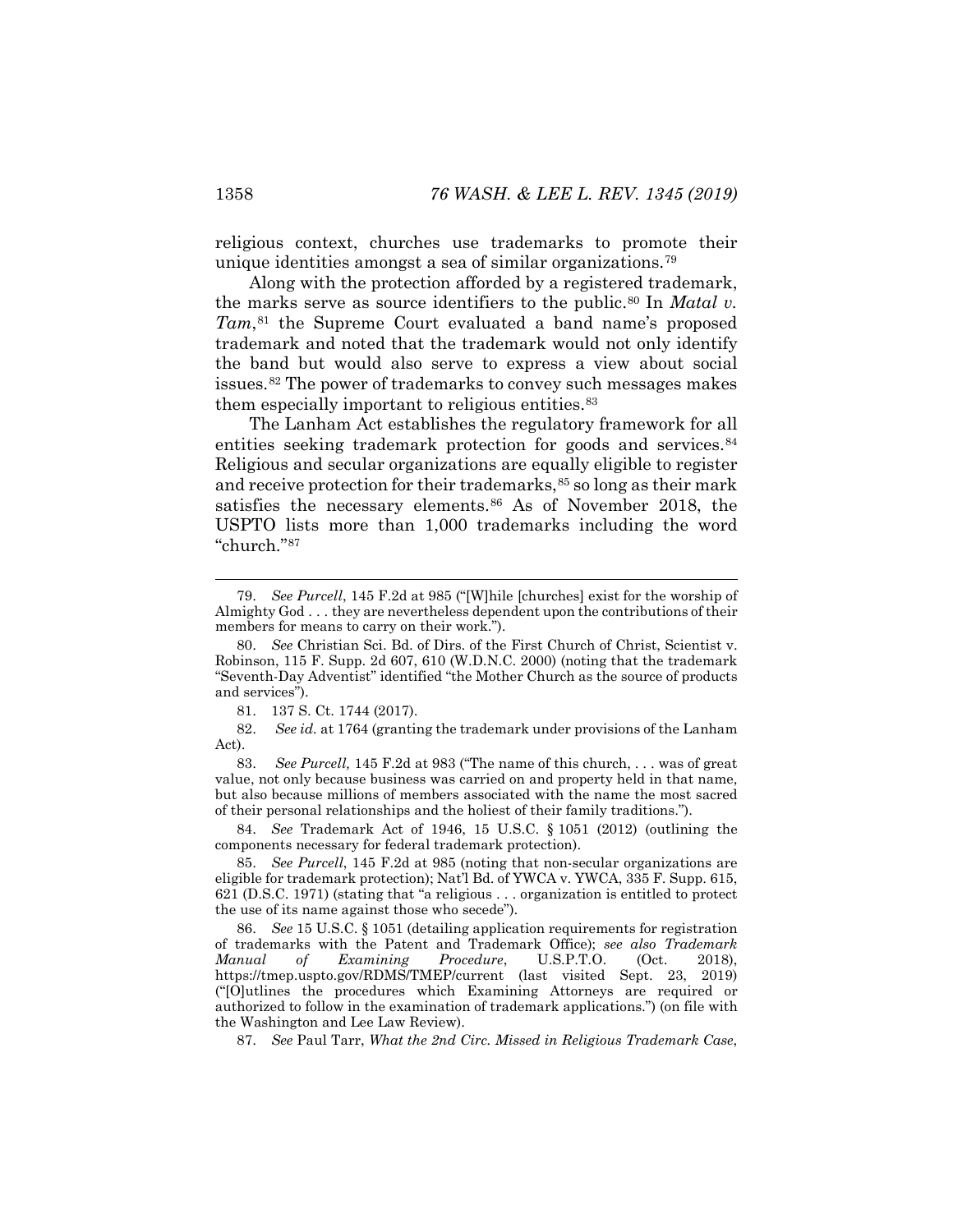The Lanham Act first requires that the mark be used in commerce[.88](#page-15-0) Trademarks used by members of a collective organization, known as collective marks, satisfy the "for use in commerce" requirement[.89](#page-15-1) Collective marks, such as a church's name or symbol,<sup>[90](#page-15-2)</sup> are used to indicate membership.<sup>[91](#page-15-3)</sup> Collective marks are also trademarkable, subject to Section 1052 of the Lanham Act, which states that marks must be distinctive so as not to cause confusion, mistake or deception.[92](#page-15-4) Church trademark infringement actions are most frequently brought under this provision of the Act.[93](#page-15-5)

Religious marks often come under scrutiny when faced with the distinctiveness requirement of § 1052 because their marks are often labeled as generic.[94](#page-15-6) Church trademarks are deemed generic if they merely state the denomination, such as "Assembly of God."[95](#page-15-7)

<span id="page-15-0"></span>88. *See* 15 U.S.C. § 1127 (defining "use in commerce" as a bona fide use of the mark in the ordinary course of trade).

<span id="page-15-1"></span>89. *See id.* §§ 1127, 1154 (stating that collective marks are registrable under the same requirements as trademarks).

<span id="page-15-2"></span>90. *See, e.g.*, *Nat'l Bd. of YWCA*, 35 F. Supp. at 619 (noting plaintiff's five registered marks, indicating membership in the Young Women's Christian Association).

<span id="page-15-3"></span>91. *See* MICHAEL J. SCHWAB, ACQUIRING TRADEMARK RIGHTS AND REGISTRATIONS (West 2019) (defining collective marks as used to distinguish goods and services of members from those of non-members).

<span id="page-15-4"></span>92. *See* 15 U.S.C. § 1052(d) (detailing requirements for trademark protection).

<span id="page-15-5"></span>93. *See* Gen. Conf. Corp. of Seventh-Day Adventists v. McGill, 617 F.3d 402, 404−05 (6th Cir. 2010) (deciding a trademark infringement suit based on McGill's use of protected marks in advertising of his breakaway church); *Nat'l Bd. of YWCA*, 35 F. Supp. at 629 (upholding an infringement claim for the use of the trademark "Young Women's Christian Association").

<span id="page-15-6"></span>94. *See* Okla. Dist. Council of the Assemblies of God of Okla. v. New Hope Assembly of God Church of Norman, 597 P.2d 1211, 1213−15 (Okla. 1979) (attacking the validity of trademark for "Assembly of God" on grounds it is generic); *see also* Purcell v. Summers, 145 F.2d 979, 988 (4th Cir. 1944) (noting that while the word "Methodist" is generic, the church's name in whole was not).

<span id="page-15-7"></span>95. *See Okla. Dist. Council of the Assemblies of God of Okla.*, 597 P.2d at 1213 ("'Assembly of God'". . . is a generic or descriptive term having no specific relationship to any body or group but having a wide and broad application to those people who assemble to do God's work as they see it.").

Law 360 (Nov. 15, 2018), https://www.law360.com/articles/1101356/what-the-2nd-circ-missed-in-religious-trademark-case (last visited Sept. 23, 2019) (detailing the advantages of churches obtaining trademarks, including the ability to protect their "spiritual message") (on file with the Washington and Lee Law Review).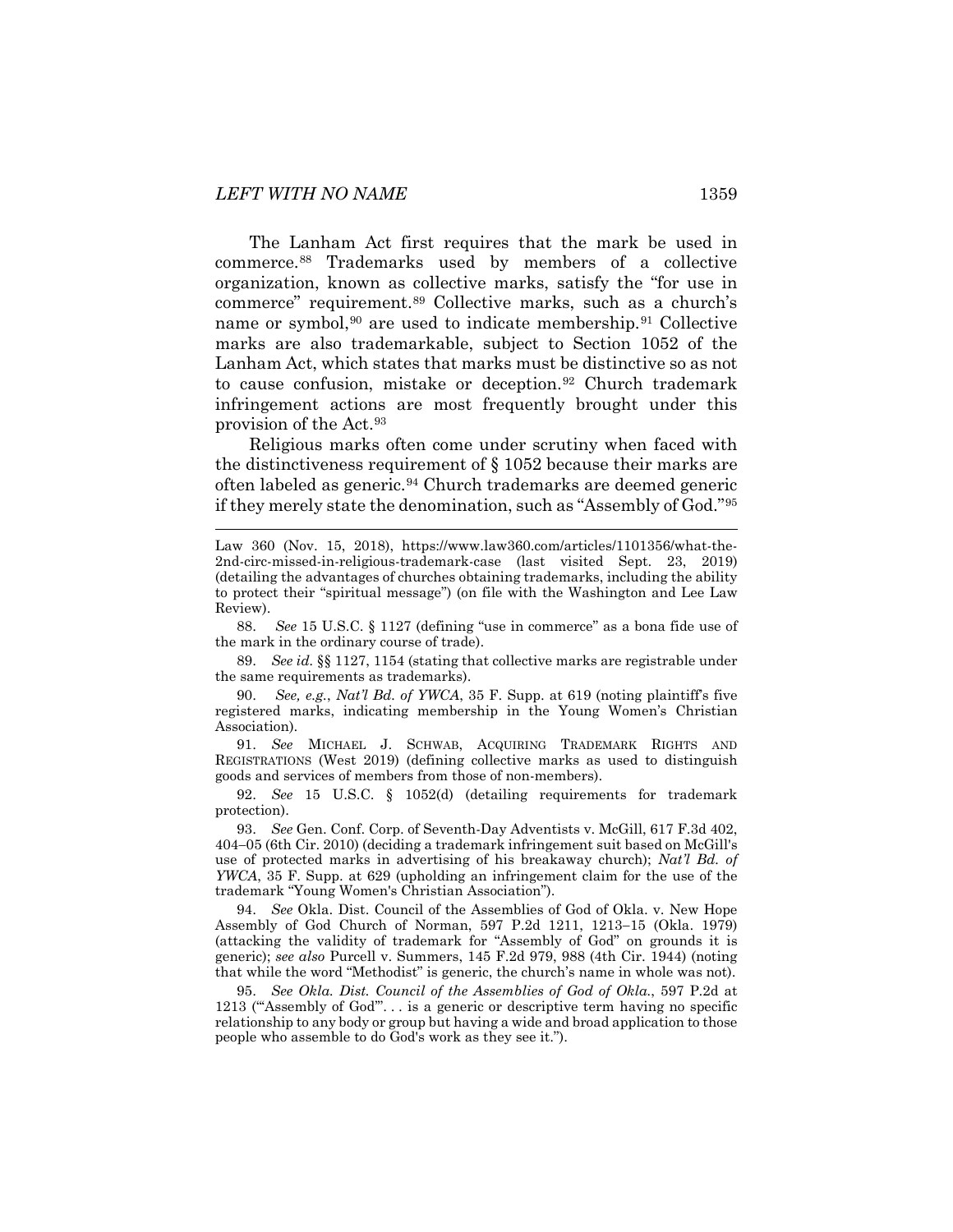A generic name is not entitled to legal protection because it is merely "descriptive of an article of trade, of its qualities, ingredients, or characteristics."[96](#page-16-0) The Southern District of New York described the difference between a generic mark and a valid distinctive one, stating, "[A] generic mark is one that answers the question 'What are you?' while a valid trademark answers 'Who are you?'"[97](#page-16-1)

Because generic names are so commonly used, giving only one entity the exclusive rights to a generic term creates a monopoly.<sup>98</sup> In *Oklahoma Dist. Council of the Assemblies of God of Oklahoma v. New Hope Assembly of God Church of Norman*,[99](#page-16-3) the court decided that the term "Assembly of God" was generic and lacked secondary meaning outside of identifying the church denomination, precluding it from trademark protection.<sup>[100](#page-16-4)</sup> Analyzing the church name for potential trademark protection is complex, and often leaves courts divided over whether similar marks are generic.[101](#page-16-5)

Once a religious entity satisfies all trademark elements, the mark is entitled to trademark registration with the USPTO.[102](#page-16-6)

99. 597 P.2d 1211 (Okla. 1979).

<span id="page-16-4"></span><span id="page-16-3"></span>100. *See id.* at 1214−15 (denying trademark protection for "Assembly of God" because it was deemed generic).

<span id="page-16-5"></span>101. *Compare* Christian Sci. Bd. of Dirs. of the First Church of Christ, Scientist v. Robinson, 115 F. Supp. 2d 607, 610−11 (W.D.N.C. 2000) (deciding that the church name "Christian Science" was not generic), *with* Christian Sci. Bd. of Dirs. of the First Church of Christ v. Evans, 105 N.J. 297, 307−08 (1987) (deciding that the church name "Christian Science" was generic).

<span id="page-16-6"></span>102. *See* 15 U.S.C. § 1051 (2012) ("A person who has a bona fide intention, under circumstances showing the good faith of such person, to use a trademark in commerce may request registration of its trademark . . . ."); *see also id.* § 1127

<span id="page-16-0"></span> <sup>96.</sup> Mfg. Co. v. Trainer, 101 U.S. 51, 54 (1880). *See* 15 U.S.C. § 1052(e) (disallowing trademark protection for marks that are merely descriptive); Christian Sci. Bd. of Dirs. of the First Church of Christ v. Evans, 105 N.J. 297, 309 (1987) (noting that a secondary meaning, "no matter how strong, can never earn trademark status for a generic word or phrase").

<span id="page-16-1"></span><sup>97.</sup> *See* Universal Church, Inc. v. Universal Life Church/ULC Monastery, No. 14Civ.5213(NRB), 2017 U.S. Dist. LEXIS 127362, at \*12, \*15−18 (S.D.N.Y. Aug. 8, 2017) (deciding that the term "Universal Church" was generic); Universal Church, Inc. v. Toellner, No. 17-2960-cv, 2018 U.S. App. LEXIS 31153, at \*2−4 (2d Cir. Nov. 2, 2018) (same).

<span id="page-16-2"></span><sup>98.</sup> *See* Christian Sci. Bd. of Dirs. of the First Church of Christ v. Evans, 105 N.J. 297, 306−07 (1987) (deciding that "Christian Science" was generic, and that granting the Church exclusive use to the term would preclude others from rightful use).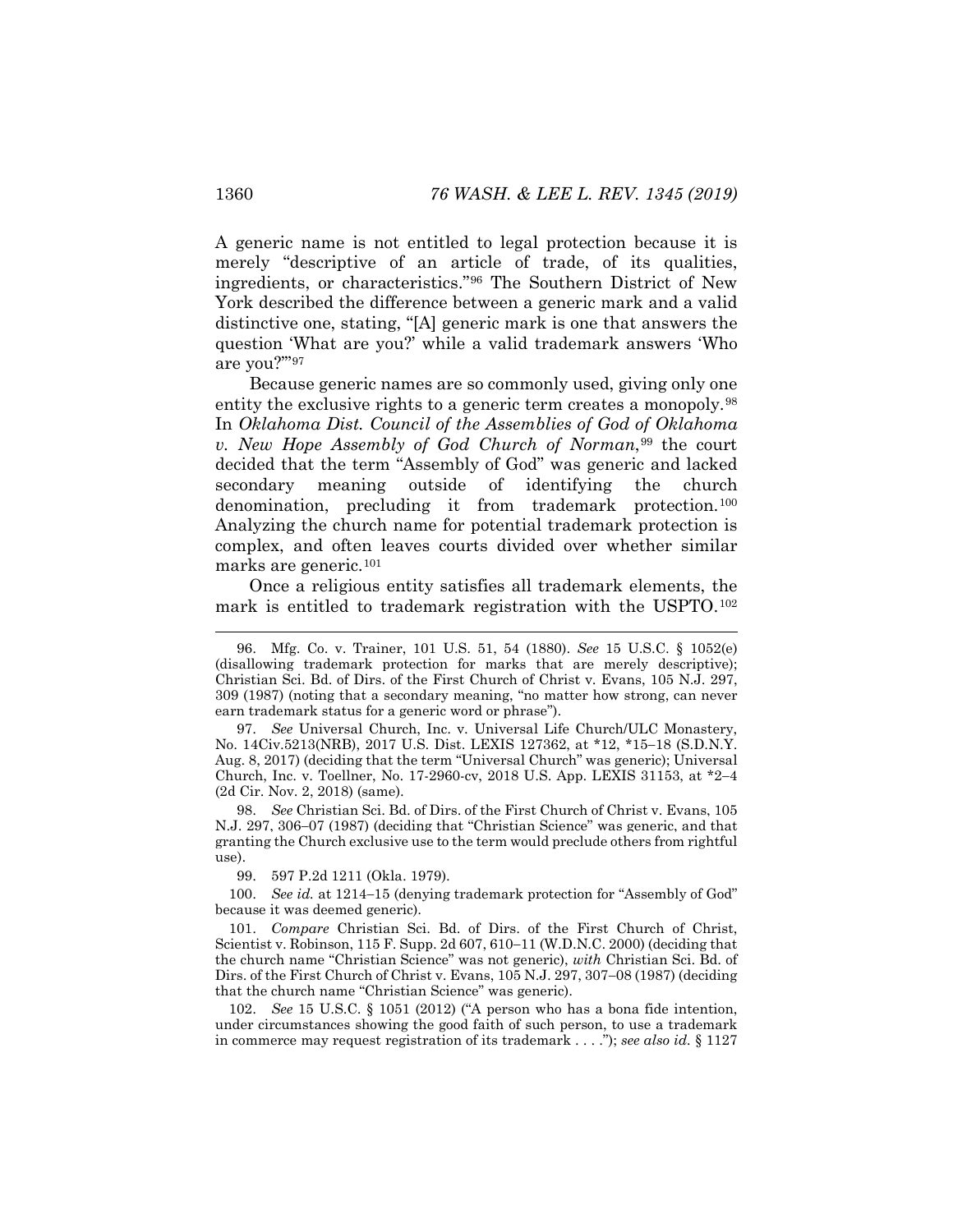While registration is not mandatory to obtain legal protection,  $^{103}$  $^{103}$  $^{103}$  it is highly recommended since it serves as constructive notice of the "registrant's claim of ownership" of the mark.[104](#page-17-1) USPTO agents review each trademark application individually without an inquiry into the viewpoint of the mark.[105](#page-17-2)

<span id="page-17-10"></span><span id="page-17-9"></span>The USPTO has made it clear, however, that registration of a mark does not indicate the government's approval of the mark, <sup>[106](#page-17-3)</sup> and the Supreme Court has indicated that trademarks are not a form of government speech.[107](#page-17-4) Government neutrality in registering trademarks is key to Establishment Clause compliance.[108](#page-17-5)

Registration of a trademark is especially useful in cases of trademark infringement[109](#page-17-6) because it serves as prima facie evidence of one's exclusive legal right to the mark.[110](#page-17-7) In church disputes, long-standing registration is used to preclude break-away factions from gaining access to the marks[.111](#page-17-8) The

<span id="page-17-1"></span>104. *See id.* § 1072 ("Registration of a mark on the principal register . . . shall be constructive notice of the registrant's claim of ownership thereof."); *see also*  Matal v. Tam, 137 S. Ct. 1744, 1752−53 (2017) (noting the advantages of registering a trademark with the USPTO).

<span id="page-17-2"></span>105. *See Matal*, 137 S. Ct. at 1758 ("[I]f the mark meets the Lanham Act's viewpoint−neutral requirements, registration is mandatory.").

<span id="page-17-3"></span>106. *See id.* at 1759 (finding the Court clarifying that "issuance of a trademark registration . . . is not a government imprimatur" (citing *In re* Old Glory Condom Corp., 26 U.S.P.Q.2d 1216, 1220 n.3 (T.T.A.B. 1993))).

<span id="page-17-4"></span>107. *See id.* at 1758 ("If the federal registration of a trademark makes the mark government speech . . . [i]t is saying many unseemly things. . . . It is expressing contradictory views. It is unashamedly endorsing a vast array of commercial products and services.").

<span id="page-17-5"></span>108. *See infra* notes [125](#page-20-0)[–130](#page-21-0) and accompanying text (discussing the neutral registration of trademarks, which avoids Establishment Clause implications).

<span id="page-17-6"></span>109. *See* B&B Hardware, Inc. v. Hargis Indus., 135 S. Ct. 1293, 1301 (2015) ("The owner of a mark, whether registered or not, can bring suit in federal court if another is using a mark that too closely resembles the plaintiff's.").

<span id="page-17-7"></span>110. *See* 15 U.S.C. § 1125(c)(6) ("The ownership by a person of a valid registration under . . . the principal register under this Act shall be a complete bar to an action against that person.").

<span id="page-17-8"></span>111. *See* Gen. Conf. Corp. of Seventh-Day Adventists v. McGill, 617 F.3d 402, 405 (6th Cir. 2010) (noting the church has registered marks "Seventh-day

 <sup>(</sup>defining person as including "the United States, any agency or instrumentality thereof, or any individual, firm, or corporation acting for the United States and with the authorization and consent of the United States").

<span id="page-17-0"></span><sup>103.</sup> *See id.* § 1125(c)(6) (providing remedies for trademark infringement without prior trademark registration).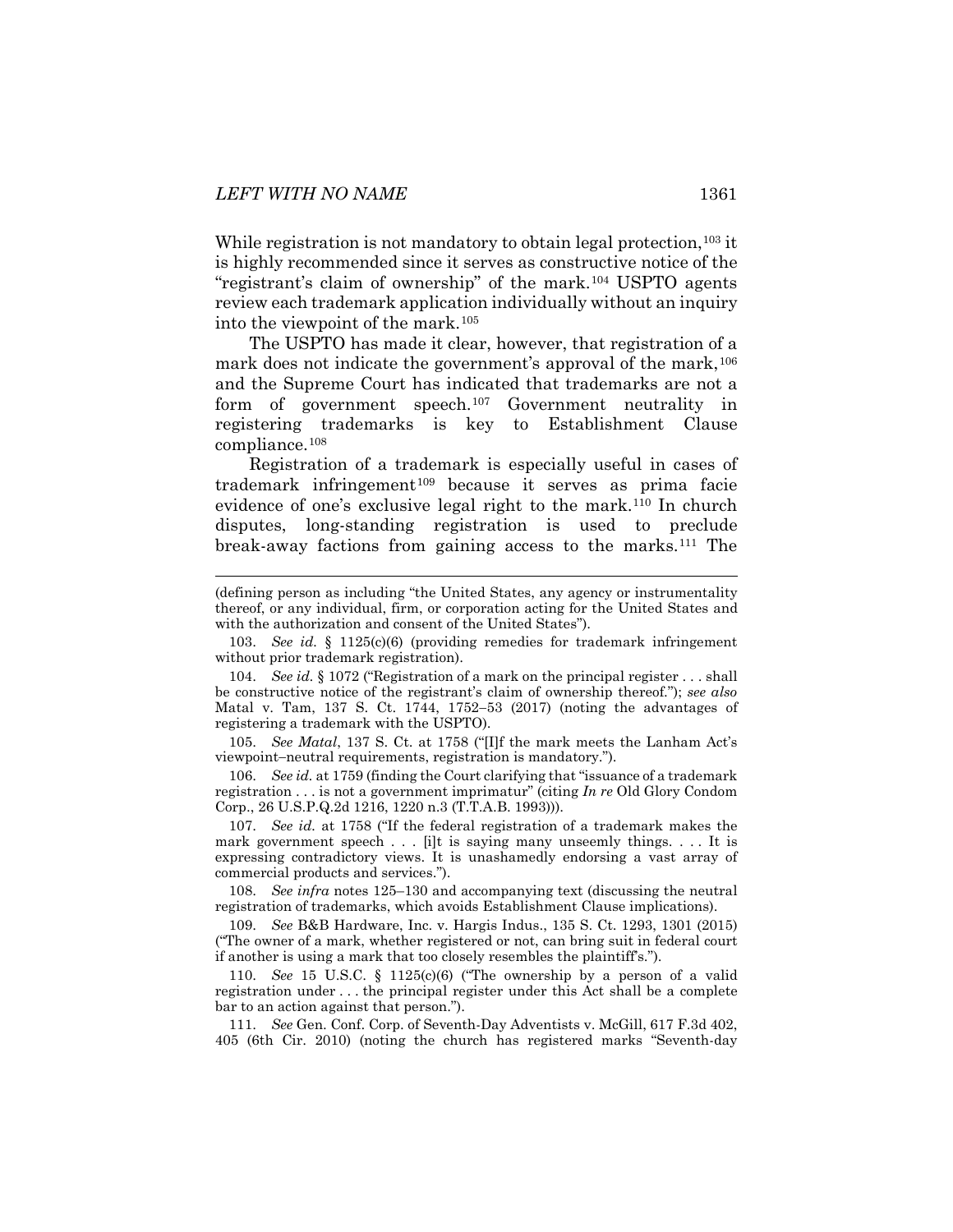registration of trademarks is fairly straightforward thanks to the clear procedures set out in the Lanham Act.[112](#page-18-1) However, since a church's association with its names and marks often pre-dates the Lanham Act by many years, early common law trademarks often do not fit neatly into the Act's framework.[113](#page-18-2)

### <span id="page-18-0"></span>*IV. Constitutional Implications of Church Trademark Adjudication*

When an entity alleges trademark infringement, courts apply the Lanham Act to determine if the legal rights to a mark have been violated, and if so, to determine the appropriate remedy for the violation.[114](#page-18-3) The matter is complicated when non-secular entities are on both sides of a trademark infringement suit.<sup>[115](#page-18-4)</sup> Because of the long history of separation of church and state in the United States, courts are wary to wade into religious matters.[116](#page-18-5)

The First Amendment provides religious freedoms and protections, stating that "Congress shall make no law respecting an establishment of religion, or prohibiting the free exercise

Adventist," "Adventist," and "General Conference of Seventh-day Adventists"); Nat'l Bd. of YWCA v. YWCA, 335 F. Supp. 615, 619−20 (D.S.C. 1971) (detailing the YWCA's five registered trademarks, including "Young Women's Christian Association"); Protestant Episcopal Church v. Episcopal Church, 806 S.E.2d 82, 92 (S.C. 2017) (noting the federally registered trademarks held by the national church"The Episcopal Church" and "The Protestant Episcopal Church in the United States of America"-which took precedence over state trademarks obtained by the local church).

<span id="page-18-1"></span><sup>112.</sup> *See* 15 U.S.C. § 1051 (describing the procedures for the registration of trademarks).

<span id="page-18-2"></span><sup>113.</sup> *See* Hooper v. Stone, 202 P. 485, 487 (Cal. Dist. Ct. App. 1921) (noting religious organizations are entitled to trade name protection in a decision decided before the passage of the Lanham Act in 1946).

<span id="page-18-3"></span><sup>114.</sup> *See* 15 U.S.C. § 1114 (2012) (noting remedies and infringement procedures).

<span id="page-18-4"></span><sup>115.</sup> *See infra* notes [191,](#page-29-1) [197,](#page-30-0) [198](#page-30-1) and accompanying text (describing the challenges of church trademark adjudication).

<span id="page-18-5"></span><sup>116.</sup> *See* Nat'l Spiritual Assembly of the Bahá'ís of the U.S. Under the Hereditary Guardianship, Inc. v. Nat'l Spiritual Assembly of the Bahá'ís of the U.S., Inc., 628 F.3d 837, 846 (7th Cir. 2010) ("When a district judge takes sides in a religious schism, purports to decide matters of spiritual succession, and excludes dissenters from using the name, symbols, and marks of the faith . . . the First Amendment line appears to have been crossed.").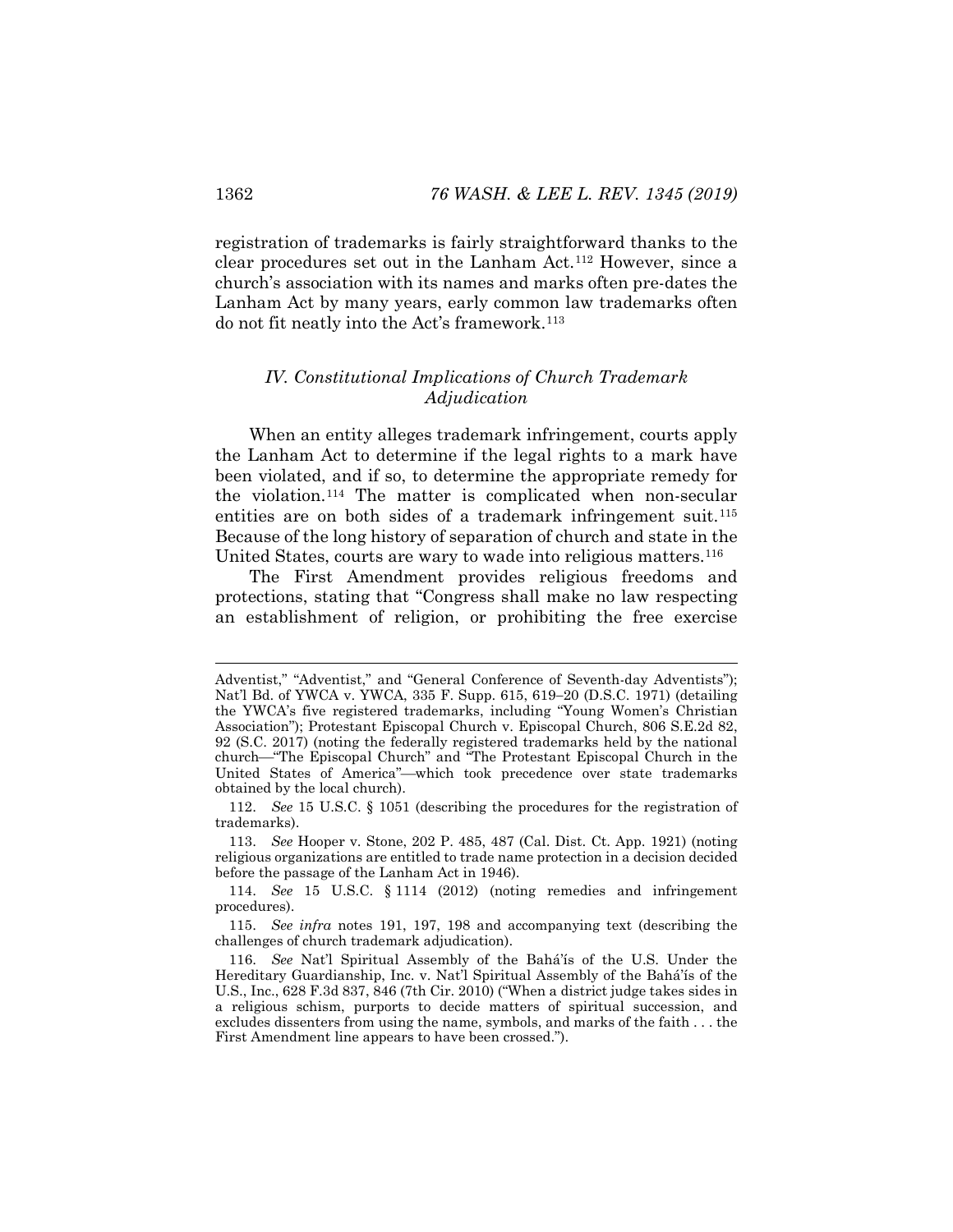thereof . . . ."[117](#page-19-1) The Establishment Clause prevents the state from supporting or declaring a religion,<sup>[118](#page-19-2)</sup> while the Free Exercise Clause[119](#page-19-3) gives citizens the "right to believe and profess whatever religious doctrine one desires" without state interference.[120](#page-19-4)

#### <span id="page-19-7"></span>*A. The Establishment Clause*

<span id="page-19-0"></span>Establishment Clause jurisprudence is far from clear,  $121$  but there is a general consensus among courts that the Clause is not violated when churches are granted trademarks[.122](#page-19-6) The U.S. District Court of South Carolina summarized the issue well, saying

[T]his Court does not believe that the [First](https://advance.lexis.com/document/documentlink/?pdmfid=1000516&crid=a2022087-e21c-4653-876a-bbc7e1740ef6&pdworkfolderid=25efff43-cfc4-4184-b9d2-7cb168744273&ecomp=53zbk&prid=1acc4520-cfde-491d-a351-60eddc3114e8)  [Amendment](https://advance.lexis.com/document/documentlink/?pdmfid=1000516&crid=a2022087-e21c-4653-876a-bbc7e1740ef6&pdworkfolderid=25efff43-cfc4-4184-b9d2-7cb168744273&ecomp=53zbk&prid=1acc4520-cfde-491d-a351-60eddc3114e8) prohibits the United States Patent Office from granting a trademark to the plaintiff or to any other religious organization ... Such registration by the

<span id="page-19-6"></span>122. *See* Gen. Conf. Corp. of Seventh-Day Adventists v. McGill, 617 F.3d 402, 405−08 (6th Cir. 2010) (confirming the validity of the church's federal trademark), Nat'l Bd. of the YWCA v. YWCA, 335 F. Supp. 615, 624−25 (D.S.C. 1971) ("Nothing in the Constitution prohibits a religious organization from owning property—and a trademark is a property right—or prohibits the government from protecting that property from unlawful appropriation by others."); Protestant Episcopal Church v. Episcopal Church, 806 S.E.2d 82, 92 (S.C. 2017) (stating the validity of the national church's federal trademarks); Lutheran Free Church v. Lutheran Free Church, 141 N.W.2d 827, 834 (Minn. 1966) (affirming a majority faction's ownership of the church's trademark).

 <sup>117.</sup> U.S. CONST. amend. I.

<span id="page-19-2"></span><span id="page-19-1"></span><sup>118.</sup> *Id.*; *see also* Jed Silversmith & Jack Guggenheim, *Between Heaven and Earth: The Interrelationship Between Intellectual Property and the Religion Clauses of the First Amendment*, 52 ALA. L. REV. 467, 470 (2001) (describing the role of the Establishment Clause in religious jurisprudence).

<sup>119.</sup> U.S. CONST. amend. I.

<sup>120.</sup> Employment Div. v. Smith, 494 U.S. 872, 877 (1990).

<span id="page-19-5"></span><span id="page-19-4"></span><span id="page-19-3"></span><sup>121.</sup> *See* Lemon v. Kurtzman, 403 U.S. 602, 612 (1971) (describing a three-prong test for determining if state action violates the First Amendment); Rosenberger v. Rector & Visitors of Univ. of Va., 515 U.S. 819, 825−26 (1995) (proscribing that a statute is valid under the Establishment Clause if it is applied in an impartial manner). Courts inconsistently apply Establishment Clause jurisprudence and the Supreme Court's treatment of the Clause is "unsatisfying." *See* MICHAEL W. MCCONNELL, ET. AL., RELIGION AND THE CONSTITUTION 276−79 (2002) (noting the inconsistencies amongst courts in the Establishment Clause arena).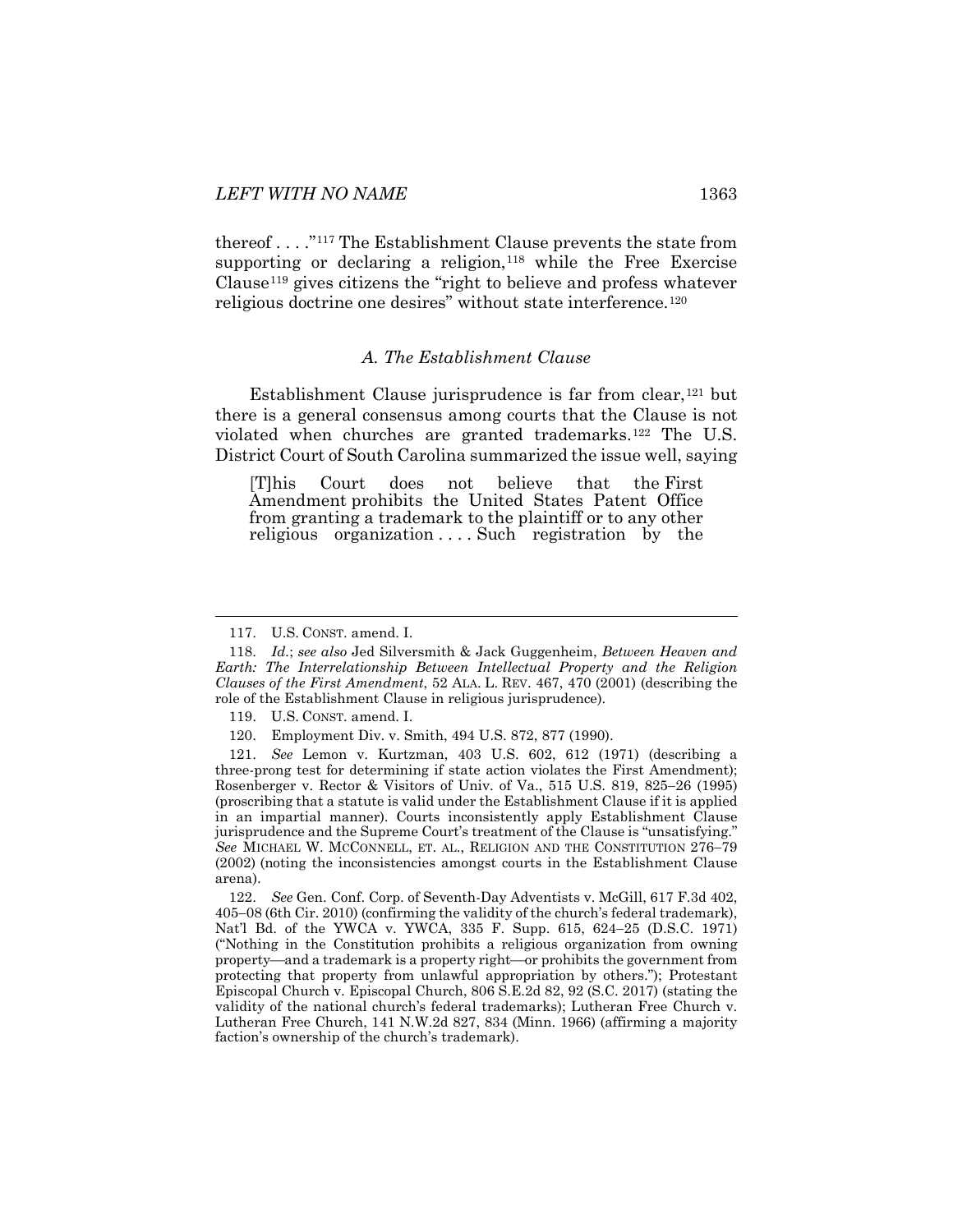Patent Office is . . . analogous to a state granting a charter to a church or to a religious institution.<sup>[123](#page-20-1)</sup>

It is well-established that exclusive rights to trademark names may be given to businesses, including "charitable, religious and other societies."[124](#page-20-2) Trademarks are granted to churches, just like corporations and secular entities, to protect against the use of one's identity or a similar name that would cause confusion for the general public.[125](#page-20-3)

<span id="page-20-0"></span>The USPTO grants trademarks without any regard to a religious organization's doctrine.[126](#page-20-4) Trademarks are issued based on a set of definitive criteria that are evaluated in the same manner for secular and religious entities.<sup>[127](#page-20-5)</sup> USPTO examiners, barring circumstances not at issue in this Note,[128](#page-20-6) are not permitted to inquire "whether any viewpoint conveyed by a mark

<span id="page-20-4"></span>126. *See* Matal v. Tam, 137 S. Ct. 1744, 1758 (2017) (noting that the Lanham Act does not generally allow for inquiry into a trademark's viewpoint, and that registration is mandatory if all necessary elements are complied with); 1 GILSON ON TRADEMARKS § 3.04 (2018) (describing the application and approval process for obtaining a trademark through the USPTO).

<span id="page-20-5"></span>127. *See* 15 U.S.C. § 1051 (2012) (listing criteria for registration of trademarks, such as exclusivity and use in commerce).

<span id="page-20-6"></span>128. The only instance where USPTO examiners are permitted to inquire into the viewpoint of the trademark is where Section 2(a) of the Lanham Act is implicated. *See id.* § 1052(a) ("Consists of or comprises immoral, deceptive, or scandalous matter; or matter which may disparage . . . institutions, beliefs, or national symbols, or bring them into contempt, or disrepute."). *Matal* involved a dispute of this sort. 137 S. Ct. at 1765 (holding the disparagement clause of the Lanham Act unconstitutional). *See also In re Brunetti*, 877 F.3d 1330, 1341 (9th Cir. 2017), *cert. granted*, Iancu v. Brunetti, 202 L. Ed. 2d 510 (2019) (questioning the constitutionality of the "immoral or scandalous" clause of the Lanham Act).

<span id="page-20-7"></span> <sup>123.</sup> *Nat'l Bd. of the YWCA*, 335 F. Supp. at 624−25.

<span id="page-20-2"></span><span id="page-20-1"></span><sup>124.</sup> Hooper v. Stone, 202 P. 485, 487 (Cal. Dist. Ct. App. 1921); *see also*  Purcell v. Summers, 145 F.2d 979, 985 (4th Cir. 1944) ("[A] benevolent, fraternal, or social organization will be protected in the use of its name by injunction . . . ." (citing NIMS ON UNFAIR COMPETITION AND TRADE-MARKS (3d ed.) § 86; THOMPSON ON CORPORATIONS (3d ed.) § 77)).

<span id="page-20-3"></span><sup>125.</sup> *See Purcell*, 145 F.2d at 987 ("Men have the right to worship God according to the dictates of conscience; but they have no right in doing so to make use of a name which will enable them to appropriate the good will which has been built up by an organization . . . ."); *see also* Howard J. Alperin, Annotation, *Right of Charitable or Religious Association or Corporation to Protection Against Use of Same or Similar Name by Another*, 37 A.L.R.3d 277 (2018) (noting that churches should be protected from unfair competition, but that "courts in a few of the cases herein have suggested that such rules ought not to be applied with the same strictness").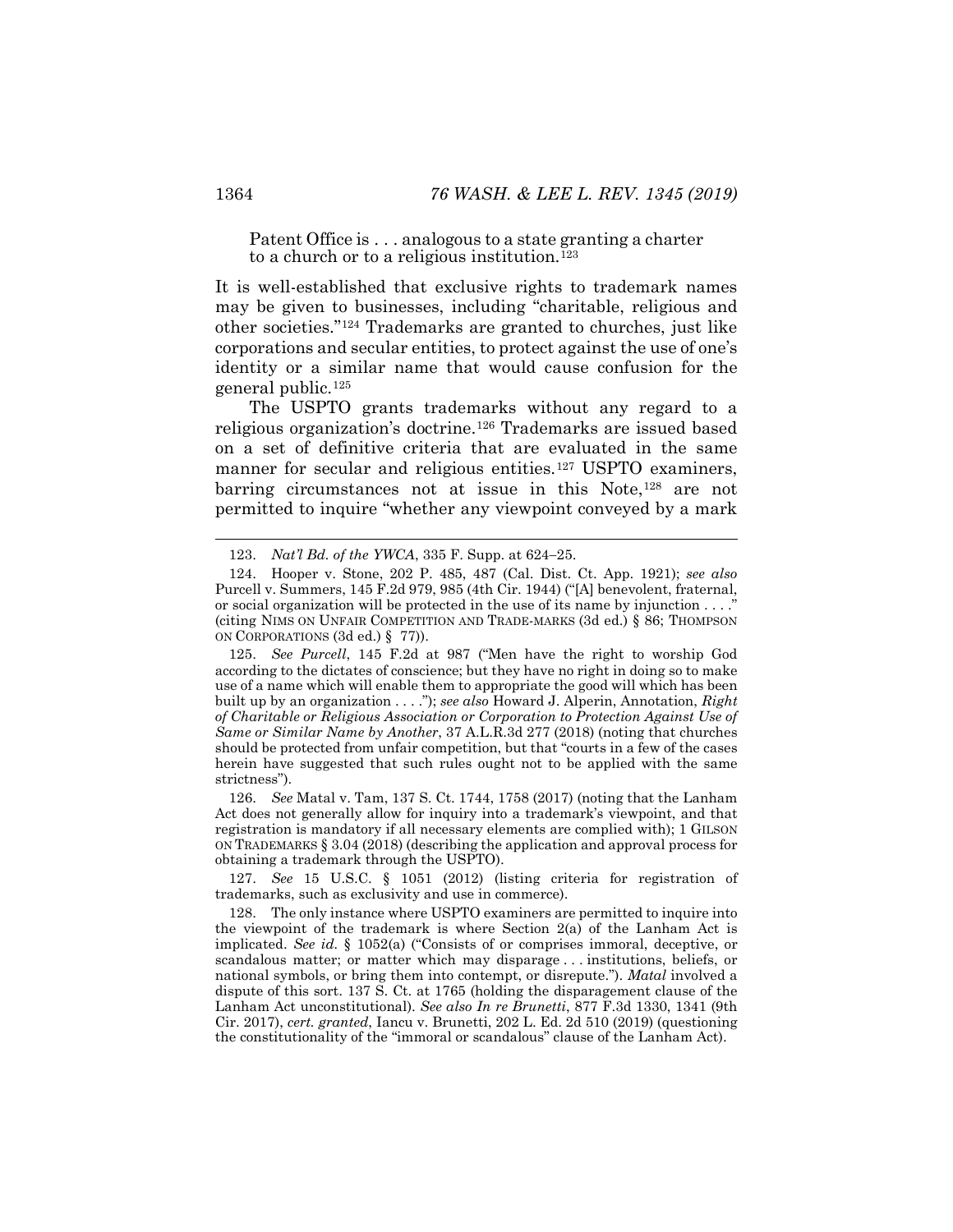is consistent with Government policy or whether any such viewpoint is consistent with that expressed by other marks already on the principal register.["129](#page-21-1) Additionally, federal registration of trademarks does not constitute approval of the mark's content or message on the government's behalf.[130](#page-21-2) A trademark simply indicates exclusive legal ownership in the eyes of the government.[131](#page-21-3)

<span id="page-21-9"></span><span id="page-21-0"></span>Because courts apply trademark law to religious organizations the same as they do to all other entities, state action granting churches trademarks does not run afoul of the Establishment Clause.[132](#page-21-4) Trademark laws are secular in purpose[.133](#page-21-5) Just as churches use corporate law to formalize their entity's existence,[134](#page-21-6) churches use trademark law to protect their goodwill and reputation as would any entity with valuable intellectual property.[135](#page-21-7) There is general agreement that the granting of trademarks to churches does not violate the Establishment Clause.[136](#page-21-8)

<span id="page-21-4"></span>132. *See* Silversmith & Guggenheim, *supra* note [118,](#page-19-7) at 471−72 (stating that statutes survive Establishment Clause scrutiny if they are neutral and are applied even-handedly and broadly).

<span id="page-21-5"></span>133. *See* Lemon v. Kurtzman, 403 U.S. 602, 612−13 (1971) (describing the three-prong test as (1) statute must have a *secular* legislative purpose, (2) principal or primary effect must be one that neither advances nor inhibits religion, and (3) must not foster an excessive government entanglement with religion).

<span id="page-21-6"></span>134. *See* Sovereign Order of Saint John v. Grady, 119 F.3d 1236, 1238 (6th Cir. 1997) (noting the church as a Delaware corporation); Rosicrucian Fellowship v. Rosicrucian Fellowship Non-Sectarian Church, 245 P.2d 481, 489 (Cal. 1952) (noting the corporate status of the religious organization).

<span id="page-21-7"></span>135. *See* David A. Simon, *Register Trademarks and Keep the Faith: Trademarks, Religion and Identity*, 49 IDEA 233, 239 (2009) ("[R]eligious organizations use trademark law to protect their identities . . . because trademarks are cultural forms that assume local meanings . . . for those who incorporate them into their daily lives.").

<span id="page-21-8"></span>136. The remainder of the Note focuses on the implications of church trademarks on the Free Exercise Clause. For additional scholarship on

<span id="page-21-11"></span><span id="page-21-10"></span><span id="page-21-1"></span> <sup>129.</sup> *See Matal*, 137 S. Ct. at 1757−58 ("[T]he First Amendment forbids the government to regulate speech in ways that favor some viewpoints or ideas at the expense of others.").

<span id="page-21-2"></span><sup>130.</sup> *See id.* at 1758 (stating that trademark registration is not equivalent to government speech or approval of the trademark registered).

<span id="page-21-3"></span><sup>131.</sup> *See* 15 U.S.C. § 1057(c) ("[T]he filing of the application to register such mark shall constitute constructive use of the mark, conferring a right of priority, nationwide in effect . . . .").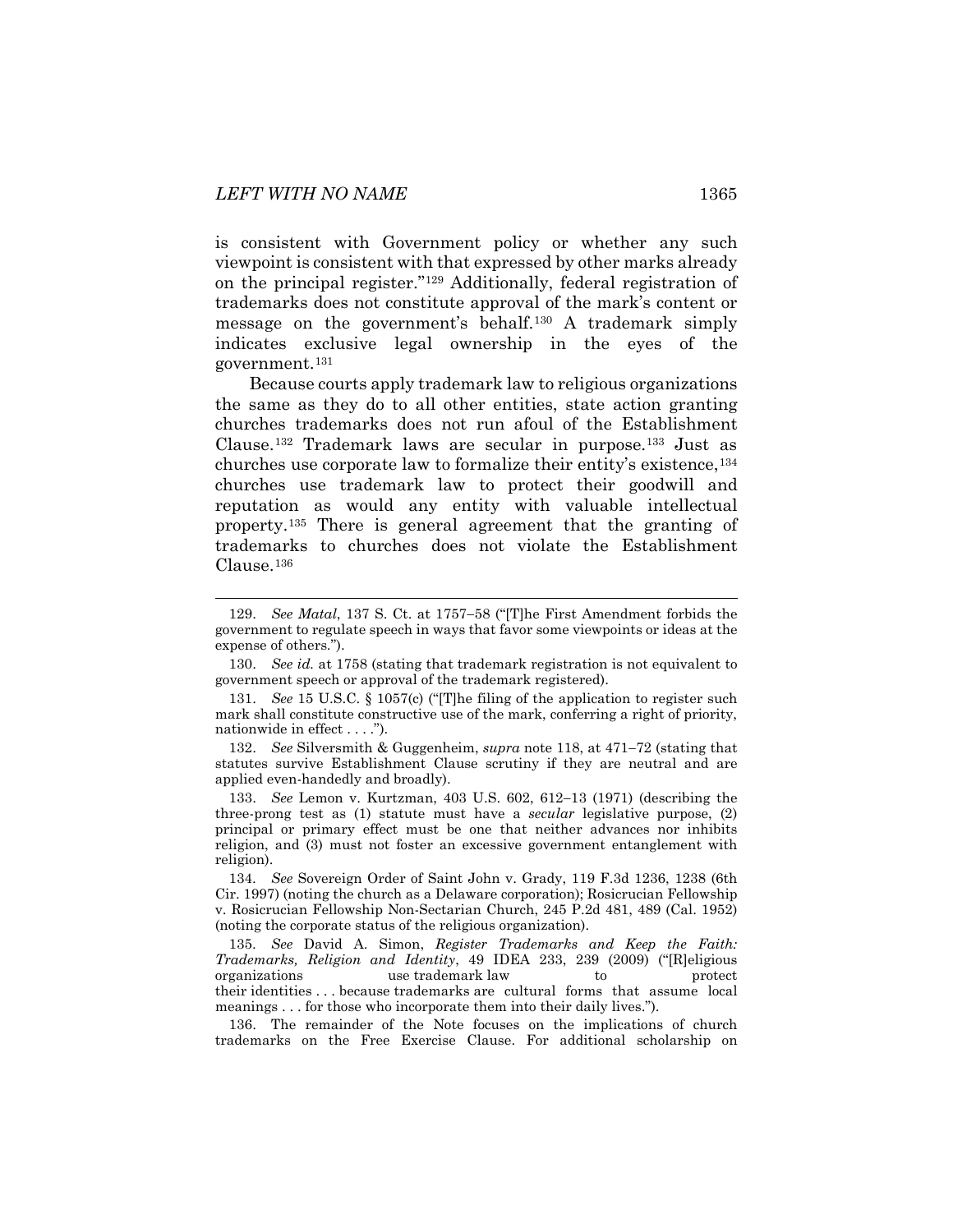However, state action deemed valid under the Establishment Clause may be considered invalid under the Free Exercise Clause.[137](#page-22-1) The Supreme Court described the clash between the two religious clauses of the First Amendment, saying, "These two Clauses . . . are frequently in tension . . . . Yet we have long said that 'there is room for play in the joints' between them. In other words, there are some state actions permitted by the Establishment Clause but not required by the Free Exercise Clause."[138](#page-22-2) While it is settled that the granting of trademarks does not abridge the Establishment Clause,<sup>[139](#page-22-3)</sup> Free Exercise implications remain.

#### <span id="page-22-7"></span>*B. The Free Exercise Clause*

<span id="page-22-0"></span>The Free Exercise Clause of the First Amendment<sup>[140](#page-22-4)</sup> prevents government regulation of religious beliefs and guarantees the freedom to believe whatever religious doctrine one chooses,[141](#page-22-5) as "[t]he freedom to hold religious beliefs and opinions is absolute."[142](#page-22-6) However, one may not claim "free exercise" to excuse disobeying a

<span id="page-22-1"></span>137. *See* Locke v. Davey, 540 U.S. 712, 718 (2004) (recognizing that the religious clauses of the First Amendment are distinct).

<span id="page-22-2"></span>138. *Id.* at 718−19 (internal citations omitted (citing Walz v. Tax Comm'n of City of N.Y., 397 U.S. 664, 669 (1970))).

<span id="page-22-3"></span>139. *See supra* notes [132](#page-21-9)−[136](#page-21-10) and accompanying text (stating that religious-focused trademarks may survive Establishment Clause scrutiny).

140. U.S. CONST. amend. I.

<span id="page-22-6"></span>142. *See* Braunfeld v. Brown, 366 U.S. 599, 603 (1961) (Warren, C.J.) ("Compulsion by law of the acceptance of any creed or the practice of any form of worship is strictly forbidden.").

Establishment Clause issues in the church trademark context, *see* Silversmith & Guggenheim, *supra* note [118,](#page-19-7) at 468 (examining the clash between intellectual property rights and the religious clauses of the First Amendment); N. Cameron Russell, *Allocation of New Top-Level Domain Names and the Effect Upon Religious Freedom*, 12 J. MARSHALL REV. INTELL. PROP. L. 697, 700 (2013) (suggesting that there should be a strong presumption against religious trademark protection to avoid constitutional violations).

<span id="page-22-5"></span><span id="page-22-4"></span><sup>141.</sup> *See* Employment Div. v. Smith, 494 U.S. 872, 877 (1990) ("The free exercise of religion means, first and foremost, the right to believe and profess whatever religious doctrine one desires."); Richard F. Duncan, *Free Exercise is Dead, Long Lived Free Exercise:* Smith, Lukumi *and the General Applicability Requirement*, 3 U. PA. J. CONST. L. 850, 856 (2001) ("The government may not . . . lend its power to one or the other side in controversies over religious authority or dogma.").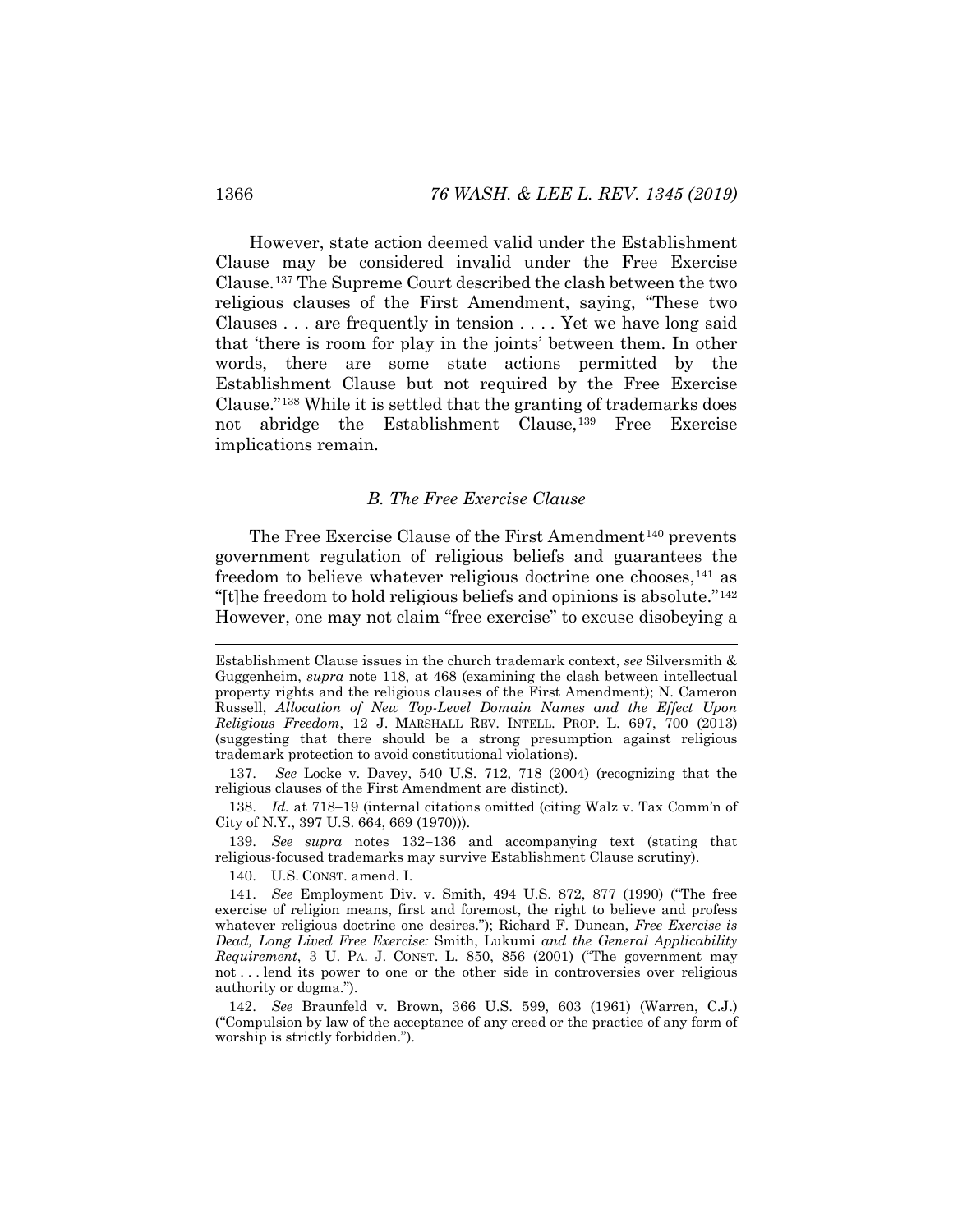neutral law.[143](#page-23-0) In reality, there are limits on the "freedom" of free exercise.[144](#page-23-1) While the freedom to religious beliefs is absolute, the freedom to act on those beliefs is not.<sup>[145](#page-23-2)</sup>

A law is unconstitutional only if it is aimed at promoting or restricting religious beliefs.[146](#page-23-3) In *Employment Division v. Smith*,[147](#page-23-4) employees were denied unemployment benefits due to their religious use of the drug peyote.[148](#page-23-5) While the religious use of the drug may have been legitimate, the justification behind the Oregon law, which criminalized the use of peyote, outweighed any Free Exercise concerns.[149](#page-23-6) Although discriminatory in effect, the Oregon law was neutral in its purpose and thus did not violate the Free Exercise Clause.[150](#page-23-7)

Much like Establishment Clause jurisprudence, the body of cases involving the Free Exercise Clause is muddled.[151](#page-23-8) Legislation

<span id="page-23-1"></span>144. *See* Duncan, *supra* note [141,](#page-22-7) at 850−51 (noting Court interpretation of the Free Exercise Clause as giving the government "a license . . . to 'proscribe conduct that . . . religion proscribes'").

<span id="page-23-2"></span>145. *See* Cantwell v. Connecticut, 310 U.S. 296, 304 (1940) ("The freedom to act must have appropriate definition to preserve the enforcement of that protection. . . . [T]he power to regulate must be so exercised as not . . . unduly to infringe the protected freedom.").

<span id="page-23-3"></span>146. *See Smith*, 494 U.S. at 878−82 (stating that neutral and generally applicable laws will only rarely violate the Free Exercise Clause).

147. 494 U.S. 872, 877 (1990).

<span id="page-23-5"></span><span id="page-23-4"></span>148. *See id.* at 875 (noting that the religious use of peyote was outlawed under the Oregon law).

<span id="page-23-6"></span>149. *See id.* at 878−80 (giving various examples of cases where neutral laws that infringed upon religious practices were upheld).

<span id="page-23-7"></span>150. *See id.* at 890 (noting that state legislatures are free to make religious exceptions to their own laws that would prevent outcomes similar to the case in question).

<span id="page-23-8"></span>151. Congress responded to *Smith* and enacted the Religious Freedom Restoration Act, which states that, "Government shall not substantially burden a person's exercise of religion even if the burden results from a rule of general applicability." 42 U.S.C. § 2000bb−1 (2012). The Act is no longer applicable to states. *See* City of Boerne v. Flores, 521 U.S. 507, 536 (1997) (invalidating the Act as applied to state action); Holt v. Hobbs, 135 S. Ct. 853, 859−61 (2015) (indicating that the Act was still in force regarding federal action). The Sixth Circuit indicated the inapplicability of the Act to intra-church trademark disputes since the Act "does not apply in suits between private parties." Gen. Conf. Corp. of

<span id="page-23-0"></span> <sup>143.</sup> *See* Sherbert v. Verner, 374 U.S. 398, 403 (1963) ("[The] Court has rejected challenges under the [Free](https://advance.lexis.com/document/?pdmfid=1000516&crid=f9cd05a4-0136-4aab-8913-a5620a30e132&pdworkfolderid=011a3d61-35b4-4715-b98d-2d75b7ea55c4&ecomp=cxJdk&earg=011a3d61-35b4-4715-b98d-2d75b7ea55c4&prid=8b3de068-790e-4b46-aea5-078c9a4bcc55) Exercise Clause to governmental regulation of certain overt acts prompted by religious beliefs or principles, for 'even when the action is in accord with one's religious convictions, [it] is not totally free from legislative restrictions.'" (quoting *Braunfeld*[, 366 U.S. at 603\)](https://advance.lexis.com/document/?pdmfid=1000516&crid=f9cd05a4-0136-4aab-8913-a5620a30e132&pdworkfolderid=011a3d61-35b4-4715-b98d-2d75b7ea55c4&ecomp=cxJdk&earg=011a3d61-35b4-4715-b98d-2d75b7ea55c4&prid=8b3de068-790e-4b46-aea5-078c9a4bcc55)).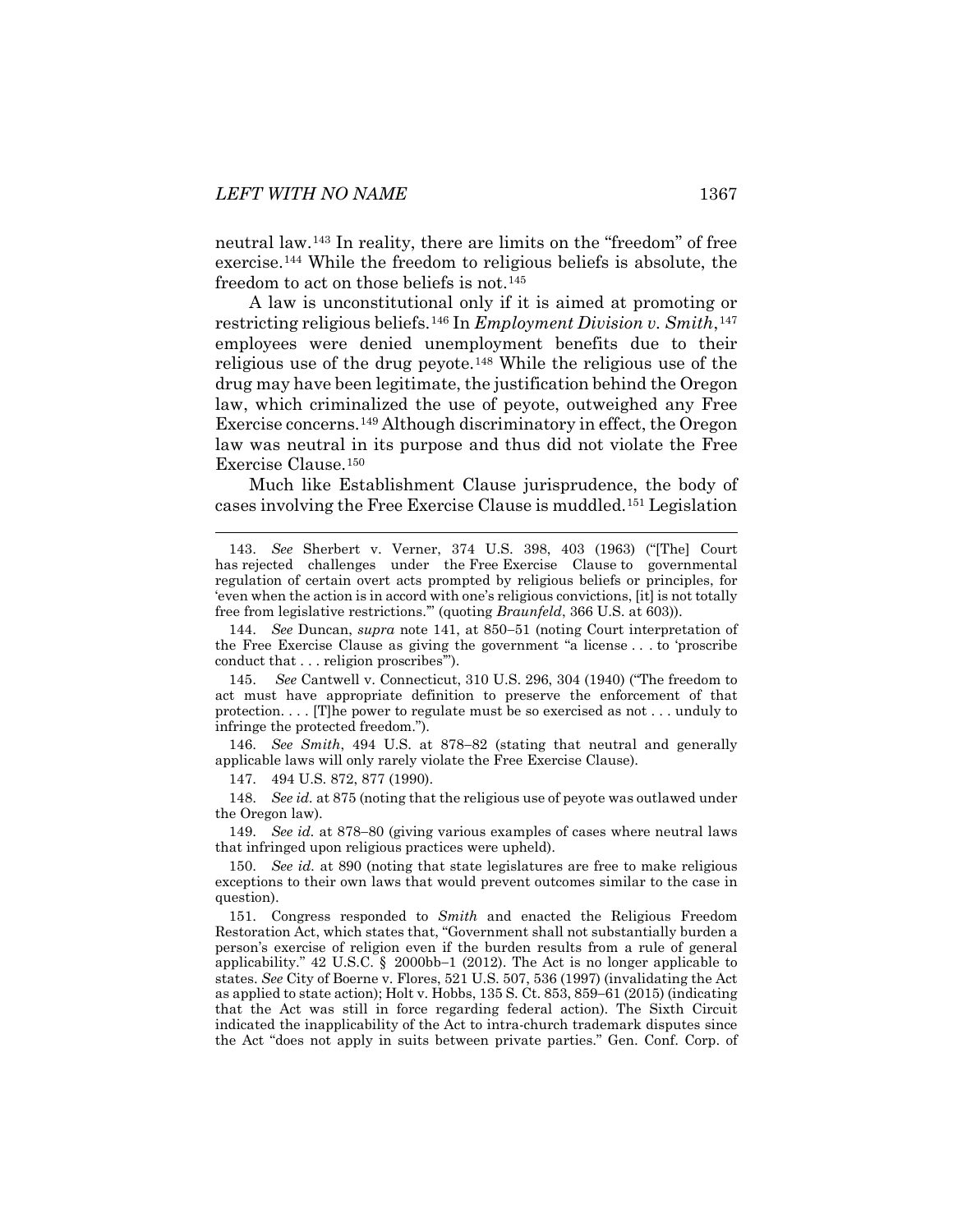or state action must be neutral and generally applicable to avoid triggering Free Exercise scrutiny.[152](#page-24-0) If a law appears to target religious practices or doctrine, the challenged state action must pass the "compelling interest" test, which requires the state to prove that the action does not burden free exercise rights, or to prove that any incidental burden imposed is justified by a compelling state interest.[153](#page-24-1)

On its face the Lanham Act, which governs the federal issuance and enforcement of trademarks,[154](#page-24-2) is not aimed at promoting or restricting religious beliefs—it is neutral.<sup>155</sup> The issuance of church trademarks does not infringe on the religious freedoms guaranteed in the First Amendment.[156](#page-24-4) Free Exercise issues do arise, however, once churches find themselves in disputes with one another because these disputes force courts to intervene in ecclesiastical conflicts.[157](#page-24-5)

While it is true that courts have an "obvious and legitimate interest in the peaceful resolution of property disputes,"[158](#page-24-6) the interest must be balanced with the courts' duty to refrain from involvement in doctrinal disputes in conflict with the Free Exercise Clause.[159](#page-24-7) Since the courts' initial involvement in church property

<span id="page-24-1"></span>153. *See Sherbert*, 374 U.S. at 403 (stating that a compelling state interest must be "within the State's constitutional power to regulate").

154. 15 U.S.C. § 1051 (2012).

<span id="page-24-3"></span><span id="page-24-2"></span>155. *See supra* notes [105](#page-17-9)−[107](#page-17-10) and accompanying text (discussing the neutral application of federal trademark laws).

<span id="page-24-4"></span>156. *See supra* notes [128–](#page-20-7)[135](#page-21-11) and accompanying text (noting that religious freedoms are not violated when churches are granted federal trademarks).

<span id="page-24-5"></span>157. *See infra* not[e 245](#page-37-0) and accompanying text (describing cases where church trademark disputes implicated the Free Exercise Clause).

<span id="page-24-6"></span>158. *See* Jones v. Wolf, 443 U.S. 595, 602 (1979) (stating that there is value in the courts providing a civil forum for church property adjudication).

<span id="page-24-7"></span>159. *See* Kedroff v. St. Nicholas Cathedral of Russian Orthodox Church, 344 U.S. 94, 120−21 (1952) ("[I]n those cases when the property right follows as an incident from decisions of . . . ecclesiastical issues, the church rule controls . . . in order that there may be free exercise of religion."); Rosicrucian Fellowship v. Rosicrucian Fellowship Non-Sectarian Church, 245 P.2d 481, 487 (Cal. 1952)

Seventh Day Adventists v. McGill, 617 F.3d 402, 410 (6th Cir. 2010). For additional scholarship on the Free Exercise Clause, *see* Duncan, *supra* note [141,](#page-22-7)  at 850 (arguing that Free Exercise is "alive and well in the wake of *Smith*").

<span id="page-24-0"></span><sup>152.</sup> *See* Duncan, *supra* note at [141,](#page-22-7) 865−67 ("The neutrality requirement is designed to forbid direct religious persecution, however, the 'precise evil' prohibited by the general applicability requirement is the inequality that results when underinclusive legal prohibitions are enforced against religious conduct.").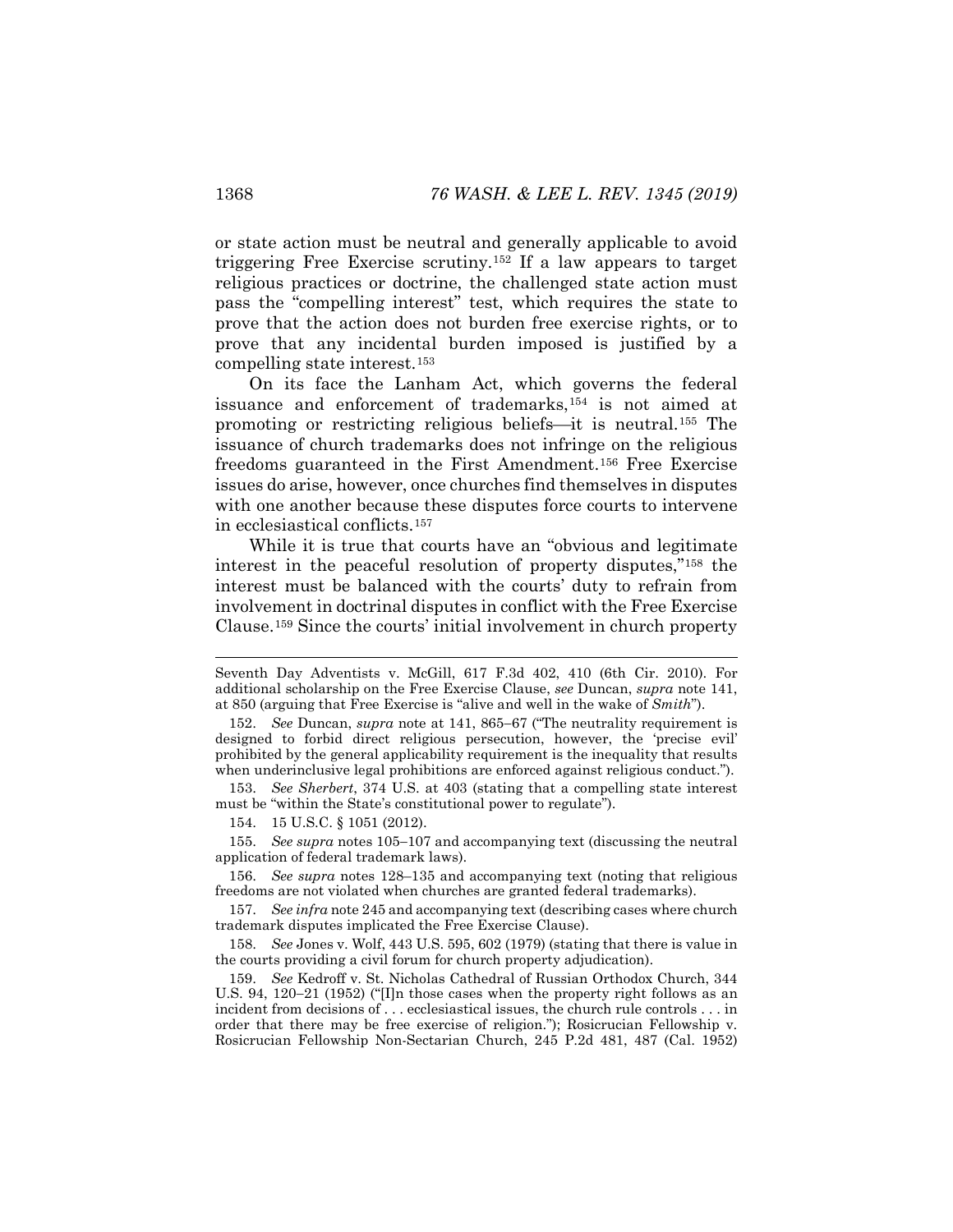disputes, "it was said that American law knew 'no heresy and is committed to the support of no dogma.'"[160](#page-25-0)

Courts must avoid interference with church doctrinal topics, but should afford churches all protections allowed by civil law.[161](#page-25-1) Before involvement in the case, courts must determine whether the dispute will require them "to decide issues of religious law, principle, doctrine, discipline, custom, or administration—in other words, is the corporate dispute actually ecclesiastical in nature."[162](#page-25-2) The Supreme Court has cautioned against heavy court involvement in church doctrinal disputes, noting that justice would likely not be promoted by judiciary review.[163](#page-25-3) Justice Frankfurter summarized many instances in history in which government action threatened the independence of religious institutions.[164](#page-25-4) This fear influenced the Court to adopt a specialized approach<sup>[165](#page-25-5)</sup> for adjudicating church property disputes that would avoid free exercise implications.[166](#page-25-6)

<span id="page-25-8"></span><span id="page-25-7"></span> <sup>(&</sup>quot;Although the principle that courts will not interfere in religious societies with reference to their ecclesiastical practice stems from the separation of the church and state, this view has always been qualified by the rule that civil and property rights would be adjudicated.").

<span id="page-25-0"></span><sup>160.</sup> *See* Fennelly*, supra* note [39,](#page-8-7) at 319−20 (citing Watson v. Jones, 80 U.S. 679, 728 (1871)).

<span id="page-25-1"></span><sup>161.</sup> *See* Maktab Tarighe Oveyssi Shah Maghsoudi, Inc. v. Kianfar, 179 F.3d 1244, 1248 (9th Cir. 1999) (stating that deprivation of protections of civil law "would raise its own serious problems under the [Free Exercise Clause"](https://advance.lexis.com/document/?pdmfid=1000516&crid=9e6c6924-99e0-40f6-90bb-99255d38c671&pdworkfolderid=c21311dc-9b6a-4674-97a6-b5c44adf5ee8&ecomp=8xcck&earg=c21311dc-9b6a-4674-97a6-b5c44adf5ee8&prid=c4130927-68da-4272-92f2-180b385ac28b)).

<span id="page-25-2"></span><sup>162.</sup> Protestant Episcopal Church v. Episcopal Church, 806 S.E.2d 82, 87 (S.C. 2017).

<span id="page-25-3"></span><sup>163.</sup> *See* Watson v. Jones, 80 U.S. 679, 729 (1871) ("It is of the essence of these religious unions, and of their right to establish tribunals for the decision of questions arising among themselves, that those decisions should be binding in all cases of ecclesiastical cognizance, subject only to such appeals as the organism itself provides for.").

<span id="page-25-4"></span><sup>164.</sup> *See Kedroff*, 344 U.S. at 124−25 (Frankfurter, J., concurring) (listing instances of interference with religion, such as Mussolini's attack on the Church of Rome, the Russian Church's tsarist governance, and Bismark's laws targeting German Catholics).

<span id="page-25-5"></span><sup>165.</sup> *See* Presbyterian Church in U.S. v. Mary Elizabeth Blue Hull Mem'l Presbyterian Church, 393 U.S. 440, 447 (1969) ("[L]ogic . . . leaves the civil courts *no* role in determining ecclesiastical questions in the process of resolving property disputes." (emphasis in original)).

<span id="page-25-6"></span><sup>166.</sup> *See Kedroff*, 344 U.S. at 116 (noting that church autonomy is granted protection under the Free Exercise Clause); *Watson*, 80 U.S. at 728 ("[T]he full and free right to entertain any religious belief, to practice any religious principle and to teach any religious doctrine which does not violate the laws of morality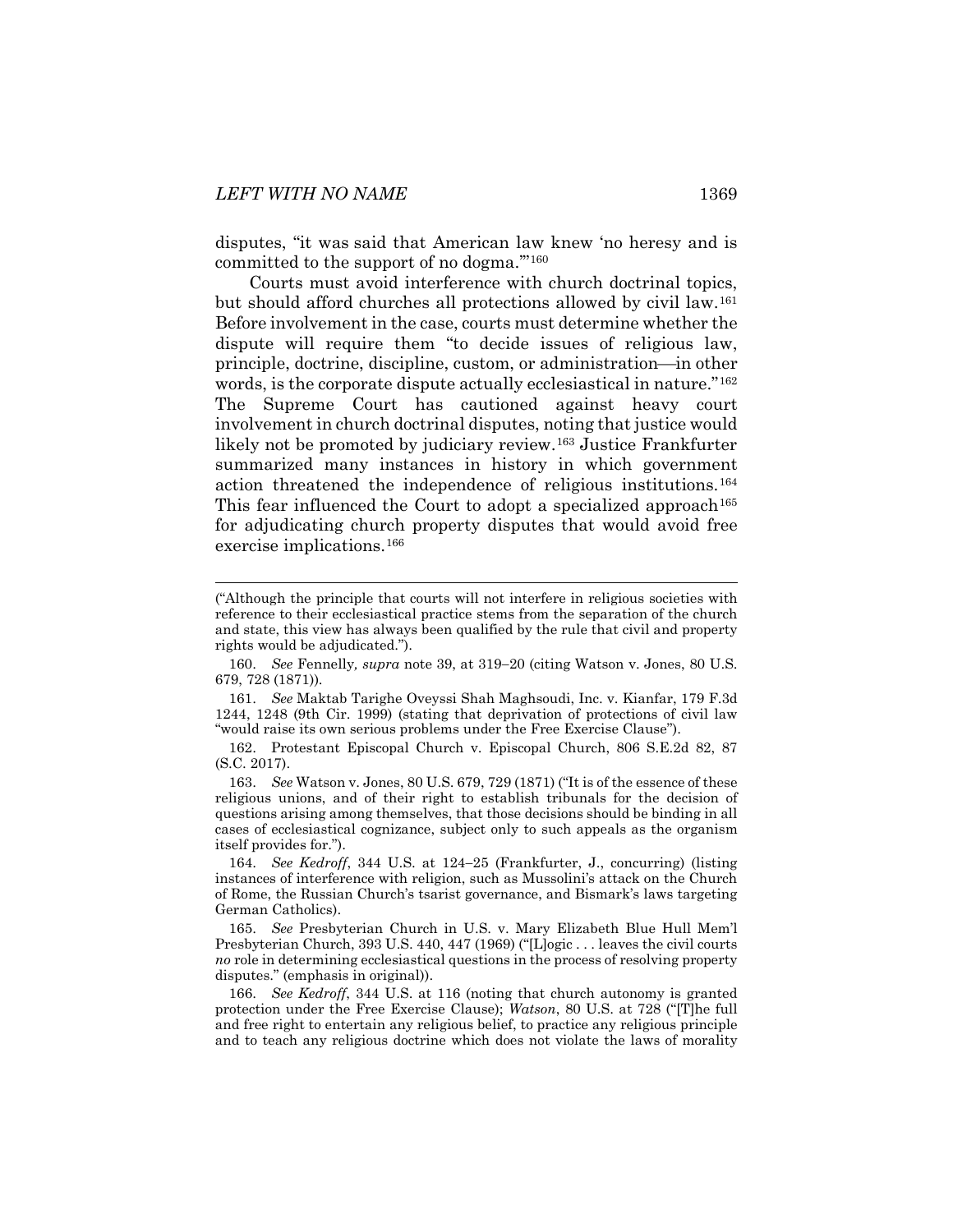When the property rights in dispute follow from ecclesiastical incidents, such as decisions of church custom or law, court involvement is precluded.[167](#page-26-0) Justice Frankfurter noted that "a very real danger to religious freedom [is] posed by even ostensibly innocent government intrusions into essentially religious matters."<sup>[168](#page-26-1)</sup> Ecclesiastical<sup>[169](#page-26-2)</sup> disputes are thus quarantined from all court involvement.[170](#page-26-3)

<span id="page-26-6"></span>Many church property disputes result from a doctrinal schism within a local congregation, causing a faction of the local church to withdraw from the national organization.<sup>[171](#page-26-4)</sup> These cases commonly see "the belief on the part of those supporting disaffiliation that they are the ones following the 'true' faith while the ecclesiastical organizations above them are not."[172](#page-26-5) If there are underlying

<span id="page-26-2"></span>169. *See* Serbian E. Orthodox Diocese v. Milivojevich, 426 U.S. 696, 714 (1976) (defining ecclesiastical as concerning "church discipline, ecclesiastical government, or the conformity of the members of the church to the standard of morals required of them"); *Rosicrucian Fellowship*, 245 P.2d at 487−88

The courts of the land are not concerned with mere polemic discussions, and cannot . . . determine the abstract truth of religious doctrines, or adjudicate whether a certain person is a Catholic in good standing, or settle mere questions of faith or doctrine, . . . or decide who the rightful leader of a church ought to be . . . .

(citing CARL ZOLLMAN, AMERICAN CHURCH LAW § 313 (1933)).

<span id="page-26-3"></span>170. *See Protestant Episcopal Church*, 806 S.E.2d at 87 ("If the dispute is 'a question of religious law or doctrine masquerading as a dispute over church property or corporate control,' then the Constitution of the United States requires the civil court defer to the decision of the appropriate ecclesiastical authority.").

<span id="page-26-4"></span>171. *See id.* at 85 ("A congregational church is an independent organization, governed solely within itself . . . , while a hierarchical (or ecclesiastical) church may be defined as one organized as a body with other churches having similar faith and doctrine with a common ruling convocation or ecclesiastical head."); 1 GILSON ON TRADEMARKS § 2.10 (2018) (noting that trademark adjudication is complicated by church "schisms and requests to determine the 'true' religious order").

<span id="page-26-5"></span>172. *See* Korean Philadelphia Presbyterian Church v. Cal. Presbytery, 2003 Cal. App. Unpub. LEXIS 8523, at \*73−74 (Sept. 10, 2003) (noting that the lower court violated "the rule prohibiting courts from interference in disputes over religious doctrine" when it inquired into the beliefs of the church members).

<span id="page-26-0"></span>and property, and which does not infringe personal rights, is conceded to all.").

<sup>167.</sup> *See* Fennelly, *supra* note [39,](#page-8-7) at 324 (noting that constitutional concerns mandate church control in ecclesiastical disputes).

<span id="page-26-1"></span><sup>168.</sup> *See id.* at 325 (summarizing Justice Frankfurter's concern over court involvement in church issues); *see also Kedroff*, 344 U.S. at 121 (Frankfurter, J., concurring) (noting the power to exercise religious authority was the "essence of this controversy").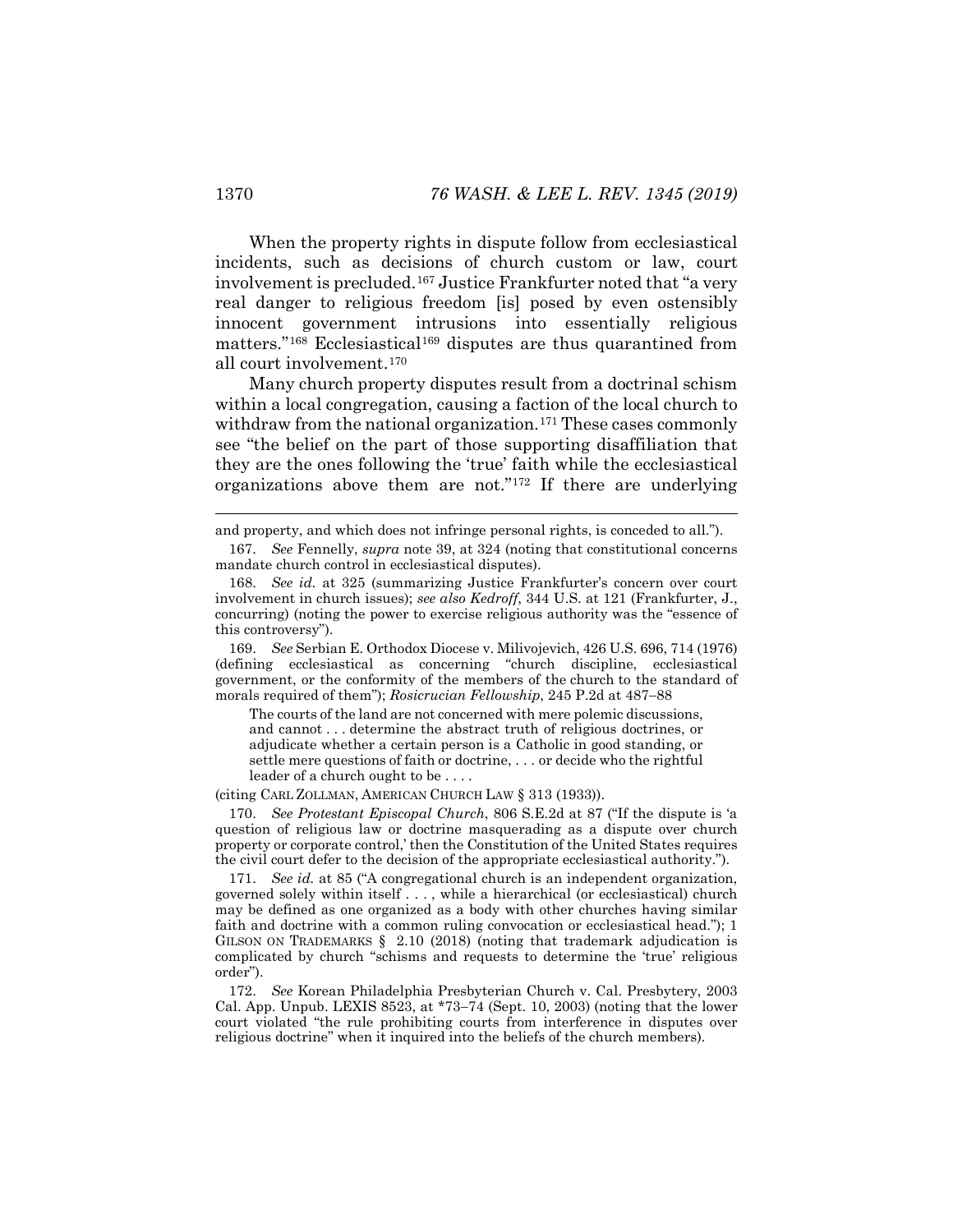doctrinal issues at play in the property dispute, the court must refrain from addressing them.[173](#page-27-0)

Courts agree that involvement in an ecclesiastical issue is a clear violation of the First Amendment.[174](#page-27-1) This holds true in the specific context of intra-church trademark adjudication. [175](#page-27-2) Courts that take "sides in a religious schism, purport to decide matters of spiritual succession, and exclude dissenters from using the name, symbols, and marks of the faith" violate the First Amendment.<sup>[176](#page-27-3)</sup> Legal access to a religious organization's name or symbol enables the entity to retain control over its identity.[177](#page-27-4)

Some lower courts have adjudicated intra-church trademark disputes with less disagreement than intra-church real property disputes,<sup>[178](#page-27-5)</sup> declaring that they do not require involvement in ecclesiastical matters.[179](#page-27-6) However, other lower courts are in tension regarding the impact of trademark adjudication on free exercise rights.[180](#page-27-7) The Supreme Court has yet to speak on the

<span id="page-27-2"></span>175. *See infra* Part IV.B.2 (outlining Free Exercise implications resulting from intra-church trademark adjudication).

<span id="page-27-3"></span>176. Nat'l Spiritual Assembly of the Bahá'ís of the U.S. Under the Hereditary Guardianship, Inc. v. Nat'l Spiritual Assembly of the Bahá'ís of the U.S., Inc., 628 F.3d 837, 846 (7th Cir. 2010).

<span id="page-27-4"></span>177. *See* Simon, *supra* note [135,](#page-21-11) at 239−40 ("Control of the organizational trademark is crucial to religious capital because the value of the mark consists of its identity.").

<span id="page-27-6"></span>179. *See* Purcell v. Summers, 145 F.2d 979, 987 (4th Cir. 1944) ("No question of religious liberty is involved."); Gen. Conf. Corp. of Seventh-Day Adventists v. McGill, 617 F.3d 402, 408 (6th Cir. 2010) ("Trademark law will not turn on whether the plaintiffs' members or McGill and his congregants are the true believers.").

<span id="page-27-7"></span>180. *Compare McGill*, 617 F.3d at 408

The district court held that it had no jurisdiction to resolve a

<span id="page-27-0"></span> <sup>173.</sup> *See* Rosicrucian Fellowship v. Rosicrucian Fellowship Non-Sectarian Church, 245 P.2d 481, 488 (Cal. 1952) ("The essential problem, nevertheless, is to ascertain from the acts, dealings and usages of the parties where the various rights rest in order to determine the ownership of civil and property rights, even though some so-called ecclesiastical rights are involved.").

<span id="page-27-1"></span><sup>174.</sup> *See* Jones v. Wolf, 443 U.S. 595, 602 (1979) ("[T]he First Amendment prohibits civil courts from resolving church property disputes on the basis of religious doctrine and practice."); Watson v. Jones, 80 U.S. 679, 732 (1871) (noting the finality of ecclesiastical decisions made by church tribunals).

<span id="page-27-5"></span><sup>178.</sup> *See* Protestant Episcopal Church v. Episcopal Church, 806 S.E.2d 82, 92 (S.C. 2017) (finding the court sharply divided over the real property dispute, but largely in agreement on the validity of the mother church's federal trademark rights).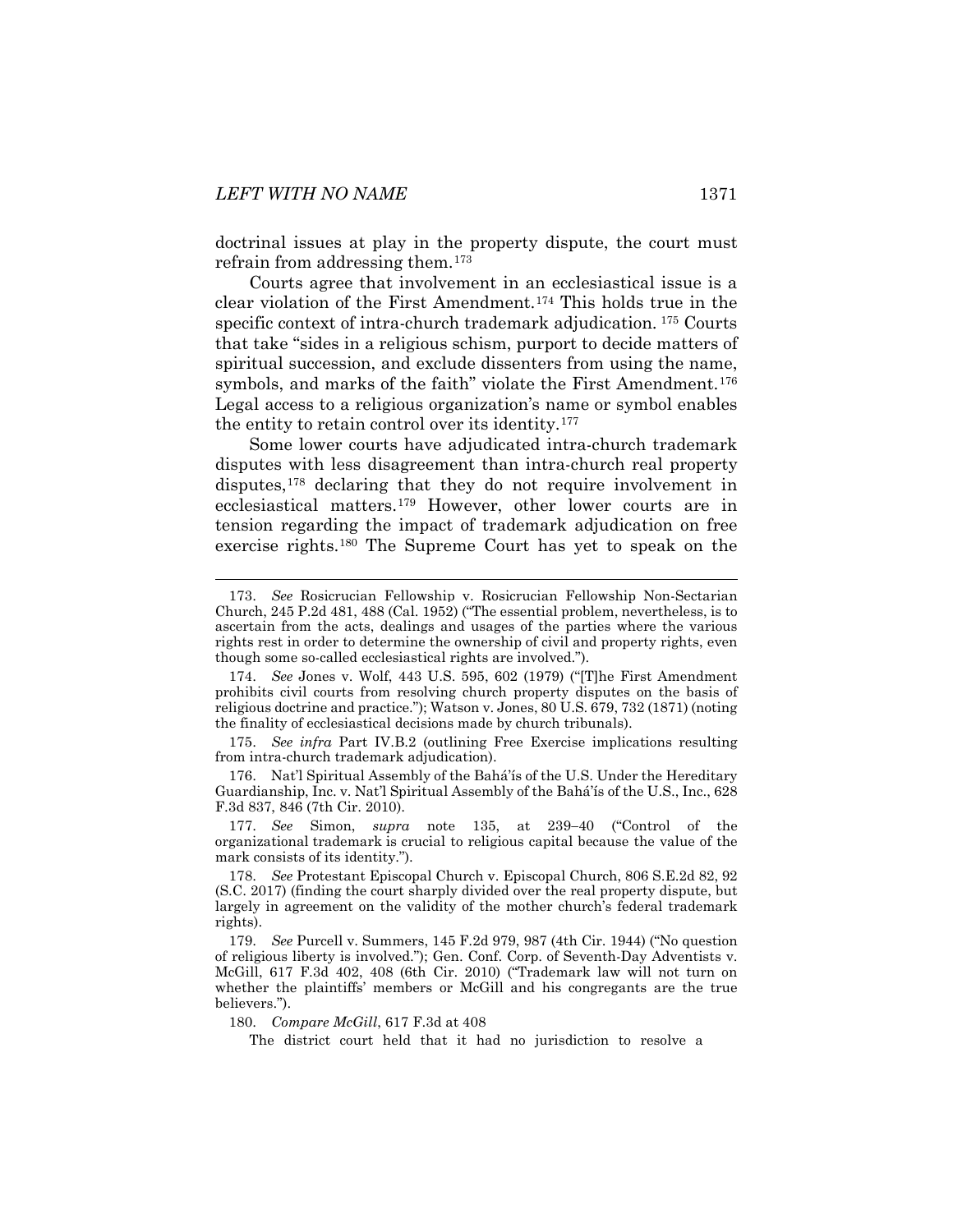impact of court involvement in such disputes on the First Amendment.[181](#page-28-0) Existing scholarship on the constitutional implications of intra-church trademark disputes affirms that the issue is far from settled.[182](#page-28-1)

Due to the nature of intra-church trademark disputes,<sup>[183](#page-28-2)</sup> court adjudication inherently infringes on a church's free exercise rights under the First Amendment.[184](#page-28-3) Neutral principles of law must be used to adjudicate church trademark disputes, like any other church property dispute.[185](#page-28-4) Church trademarks are ecclesiastical in nature[186](#page-28-5) and, thus, precluded from court adjudication.[187](#page-28-6) If

*with* Maktab Tarighe Oveyssi Shah Maghsoudi, Inc. v. Kianfar, 179 F.3d 1244, 1246 (9th Cir. 1999) (declaring that courts can decide church intellectual property issues without violating the First Amendment); Christian Sci. Bd. of Dirs. of the First Church of Christ v. Evans, 520 A.2d 1347, 1357 (N.J. 1987) ("As to the question of whether an injunction would violate defendants' rights to exercise their religion freely . . . we go no further than to record our grave reservations.").

<span id="page-28-0"></span>181. Presbytery of the Twin Cities Area v. Eden Prairie Presbyterian Church, Inc., 2017 Minn. App. Unpub. LEXIS 375, *review denied*, 2017 Minn. LEXIS 444 (July 18, 2017), *cert. denied*, 138 S. Ct. 2619 (June 11, 2018); *Protestant Episcopal Church*, 806 S.E.2d 82, *cert. denied*, No. 17-1136, 138 S. Ct. 2623 (U.S. June 11, 2018).

<span id="page-28-1"></span>182. *See* Silversmith & Guggenheim, *supra* note [118,](#page-19-7) at 505 (debating Free Exercise implications of church trademark adjudications); Simon, *supra* not[e 135,](#page-21-11)  at 239 (noting that a church's trademark may encompass its identity); Russell, *supra* note [136,](#page-21-10) at 711 (stating that trade names may be a "religious touchstone for another individual").

<span id="page-28-2"></span>183. This Note focuses on trademark disputes between churches, resulting from local churches leaving the national church or splitting from a local church. Most disputes of this nature involve hierarchical church structure. *See supra* note [171](#page-26-6) and accompanying text (defining hierarchical).

<span id="page-28-3"></span>184. *See infra* Part IV.B.2 and accompanying text (asserting that church trademarks are ecclesiastical in nature and should be freed from court involvement). This Note only examines free exercise rights in intra-church trademark adjudication. Church suits involving third party trademark infringement are not at issue in this analysis.

<span id="page-28-4"></span>185. *See supra* notes [47](#page-9-7)−[61](#page-11-2) and accompanying text (summarizing the neutral principles approach).

<span id="page-28-6"></span><span id="page-28-5"></span>186. *See infra* note[s 221](#page-34-1)−[223](#page-34-2) (discussing the ecclesiastical character of church names).

187. *See* Jones v. Wolf, 443 U.S. 595, 602 (1979) (using neutral principles of

<span id="page-28-7"></span>trademark-infringement claim brought by one sect against the other, as that would require it to decide the doctrinal issue of proper succession. The Ninth Circuit reversed, holding that "the district court can apply the regular factors that courts employ to determine infringement" and that "[t]he defendants can raise neutral defenses, such as prior use of the marks."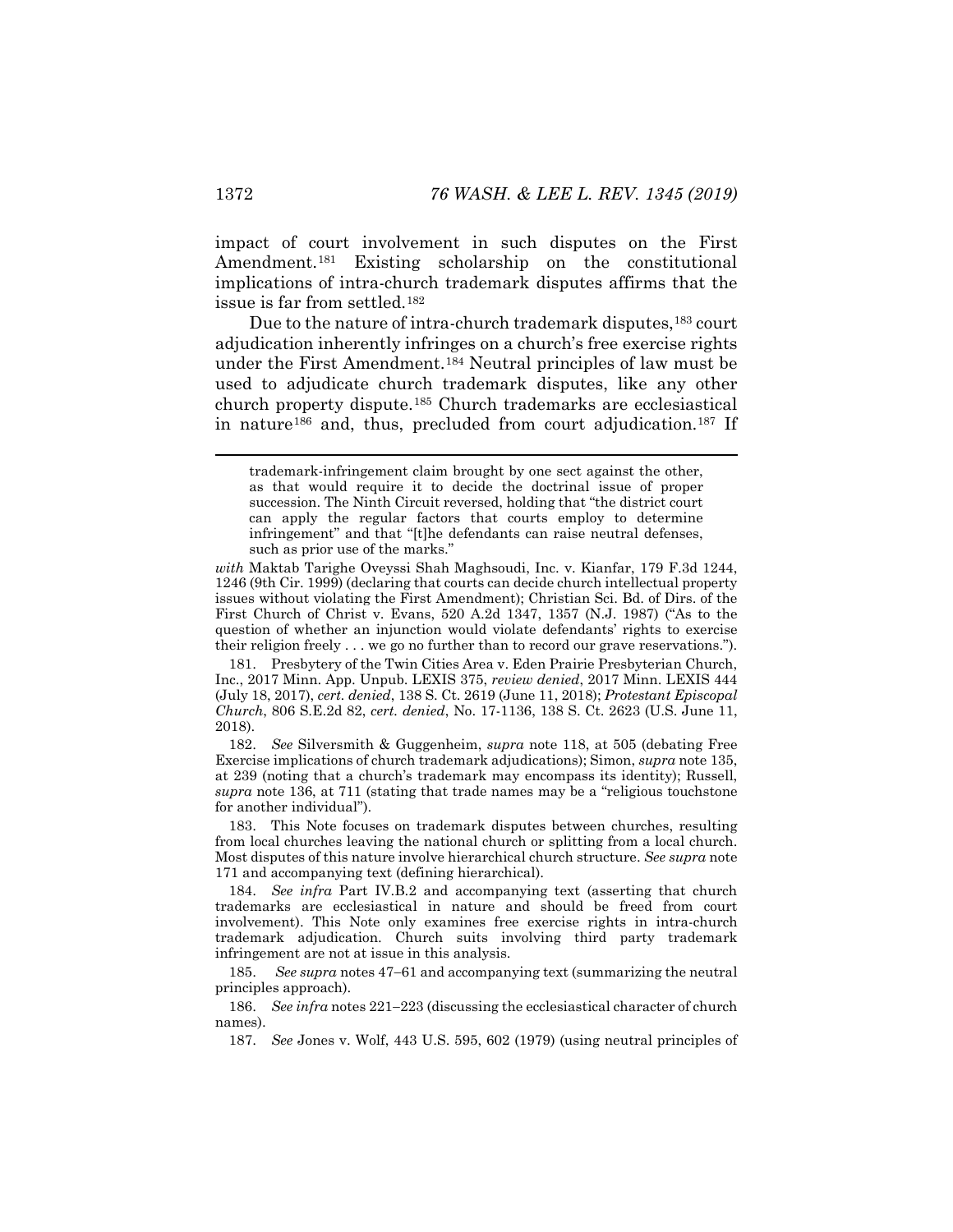<span id="page-29-0"></span>courts decide trademark disputes between churches, they involve themselves in ecclesiastical matters that are barred from court consideration, which violates the Free Exercise Clause.[188](#page-29-2)

#### <span id="page-29-8"></span>*1. Neutral Principles of Law*

<span id="page-29-1"></span>The Supreme Court has long stated that real property disputes between churches are to be decided on neutral principles of law.[189](#page-29-3) Lower courts generally apply neutral principles of law to settle real church property disputes,<sup>[190](#page-29-4)</sup> but are not consistent in applying neutral principles to intra-church intellectual property disputes.[191](#page-29-5) While "[t]he State has an obvious and legitimate interest in the peaceful resolution of property disputes, and in providing a civil forum where the ownership of church property can be determined conclusively,"[192](#page-29-6) courts do not uniformly adjudicate claims to reach this goal.[193](#page-29-7) 

192. *Wolf*, 443 U.S. at 602.

<span id="page-29-7"></span><span id="page-29-6"></span>193. *See supra* not[e 191](#page-29-1) and accompanying text (noting cases where the lower courts are inconsistent with their application of neutral principles in trademark disputes).

law to free courts from doctrinal entanglement); Watson v. Jones, 80 U.S. 679, 729 (1872) (stating church hierarchical bodies must decide ecclesiastical matters).

<span id="page-29-2"></span><sup>188.</sup> *See Wolf*, 443 U.S. at 602 (adjudicating church property disputes cannot involve "consideration of doctrinal matters, whether the ritual and liturgy of worship or the tenets of faith" (quoting Md. & Va. Eldership of Churches of God v. Church of God, Inc., 396 U.S. 367, 368 (1970) (Brennan, J., concurring))).

<span id="page-29-3"></span><sup>189.</sup> *See Watson*, 80 U.S. at 730 (noting that the Court has no "ecclesiastical jurisdiction").

<span id="page-29-4"></span><sup>190.</sup> *See* First Indep. Missionary Baptist Church v. McMillan, 153 So. 2d 337, 339 (Fla. Dist. Ct. App. 1963) (holding that the church abandoned its real property); Protestant Episcopal Church v. Episcopal Church, 806 S.E.2d 82, 90−91 (S.C. 2017) (deciding in favor of the national church after a neutral principles analysis).

<span id="page-29-5"></span><sup>191.</sup> *See* Gen. Conf. Corp. of Seventh-Day Adventists v. McGill, 617 F.3d 402, 408 (6th Cir. 2010) (applying neutral principles of law to church trademark adjudication); Sovereign Order of Saint John v. Grady, 119 F.3d 1236, 1244 (6th Cir. 1997) (remanding for application consistent with neutral principles); *Protestant Episcopal Church*, 806 S.E.2d at 92 (neglecting to go through a neutral principles analysis in deciding the trademark dispute); Okla. Dist. Council of the Assemblies of God of Okla. v. New Hope Assembly of God Church of Norman, 597 P.2d 1211, 1213 (Okla. 1979) (applying neutral principles after determining the dispute did not rest upon doctrinal analysis); Lutheran Free Church v. Lutheran Free Church, 141 N.W.2d 827, 831 (Minn. 1966) (comparing doctrinal beliefs of church factions in lieu of neutral principles).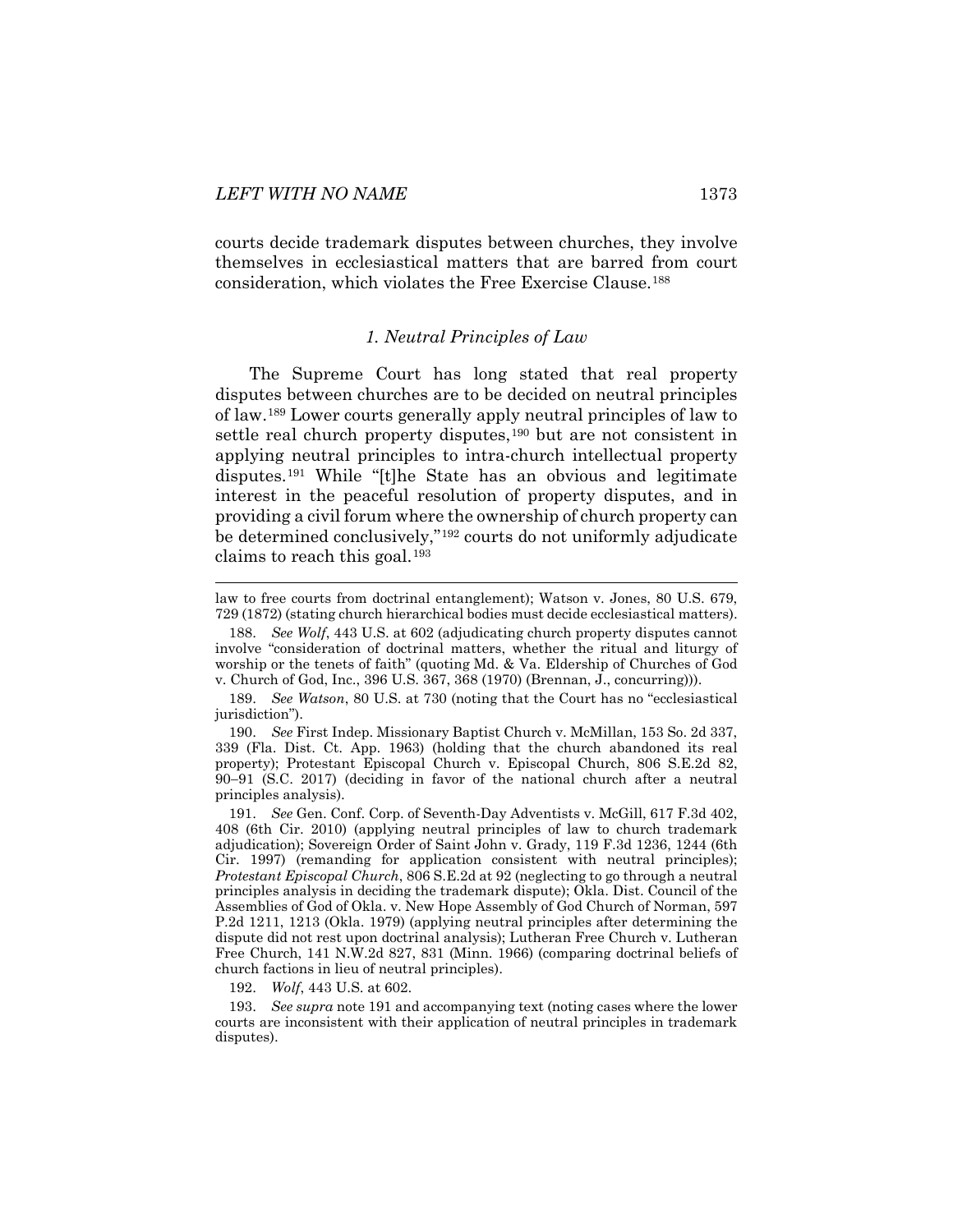Although Congress codified modern trademark law in 1946,[194](#page-30-2) intellectual property common law has an older origin.[195](#page-30-3) It is not surprising then that court adjudication of religious marks precedes the Lanham Act,[196](#page-30-4) creating a disconnect between the intersection of trademark law and the neutral principles of law approach.[197](#page-30-5)

<span id="page-30-1"></span><span id="page-30-0"></span>Many times, when courts incorporate neutral principles of law into a trademark analysis they simultaneously make doctrinal declarations.[198](#page-30-6) Courts abandoned the "departure from doctrine" approach applied to real church property disputes in favor of the neutral principles approach,<sup>[199](#page-30-7)</sup> but remnants of the former are still seen in church trademark analysis.[200](#page-30-8) In *Lutheran Free Church v.* 

<span id="page-30-4"></span>196. *See* Purcell v. Summers, 145 F.2d 979, 991 (4th Cir. 1944) (adjudicating a church trademark dispute prior to enactment of the Lanham Act in 1946); Hooper v. Stone, 202 P. 485, 487 (Cal. Dist. Ct. App. 1921) (same).

<span id="page-30-5"></span>197. *Compare McGill*, 617 F.3d at 408 ("As this case involves the enforceability of intellectual-property rights, it makes sense to consider the Supreme Court's precedents in the area of church property disputes."), *with Protestant Episcopal Church*, 806 S.E.2d at 90−92 (applying neutral principles of law to the real property dispute, while applying federal trademark law to church service marks and trade names foregoing a complete neutral principles analysis).

<span id="page-30-6"></span>198. *See* Serbian E. Orthodox Diocese v. Milivojevich, 426 U.S. 696, 721 (1976) ("[T]he Supreme Court of Illinois substituted its interpretation of the Diocesan and Mother Church constitutions for that of the highest ecclesiastical tribunals in which church law vests authority to make that interpretation."); *McGill*, 617 F.3d at 408 (noting the doctrinal similarities between the plaintiff and defendant pastor, leader of the breakaway church); *Lutheran Free Church*, 141 N.W.2d at 831 (stating that there were no doctrinal differences between the Lutheran Free Church and the American Lutheran Church).

<span id="page-30-7"></span>199. *See* Howard J. Alperin, Annotation, *Right of Charitable or Religious Association or Corporation to Protection Against Use of Same or Similar Name by Another*, 37 A.L.R.3d 277 (2018) (defining "departure from doctrine" as granting title to the "[church faction] remaining faithful to the doctrine upon which the society was organized").

<span id="page-30-8"></span>200. *See* Watson v. Jones, 80 U.S. 679, 727 (1872) (departing from the English courts' approach of deciding "the true standard of faith in the church"); *see also* Presbyterian Church in U.S. v. Mary Elizabeth Blue Hull Mem'l Presbyterian Church, 393 U.S. 440, 451−52 (1969) ("[A] civil court may no more review a church decision applying a state departure-from-doctrine standard than it may apply

<span id="page-30-2"></span> <sup>194.</sup> *See* Trademark Act of 1946, 15 U.S.C. § 1051 (2012) (defining criteria for federal recognition of trademarks).

<span id="page-30-3"></span><sup>195.</sup> *See* Statute of Monopolies 1623, 21 Jac. 1 c. 3 (Eng.), http://www.legislation.gov.uk/aep/Ja1/21/3/contents (codifying the first intellectual property law); *see also* B&B Hardware, Inc. v. Hargis Indus., 135 S. Ct. 1293, 1299 (2015) ("Trademark law has a long history, going back at least to Roman times." (citing Restatement (Third) of Unfair Competition § 9, cmt. b (1993)).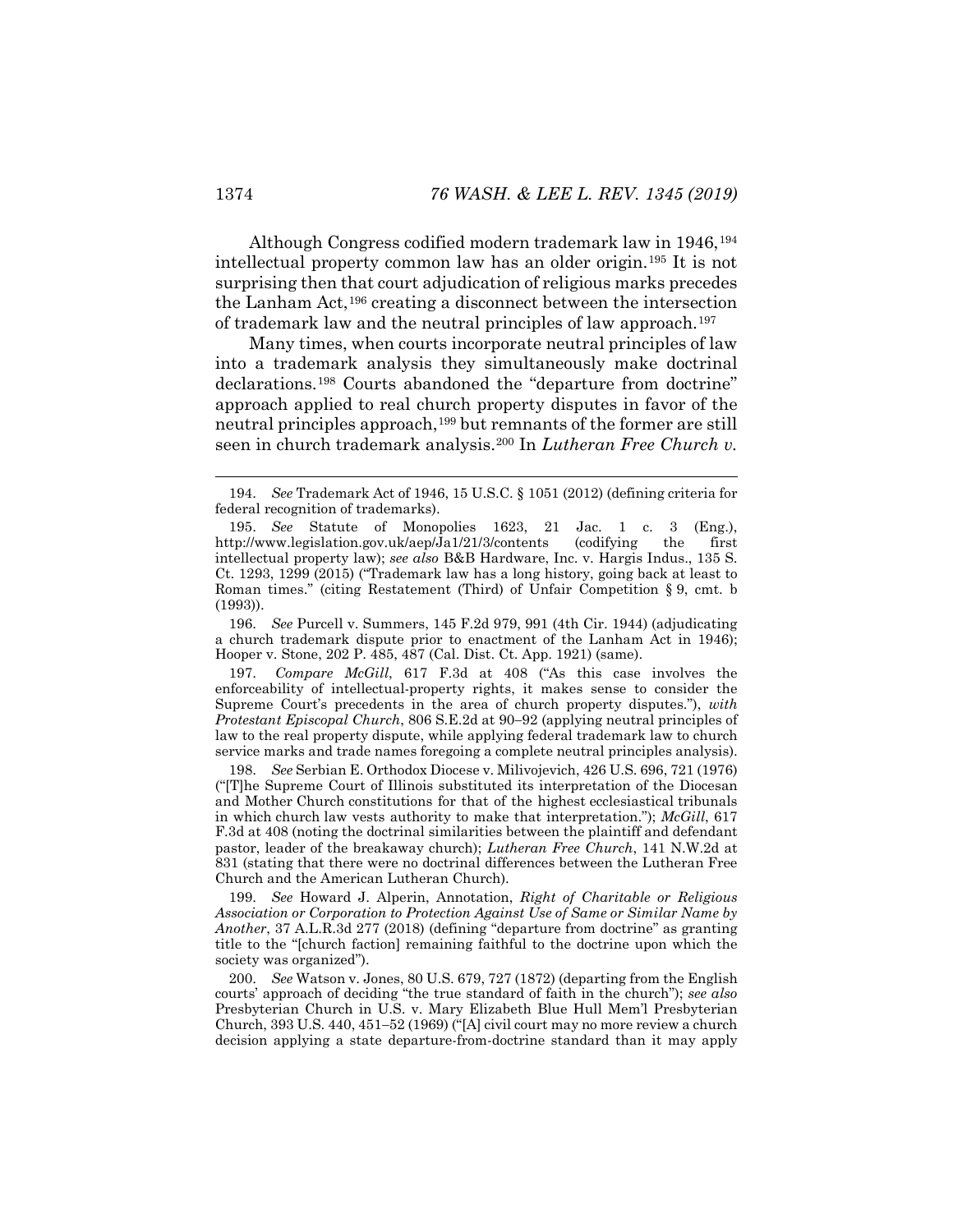Lutheran Free Church,<sup>[201](#page-31-0)</sup> the Supreme Court of Minnesota determined that the majority faction of the congregation did not deviate from the doctrinal beliefs of the original church and was thus entitled to use the name "Lutheran Free Church."[202](#page-31-1) There, the Minnesota court engaged in an ecclesiastical determination at odds with neutral principles and the Free Exercise Clause.[203](#page-31-2) This sort of analysis defeats the purpose of using the neutral principles approach, which seeks to free the court from any involvement in church doctrine.[204](#page-31-3)

<span id="page-31-6"></span>Neutral principles of law are violated any time a court analyzes the doctrinal beliefs of a religious organization.[205](#page-31-4) Courts recognize that obvious declarations proclaiming who the "true church is" crosses the line in real property disputes,<sup>[206](#page-31-5)</sup> yet approve of an analytical framework which compares the religious beliefs between two religious organizations when deciding intellectual

<span id="page-31-4"></span>205. *See Mary Elizabeth Blue Hull Mem'l Presbyterian Church*, 393 U.S. at 449

First Amendment values are plainly jeopardized when church property litigation is made to turn on the resolution by civil courts of controversies over religious doctrine and practice. If civil courts undertake to resolve such controversies in order to adjudicate the property dispute, the hazards are ever present of inhibiting the free development of religious doctrine and of implicating secular interests in matters of purely ecclesiastical concern.

<span id="page-31-5"></span>206. *See* Nat'l Bd. of YWCA v. YWCA, 335 F. Supp. 615, 624 (4th Cir. 1971) ("[A]ny determination by a Court of Law as to whether plaintiff has deviated from a 'Christian' purpose . . . is prohibited by the [First Amendment to the United](https://advance.lexis.com/document/?pdmfid=1000516&crid=27c73839-11e6-458c-9e30-965e420b140f&pdworkfolderid=25efff43-cfc4-4184-b9d2-7cb168744273&ecomp=cxJdk&earg=25efff43-cfc4-4184-b9d2-7cb168744273&prid=70e459f3-c74a-4146-8622-8e5c50615fe4)  [States Constitution.](https://advance.lexis.com/document/?pdmfid=1000516&crid=27c73839-11e6-458c-9e30-965e420b140f&pdworkfolderid=25efff43-cfc4-4184-b9d2-7cb168744273&ecomp=cxJdk&earg=25efff43-cfc4-4184-b9d2-7cb168744273&prid=70e459f3-c74a-4146-8622-8e5c50615fe4)"); Nat'l Spiritual Assembly of the Bahá'ís of the U.S. Under the Hereditary Guardianship, Inc. v. Nat'l Spiritual Assembly of the Bahá'ís of the U.S., Inc., 628 F.3d 837, 842−43, 846 (7th Cir. 2010) (reversing the lower court's declaration that "[t]here is only one Baha'i Faith," and that the National Spiritual Assembly is the "highest authority for the Faith in [the] continental United States and is entitled to exclusive use of the marks and symbols of the Faith").

<span id="page-31-0"></span>that standard itself.").

<sup>201.</sup> 141 N.W.2d 827 (Minn. 1966).

<span id="page-31-1"></span><sup>202.</sup> *See id.* at 835–36 (declaring the majority faction the rightful owner of the tradename "Lutheran Free Church").

<span id="page-31-2"></span><sup>203.</sup> *See Watson*, 80 U.S. at 730 (noting that the Court has no "ecclesiastical jurisdiction").

<span id="page-31-3"></span><sup>204.</sup> *See* Jones v. Wolf, 443 U.S. 595, 603 (1979) ("The primary advantages of the neutral principles approach are that it is *completely* secular in operation." (emphasis added)).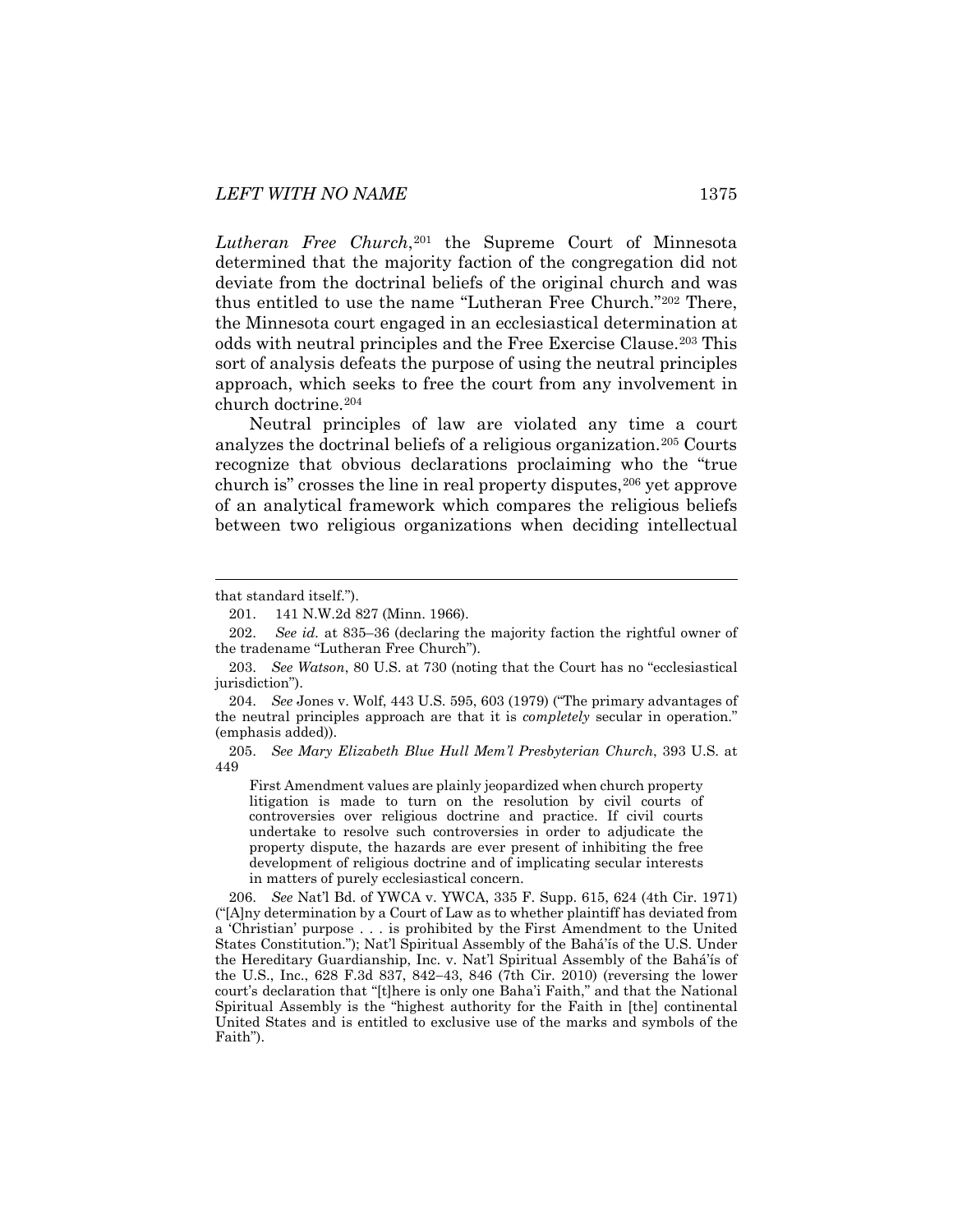property matters[.207](#page-32-0) The Supreme Court stated that any involvement in doctrinal or ideological discussion is prohibited—there is no exception for any type of doctrinal analysis, even if the court is not making decisions regarding who is the "true church."[208](#page-32-1)

<span id="page-32-6"></span>Courts should commit to applying neutral principles of law to all church property disputes, real and intellectual property alike.[209](#page-32-2) If a court decides that real property disputes cannot be decided on the basis that the dispute is really a "question of religious law or doctrine masquerading as a dispute over church property [and] corporate control["210](#page-32-3) and is ecclesiastical, then it follows that any simultaneous dispute over trademarks should undertake the same analysis.[211](#page-32-4) The Supreme Court recognized that churches are unique in their purpose and set out the neutral principles approach to accommodate for their differences.<sup>[212](#page-32-5)</sup>

<span id="page-32-2"></span>209. *See infra* note [216](#page-33-0) and accompanying text (describing the neutral principles framework as the best insurance against Free Exercise violations).

<span id="page-32-7"></span><span id="page-32-0"></span> <sup>207.</sup> *See* Gen. Conf. Corp. of Seventh-Day Adventists v. McGill, 617 F.3d 402, 408 (6th Cir. 2010) (comparing the religious beliefs of churches and stating that the beliefs are identical); Lutheran Free Church v. Lutheran Free Church, 141 N.W.2d 827, 831 (Minn. 1966) (same); *see also Mary Elizabeth Blue Hull Mem'l Presbyterian Church*, 393 U.S. at 445–46 (rejecting the "departure from doctrine" inquiry used by English courts that require courts to analyze whether church doctrine is consistent with expected organization beliefs).

<span id="page-32-1"></span><sup>208.</sup> *See Mary Elizabeth Blue Hull Mem'l Presbyterian Church*, 393 U.S. at 451−52 ("The First Amendment prohibits a State from employing religious organizations as an arm of the civil judiciary to perform the function of interpreting and applying state standards."); *see also Wolf*, 443 U.S. at 607−09 (finding that the inquiry boiled down to which faction represented the "true" church).

<span id="page-32-3"></span><sup>210.</sup> Protestant Episcopal Church v. Episcopal Church, 806 S.E.2d 82, 86 (S.C. 2017) (quoting All Saints Parish Waccamaw v. Protestant Episcopal Church, 685 S.E.2d 163, 172 (S.C. 2009)).

<span id="page-32-4"></span><sup>211.</sup> *See id.* at 84−85, 92−93 (concluding that "the present property and church governance disputes are not appropriate for resolution in the civil courts," yet deciding the trademark dispute based on federal trademark law). The trademark dispute was decided in favor of the National church in the U.S. District Court for the District of South Carolina. *See* vonRosenberg v. Lawrence, No. 2:13-587-RMG (D.S.C. Sept. 19, 2019) (granting summary judgment for the National Episcopal church and enjoining the dissociated parishes from using the trademarked names).

<span id="page-32-5"></span><sup>212.</sup> *See* Purcell v. Summers, 145 F.2d 979, 985 (4th Cir. 1944) (noting that churches "exist for the worship of Almighty God and for the purpose of benefiting mankind and not for purposes of profit").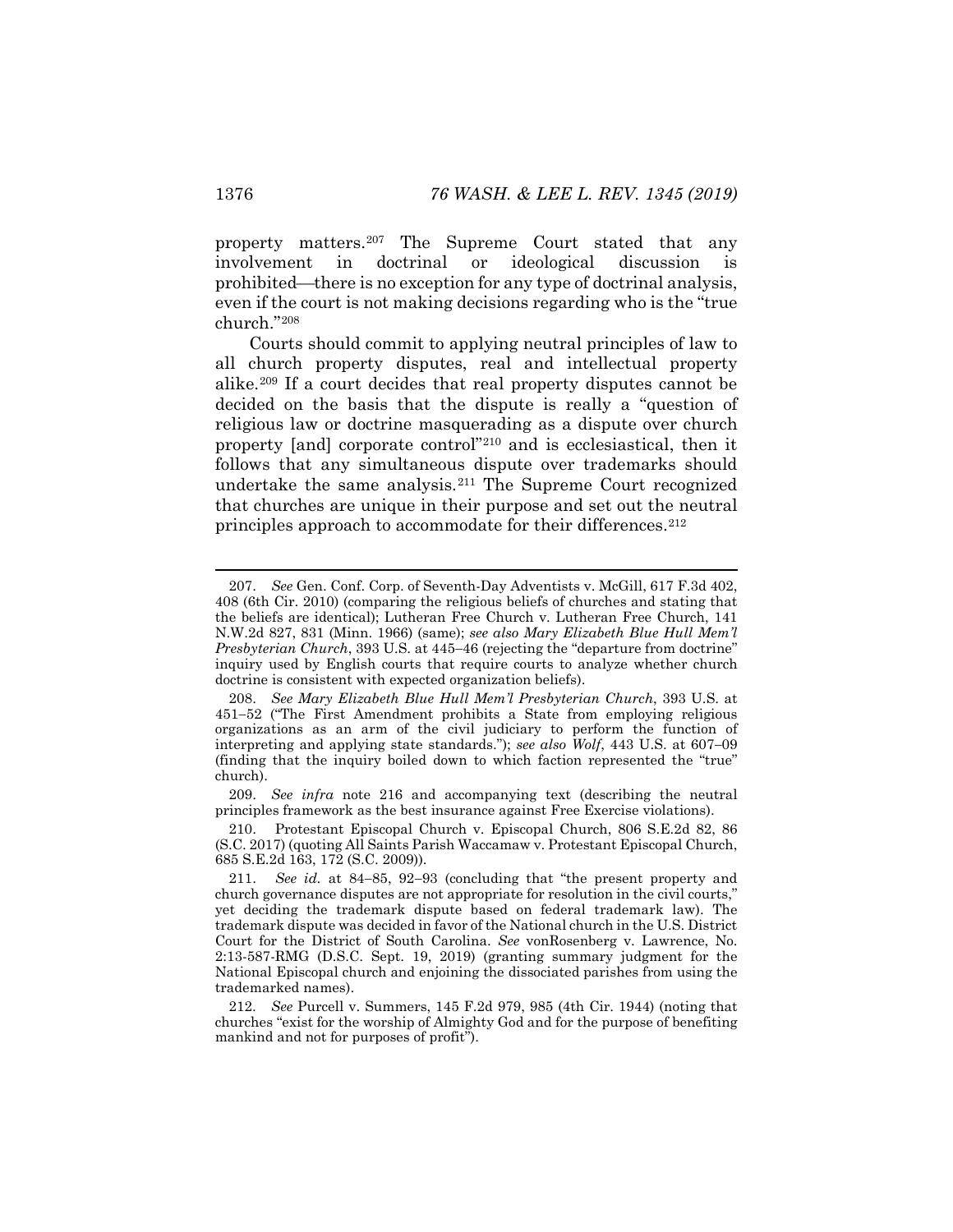Applying neutral principles of law to intellectual property disputes does not mean that courts must ignore federal trademark law.[213](#page-33-1) Neutral principles would direct courts to first consider whether the issue they are adjudicating, church trademarks, is ecclesiastical.[214](#page-33-2) If the issue is ecclesiastical then the court would be precluded from applying federal trademark law to the dispute.<sup>[215](#page-33-3)</sup>

<span id="page-33-8"></span><span id="page-33-7"></span><span id="page-33-0"></span>Courts should treat all property disputes with the same analytical approach provided by neutral principles of law.[216](#page-33-4) In an area complicated by complex constitutional law issues, lower courts need to apply neutral principles consistently.[217](#page-33-5) The Supreme Court provided a consistent framework for intra-church real property disputes, which can similarly be applied to church trademark disputes.[218](#page-33-6)

<span id="page-33-1"></span> <sup>213.</sup> *See* Watson v. Jones, 80 U.S. 679, 725 (1872) ("[W]here there is a schism which leads to a separation into distinct and conflicting bodies, the rights of such bodies to the use of the property must be determined by the ordinary principles which govern voluntary associations.").

<span id="page-33-2"></span><sup>214.</sup> *See Protestant Episcopal Church*, 806 S.E.2d at 87 (determining that first courts must determine whether the adjudication requires involvement in issues of religion).

<span id="page-33-3"></span><sup>215.</sup> *See* Jones v. Wolf, 443 U.S. 595, 604 (1979) ("If in such a case the interpretation of the instruments of ownership would require the civil court to resolve a religious controversy, then the court must defer to the resolution of the doctrinal issue by the authoritative ecclesiastical body.").

<span id="page-33-4"></span><sup>216.</sup> *See* Serbian E. Orthodox Diocese v. Milivojevich, 426 U.S. 696, 709−10 (1976) (noting that where "resolution of the disputes cannot be made without extensive inquiry by civil courts into religious law and polity" neutral principles is superseded by deference to the church tribunal); *Protestant Episcopal Church*, 806 S.E.2d at 87, 91−92 (describing the first step of neutral principles).

<span id="page-33-5"></span><sup>217.</sup> *Compare* Tubeville v. Morris, 26 S.E.2d 821, 826−29 (S.C. 1943) (attempting to apply neutral principals to the trademark dispute over use of the church name), *with Purcell*, 145 F.2d at 987−88 (wading into ecclesiastical matters by applying trademark law without reference to neutral principles); *see also* Silversmith & Guggenheim, *supra* note [118,](#page-19-7) at 525 (remarking that *Morris*  and *Purcell* adjudicated the same dispute yet produced drastically different results).

<span id="page-33-6"></span><sup>218.</sup> *See supra* notes [47,](#page-9-7) [166](#page-25-7) (outlining the framework for church property disputes).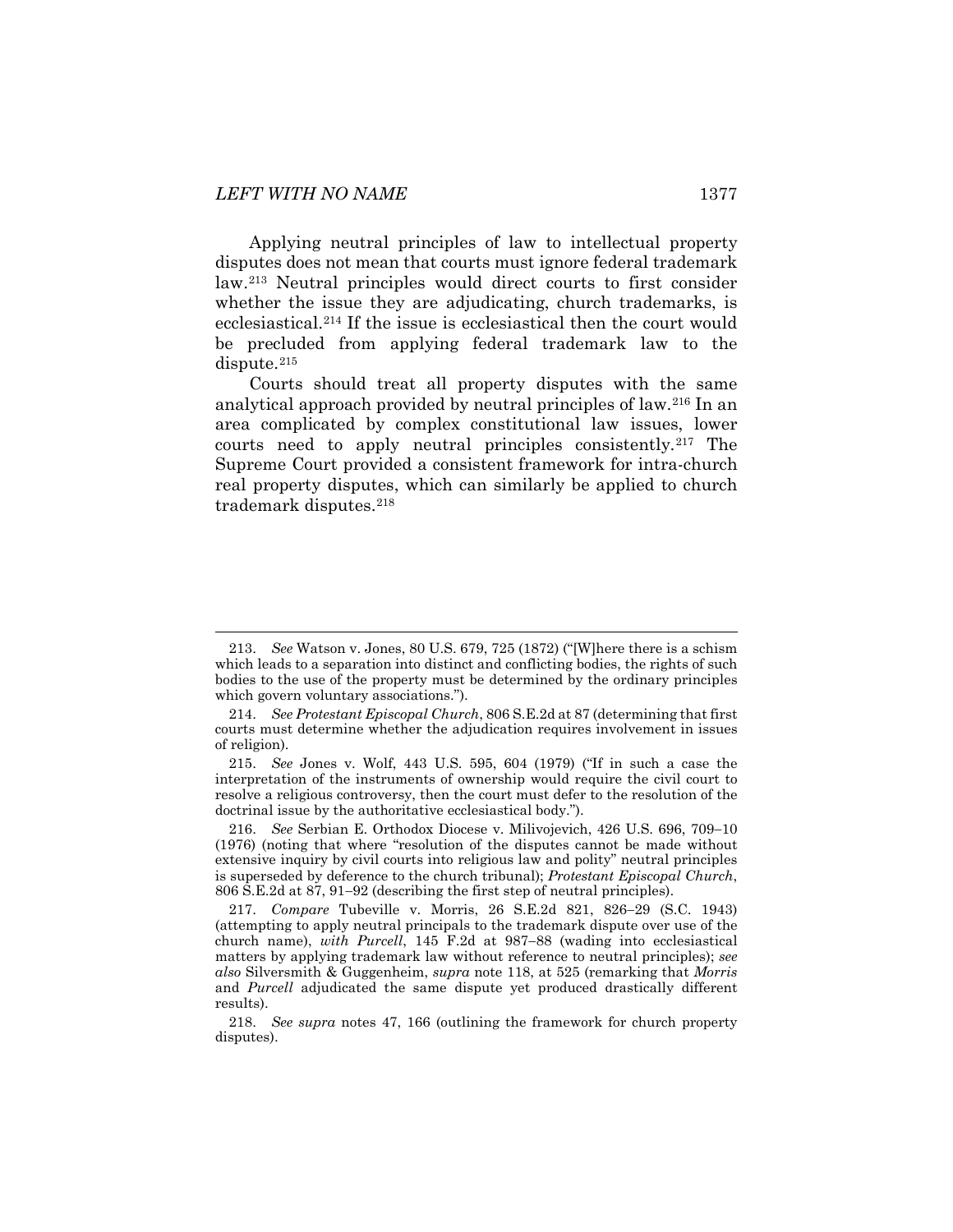#### <span id="page-34-2"></span><span id="page-34-1"></span>*2. Church Trademarks are Ecclesiastical in Nature*

<span id="page-34-0"></span>Once courts implement the neutral principles of law analysis for intra-church trademark disputes, the first step will preclude further adjudication.[219](#page-34-5) In intra-church property disputes, the first step decides which path the court should take.[220](#page-34-6) Because of the inherently ecclesiastical nature of church trademarks,<sup>[221](#page-34-7)</sup> when asked whether the adjudication requires involvement in "issues of religious law," [222](#page-34-8) the courts will be forced to answer yes.[223](#page-34-9) The presence of ecclesiastical "issues of religious law" bars the court from engaging in a neutral principles analysis and mandates deference to the highest church authority.[224](#page-34-10) In other words, a dispute over the use of a church trademark<sup>[225](#page-34-11)</sup> is ecclesiastical and courts are precluded from involvement.[226](#page-34-12)

<span id="page-34-15"></span><span id="page-34-4"></span><span id="page-34-3"></span>Trademarks, specifically tradenames,<sup>[227](#page-34-13)</sup> are representative of an entity's identity.[228](#page-34-14) Churches seek out tradename protection to

<span id="page-34-5"></span> <sup>219.</sup> *See* Maktab Tarighe Oveyssi Shah Maghsoudi, Inc. v. Kianfar, 179 F.3d 1244, 1248 (9th Cir. 1999) (noting that deference is mandatory when the dispute would have the court "intrude impermissibly into religious doctrinal issues").

<span id="page-34-6"></span><sup>220.</sup> *See* Presbyterian Church in U.S. v. Mary Elizabeth Blue Hull Mem'l Presbyterian Church, 393 U.S. 440, 449 (1969) (noting that while neutral principles of law is available for use by courts, the approach is not appropriate where doctrinal issues are involved).

<span id="page-34-7"></span><sup>221.</sup> *See* Simon, *supra* note [135,](#page-21-11) at 239 (noting that trade names encompass the entities' identity); *infra* notes [226,](#page-34-3) [228](#page-34-4) (arguing the ecclesiastical nature of church names).

<span id="page-34-8"></span><sup>222.</sup> Protestant Episcopal Church v. Episcopal Church, 806 S.E.2d 82, 87 (S.C. 2017).

<span id="page-34-9"></span><sup>223.</sup> *See* Fennelly, *supra* note [39,](#page-8-7) at 320 ("[A] sound view rooted in our perception of church and state relations would require courts to accept, as final and binding, those decisions pertaining to religious matters made by the church's highest authority.").

<span id="page-34-10"></span><sup>224.</sup> *See* Masterson v. Diocese of N.W. Tex., 422 S.W.3d 594, 602 (Tex. 2013) (noting deference is "compulsory because courts lack jurisdiction to decide ecclesiastical questions").

<span id="page-34-11"></span><sup>225.</sup> *See* Simon, *supra* not[e 135,](#page-21-11) at 237 (describing collective trademarks that represent that the "source of the goods or services is a member of a larger group").

<span id="page-34-12"></span><sup>226.</sup> *See id.* at 240 (arguing that church trademarks are a legally cognizable form of the church's identity).

<span id="page-34-13"></span><sup>227.</sup> *See* Church of God v. Church of God, 50 A.2d 357, 362 (Penn. 1947) (granting exclusive rights to the phrase "Church of God" to one faction over another).

<span id="page-34-14"></span><sup>228.</sup> *See* Purcell v. Summers, 145 F.2d 979, 982 (4th Cir. 1944) (concluding that the name of a church has great value "because millions of members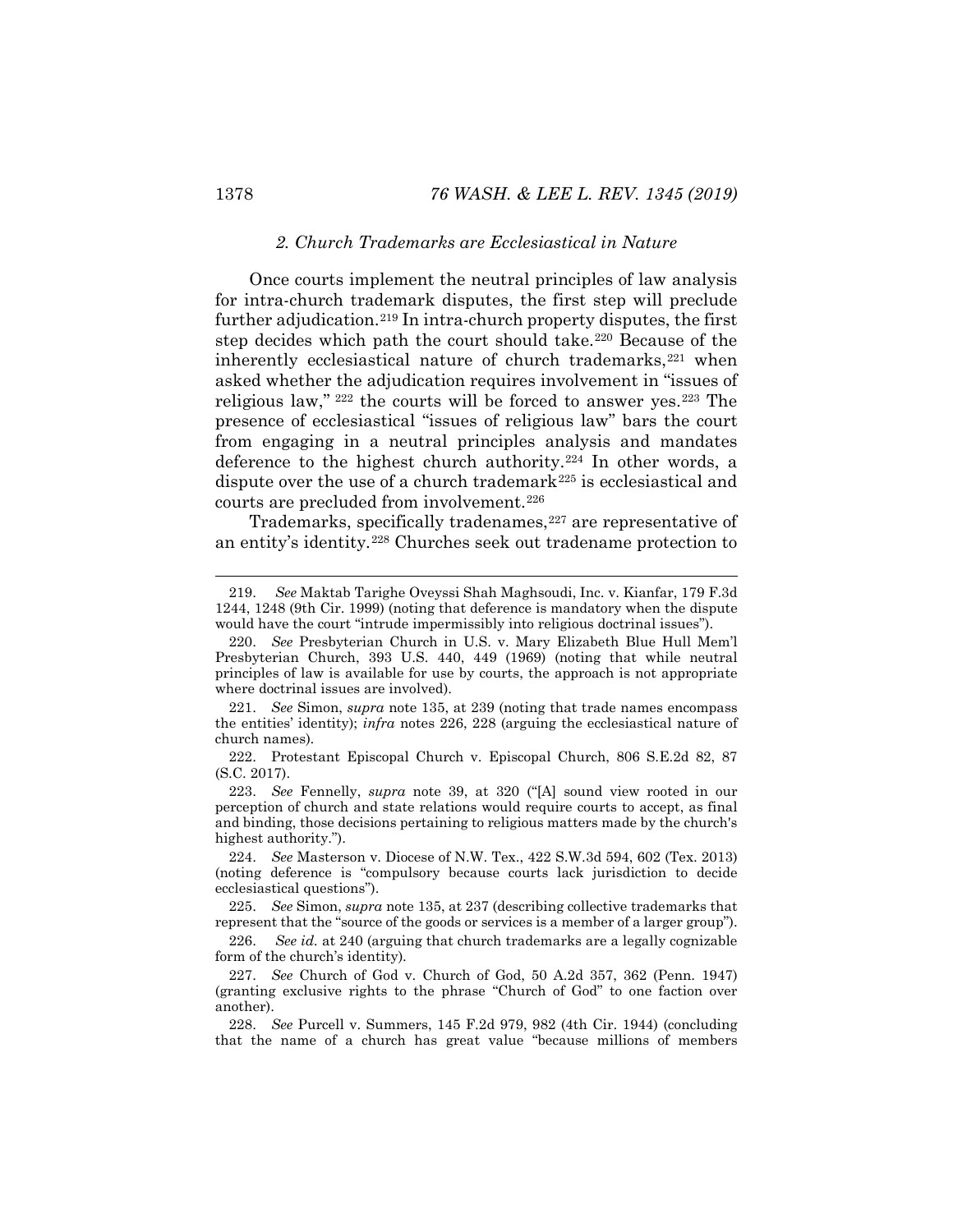safeguard identity, $229$  but are unique in that the tradename represents a specific religious identity.[230](#page-35-1) Several courts recognize this function of trademarks in the religious context.[231](#page-35-2) Even if the dispute revolved around the use of a church name such as "Main Street Church," and lacked any reference to a specific religious denomination, the name would still represent a congregation's identity. Any conflict regarding the use of "Main Street Church" would be ecclesiastical and barred from court involvement under neutral principles analysis.

A church's name represents to the world what its congregants practice and believe.[232](#page-35-3) Through intra-church trademark adjudication the court effectively tells the church banned from using the trademark at issue that they are not entitled to the identity attached to the respective mark.<sup>[233](#page-35-4)</sup>

<span id="page-35-6"></span>A prime example is the case of *General Conference Corp. v. McGill*.[234](#page-35-5) In this Sixth Circuit case, Reverend McGill left the

<span id="page-35-1"></span>230. *See* Simon, *supra* note [135,](#page-21-11) at 240 ("Thus, the whole identity of the religious group—its ideology, its teachings and its practices—is contained in an identity-indicating name or symbol."); Laura A. Heymann, *Naming, Identity, and Trademark Law*, 86 IND. L.J. 381, 388 (2011) (noting that traditional trademark doctrine sees trademarks as source identifiers).

<span id="page-35-2"></span>231. *See* Church of God v. Church of God of Prophecy, Opposition No. 94,180, 2000 TTAB LEXIS 338, at \*9−12 (T.T.A.B. 2000) (noting that the trademark in question may represent the identity and ideology of the church, but it is not a proper inquiry for the administrative board); Simon, *supra* note [135,](#page-21-11) at 278−79 (noting that the court "implicated identity" in its trademark infringement analysis) (discussing *Church of God*, 50 A.2d at 357−62)); *Purcell*, 145 F.2d at 982 (noting the church's name had value because it represented the church's identity to the public).

<span id="page-35-3"></span>232. *See* Simon, *supra* note [135,](#page-21-11) at 240 ("The collective mark represents the embodiment of the organization's collective identity as owned by a group—something identified with and by all members of a religion.").

<span id="page-35-5"></span><span id="page-35-4"></span>233. *See* Russell, *supra* note [136,](#page-21-10) at 711 ("Because the trade name may be a 'religious touchstone for another individual,' this acknowledgement of property protection may impede the ability of individuals to freely exercise religion without government interference.").

234. 617 F.3d 402 (6th Cir. 2010).

associated with the name the most sacred of their personal relationships and the holiest of their family traditions").

<span id="page-35-0"></span><sup>229.</sup> *See* Hooper v. Stone, 202 P. 485, 486−87 (Cal. Dist. Ct. App. 1921) (noting the common law rule that an entity is entitled to protection to its name under which business has been conducted); Tarr, *supra* note [87](#page-14-9) ("[T]rademark law allows churches to forge identities representing coherent spiritual messages, with which their members can align.").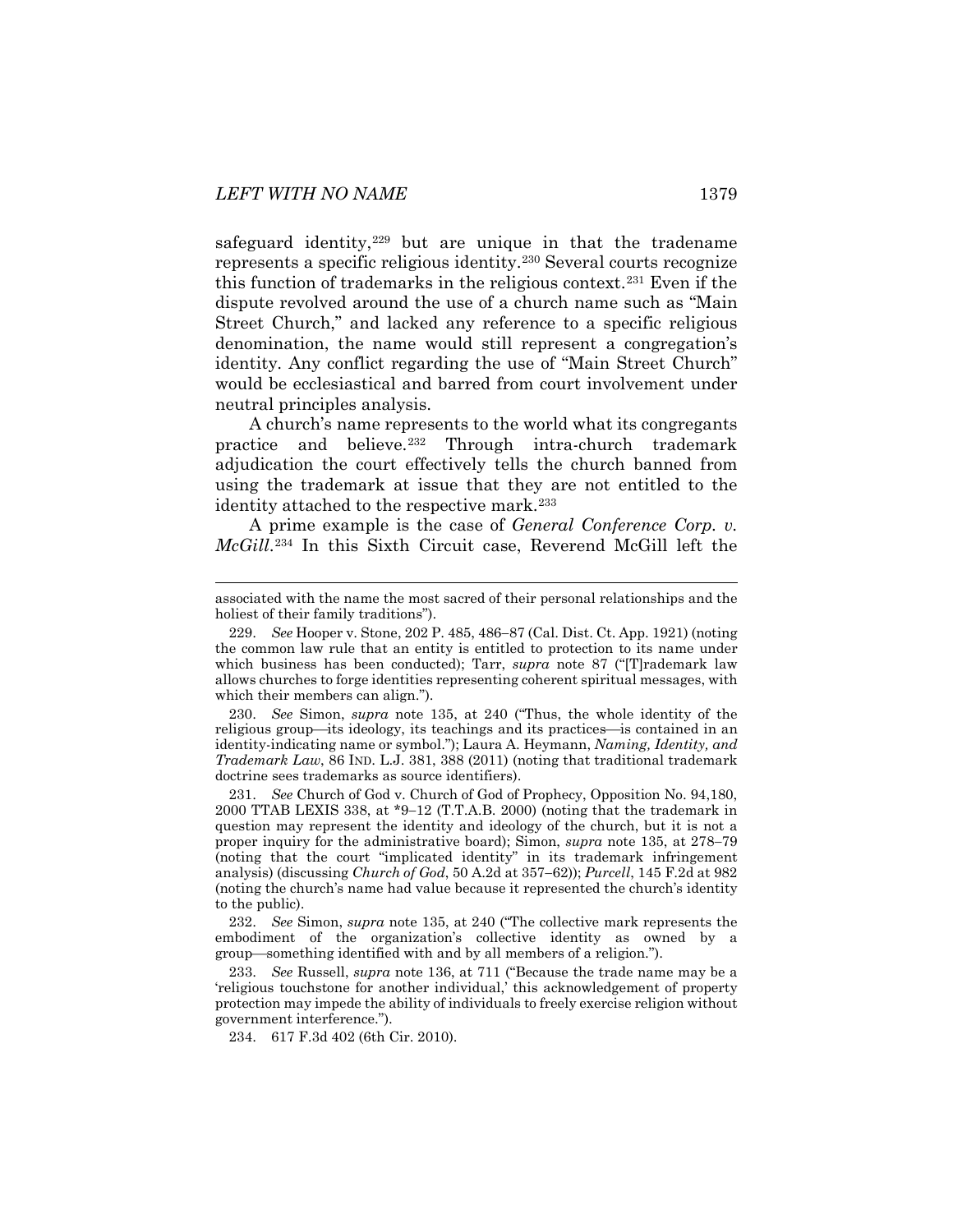General Conference Corporation of Seventh-day Adventists over a doctrinal dispute, and began his own church, which he called "A Creation Seventh Day & Adventist Church."[235](#page-36-0) The General Conference Corporation had multiple trademarks, including "Seventh-day Adventists," and sought to enjoin McGill from describing his church with the term.[236](#page-36-1) In deciding the case, the court noted that, "[b]oth the plaintiffs and McGill believe that the second coming of Christ is imminent and that the Sabbath should be celebrated on Saturday."[237](#page-36-2) The court concluded that the General Conference Corporation's trademark of "Seventh-day Adventists" was valid, barring McGill from use of the term in naming his church.<sup>[238](#page-36-3)</sup> McGill and his congregation were, thus, stripped from use of the term that accurately described their identity to the outside world.<sup>[239](#page-36-4)</sup>

In its discussion, the court not only analyzed the religious beliefs of the two churches,<sup>[240](#page-36-5)</sup> a purely doctrinal issue, but it also reviewed the ecclesiastical issue of deciding which church was able to continue use of the identity-defining trademark.[241](#page-36-6) As Justice Frankfurter noted, "[U]nder [the] Constitution it is not open to the governments of this Union to reinforce the loyalty of their citizens by deciding who is the true exponent of their religion."[242](#page-36-7) The government, including the courts, has no place in religious

<span id="page-36-0"></span> <sup>235.</sup> *See id.* at 405 (noting that the corporation holds title to all of the church's assets, indicating a hierarchical structure).

<span id="page-36-2"></span><span id="page-36-1"></span><sup>236.</sup> *See id.* (describing the various trademarks owned by the church that McGill allegedly infringed on).

<sup>237.</sup> *Id.* at 408.

<span id="page-36-3"></span><sup>238.</sup> *See id.* at 416 (affirming the lower court's ruling that McGill's use of the mark would cause confusion to the general public).

<span id="page-36-4"></span><sup>239.</sup> *See id.* at 405 (noting that McGill formed the church out of a "divine revelation").

<sup>240.</sup> *See id.* at 408 (comparing the beliefs of the two congregations).

<span id="page-36-6"></span><span id="page-36-5"></span><sup>241.</sup> *See id.* at 416−17 (granting continued use of trademarks to the General Conference Corp.). In contrast to the Sixth Circuit, the district court in *McGill*  took the neutral principles approach. *See id.* at 408 ("The district court held that it had no jurisdiction to resolve a trademark-infringement claim brought by one sect against the other, as that would require it to decide the doctrinal issue of proper succession.").

<span id="page-36-7"></span><sup>242.</sup> Kedroff v. St. Nicholas Cathedral of Russian Orthodox Church, 344 U.S. 94, 125 (1952) (Frankfurter, J., concurring).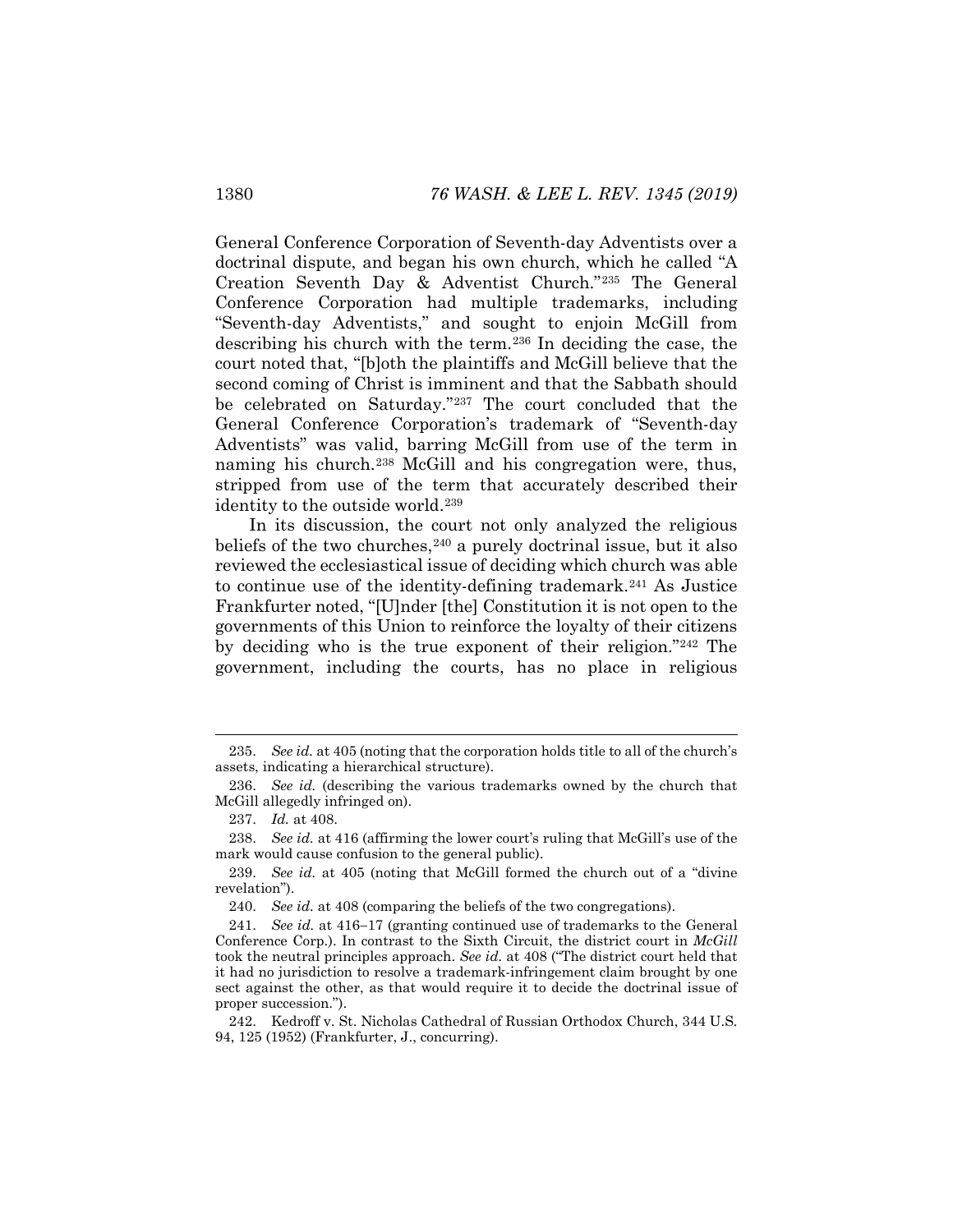matters.[243](#page-37-1) A neutral principles of law approach would preclude the court from making similar decisions.[244](#page-37-2)

<span id="page-37-0"></span>*McGill* is not an oddity in intra-church trademark jurisprudence.<sup>[245](#page-37-3)</sup> Churches will continue to face the threat of loss of identifying marks and names because of the hierarchical organization in which the churches are formed.[246](#page-37-4) "Nearly all . . . varieties of churches of the same denomination are the results of secession or withdrawals from the parent church of that name, and it has been the usual course for the new church to adopt as a permanent part of its name the name of the parent organization."[247](#page-37-5) Churches are vulnerable to infringement action when they continue using their "parent's" name in their new identifying marks.[248](#page-37-6)

Churches are not like corporations, whose application of federal trademark law is fairly straightforward.[249](#page-37-7) When

<span id="page-37-4"></span>246. *See Protestant Episcopal Church*, 806 S.E.2d at 85 ("[A] hierarchical [or ecclesiastical] church may be defined as one organized as a body with other churches having similar faith and doctrine with a common ruling convocation or ecclesiastical head."); Fennelly, *supra* note [39,](#page-8-7) at 321 (explaining that because hierarchical churches have both vertical and horizontal aspects, the church is defined as "the body of believers, united associationally as well as juridically beyond the congregation").

<span id="page-37-5"></span>247. Christian Sci. Bd. of Dirs. of the First Church of Christ v. Evans, 105 N.J. 297, 312 (1987) (citation omitted).

<span id="page-37-6"></span>248. *See id.* at 301−04 (finding a breakaway church sued by its "parent" church over use of identifying marks).

<span id="page-37-7"></span>249. *See* Purcell v. Summers, 145 F.2d 979, 984 (4th Cir. 1944) ("[T]o use the name of a corporation . . . in such way as to attempt to appropriate the good will transferred and deprive the transferee of what it has thus acquired, is a wrong which should be enjoined . . . .").

 <sup>243.</sup> U.S. CONST. amend. I.

<span id="page-37-2"></span><span id="page-37-1"></span><sup>244.</sup> *See supra* notes [214](#page-33-7)−[215](#page-33-8) and accompanying text (describing the neutral principles of law approach); *see also* Christian Sci. Bd. of Dirs. of the First Church of Christ, Scientist v. Robinson, 115 F. Supp. 2d 607, 610 (W.D.N.C. 2000) ("If a parent religious society remains true to the tenets of the religion, it is entitled to protection against a minority's use of the same name." (citing 1 MCCARTHY ON TRADEMARKS § 9:7 (4th Ed. 2000))).

<span id="page-37-3"></span><sup>245.</sup> *See* Hooper v. Stone, 202 P. 485, 487 (Cal. Dist. Ct. App. 1921) (seeing the seceding minority group barred from use of the church's name); Lutheran Free Church v. Lutheran Free Church, 141 N.W.2d 827, 831−33 (Minn. 1966) (seeing a minority congregation of a church lose its right to use the name it held for sixty years due to the majority's merger with another congregation under a new name); Protestant Episcopal Church v. Episcopal Church, 806 S.E.2d 82, 84−85, 92 (2017) (barring the local church's use of the national church's identifying name, which it used for over 200 years).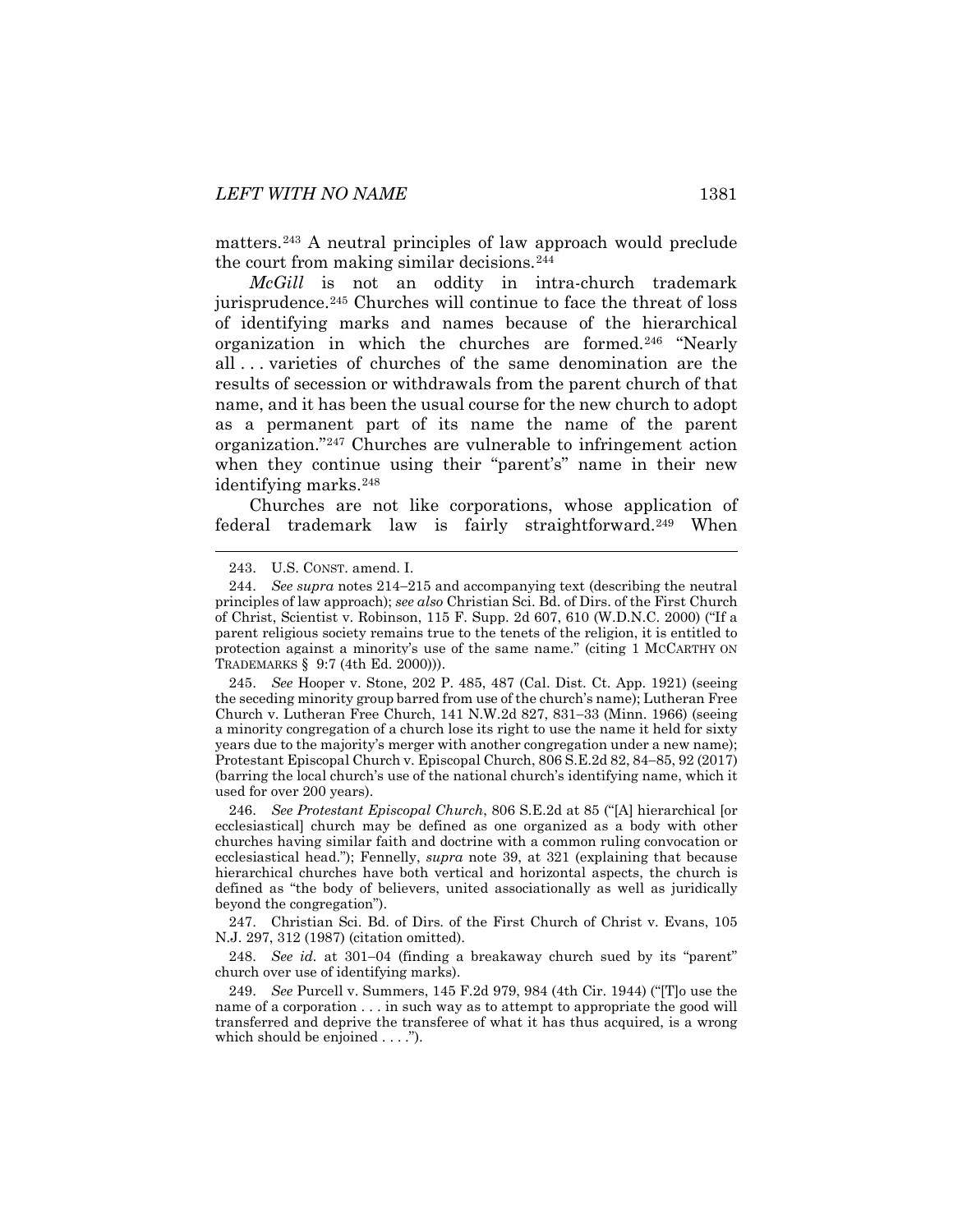corporations seek to infringe on another's trademark it is for the competitive advantage that mark provides.[250](#page-38-0) However, when churches infringe on another's trademark it is because of the religious organization's long history of association with that trademark, which represents the congregation's beliefs[.251](#page-38-1) The inherently religious nature of church names deserves special concern in trademark adjudication.[252](#page-38-2)

<span id="page-38-6"></span>Churches are unique in their purpose and should be treated uniformly regarding all property disputes.[253](#page-38-3) Requiring application of the neutral principles of law approach to church trademark disputes, along with a finding that church tradenames are ecclesiastical, would prevent courts from further entanglement in doctrinal disputes.[254](#page-38-4) Uniform application of neutral principles to real and intellectual property disputes provides churches with a consistent framework to plan for the future and prevent disputes.<sup>[255](#page-38-5)</sup>

<span id="page-38-7"></span>A return to *Protestant Episcopal Church v. Episcopal Church* illustrates the dangers of inconsistent application of neutral

The right to use the name inheres in the institution, not in its members; and, when they cease to be members of the institution, use by them of the name is misleading and, if injurious to the institution, should be enjoined. No question of religious liberty is involved.

<span id="page-38-2"></span>252. *See supra* notes [221,](#page-34-1) [227](#page-34-15)−[233](#page-35-6) and accompanying text (discussing the ecclesiastical identity imbedded in a church's trademark).

 <sup>250.</sup> *See id.* (describing trademark infringement as "unfair competition").

<span id="page-38-1"></span><span id="page-38-0"></span><sup>251.</sup> *See Patricia Sullivan, The church is not the building. It is our faith and*  $\mu r$  *people.*, WASH. POST (Dec. 26, 2015). *our people.*', WASH. POST (Dec. 26, https://www.washingtonpost.com/local/virginia-politics/the-church-is-not-thebuilding-it-is-our-faith-and-our-people/2015/12/26/dce43392-a41f-11e5-9c4ebe37f66848bb\_story.html?utm\_term=.f946e14c2436 (last visited June 8, 2019) ("[W]e know in our heart of hearts the church is not the building. It is our faith and our people.") (on file with Washington and Lee Law Review); *but see Purcell*, 145 F.2d at 987

<span id="page-38-3"></span><sup>253.</sup> *See* Jones v. Wolf, 443 U.S. 595, 602 (1979) (applying neutral principles of law).

<span id="page-38-4"></span><sup>254.</sup> *See supra* not[e 245](#page-37-0) and accompanying text (providing examples of cases that could have benefitted from a neutral principles approach to trademark adjudication).

<span id="page-38-5"></span><sup>255.</sup> *See Wolf*, 443 U.S. at 603−04 (explaining that churches can write procedures for resolving potential disputes into their trusts and books of order because the court will examine those documents when applying the neutral principles approach).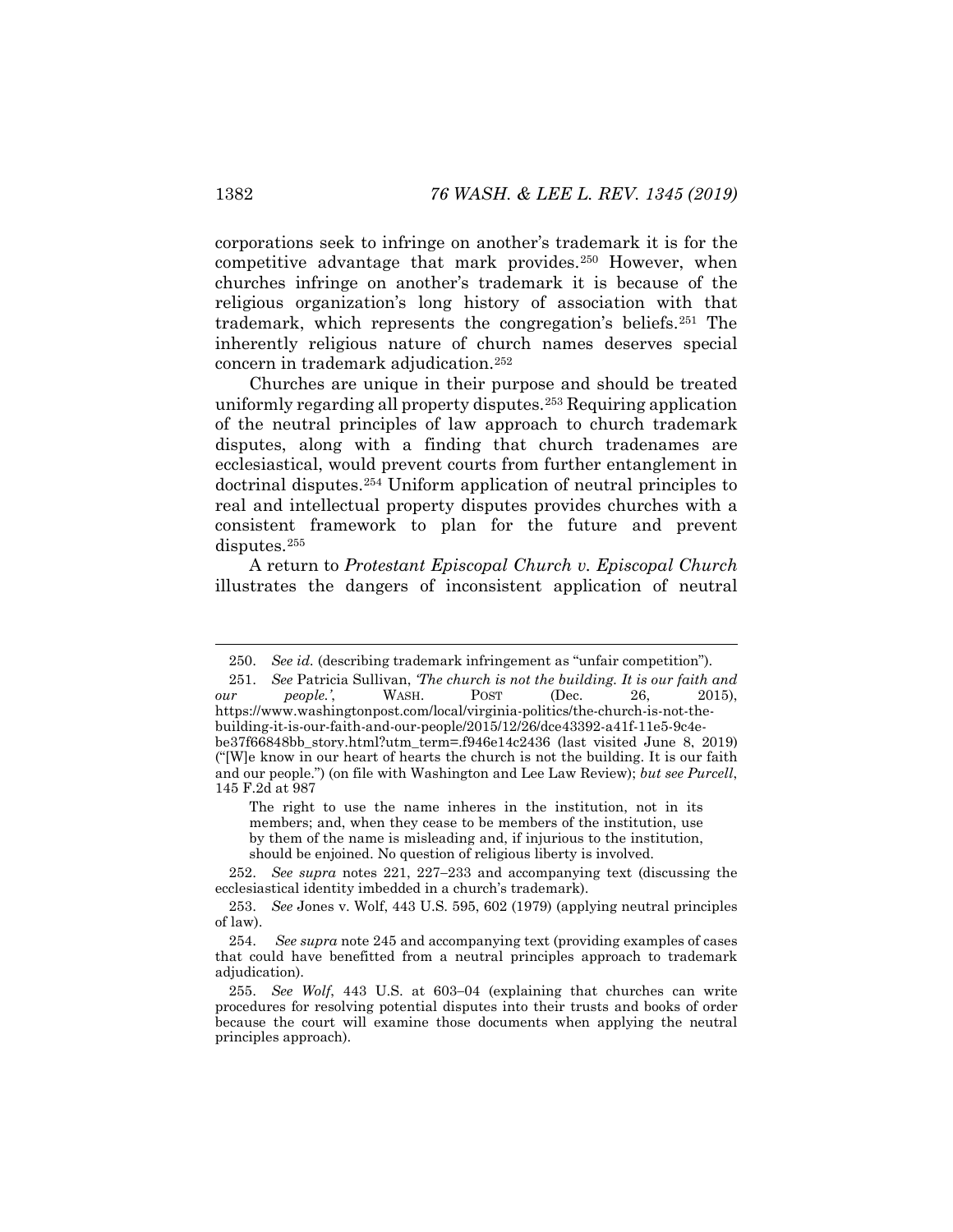principles.[256](#page-39-0) Recall the dispute began when the national Episcopal Church made polity changes, which the South Carolina local church's bishop disagreed with.[257](#page-39-1) The Episcopal Church is hierarchical, meaning that the national Episcopal Church has title to the property on which the local church in South Carolina is located.[258](#page-39-2) Hierarchical church structure mandates that courts defer to decisions of the highest ecclesiastical involvement when doctrinal issues are at play.[259](#page-39-3)

When the local church sought to leave the Episcopal Church, it began "providing Parishes with quitclaim deeds purporting to disclaim any interest of the Diocese" so that it could maintain control of the church's real property.[260](#page-39-4) The local church also amended its bylaws to renounce any affiliation with the national church.<sup>[261](#page-39-5)</sup> The national church—the highest ecclesiastical body—accepted the local church's renunciation of its affiliation with the larger diocese, yet retained control of the congregation through the appointment of a new bishop.[262](#page-39-6) The South Carolina Supreme Court held that because of the church's hierarchical structure, the court was bound by decisions of the church's "highest ecclesiastical body.["263](#page-39-7) Because the national church accepted the renunciation and ordained a new bishop, the civil court had no place stepping into an ecclesiastical dispute.[264](#page-39-8) With the national

262. *See id.* (executing the separation of the two factions).

<span id="page-39-0"></span> <sup>256.</sup> *See* 806 S.E.2d 82, 88−92 (analyzing the real property and intellectual property disputes with differing breadths).

<span id="page-39-1"></span><sup>257.</sup> *See id.* at 90 n.8 (noting that the bishop and his congregation were uncomfortable with the mother church's selection of the first openly homosexual bishop).

<sup>258.</sup> *See id.* at 85−86 (finding that the Episcopal Church is hierarchical).

<span id="page-39-3"></span><span id="page-39-2"></span><sup>259.</sup> *See* Watson v. Jones, 80 U.S. 679, 727 (1872) (stating that when questions of polity are involved, courts must defer to the church's highest ecclesiastical authority).

<sup>260.</sup> *Protestant Episcopal Church*, 806 S.E.2d at 91.

<span id="page-39-6"></span><span id="page-39-5"></span><span id="page-39-4"></span><sup>261.</sup> *See id.* ("[V]arious parishes in the Diocese undertook to sever the relationship between themselves and TEC through corporate amendments.").

<span id="page-39-7"></span><sup>263.</sup> *See id.* (giving deference to the church's ruling body (citing Pearson v. Church of God, 478 S.E.2d 849, 852 (S.C. 1996))).

<span id="page-39-8"></span><sup>264.</sup> *See id.* ("The finding that TEC is hierarchal requires that I defer to its highest ecclesiastical body.").

TEC has recognized the Associated Diocese to be the true Lower Diocese of South Carolina with Bishop vonRosenburg as its head, a civil court cannot inject itself into this church governance dispute and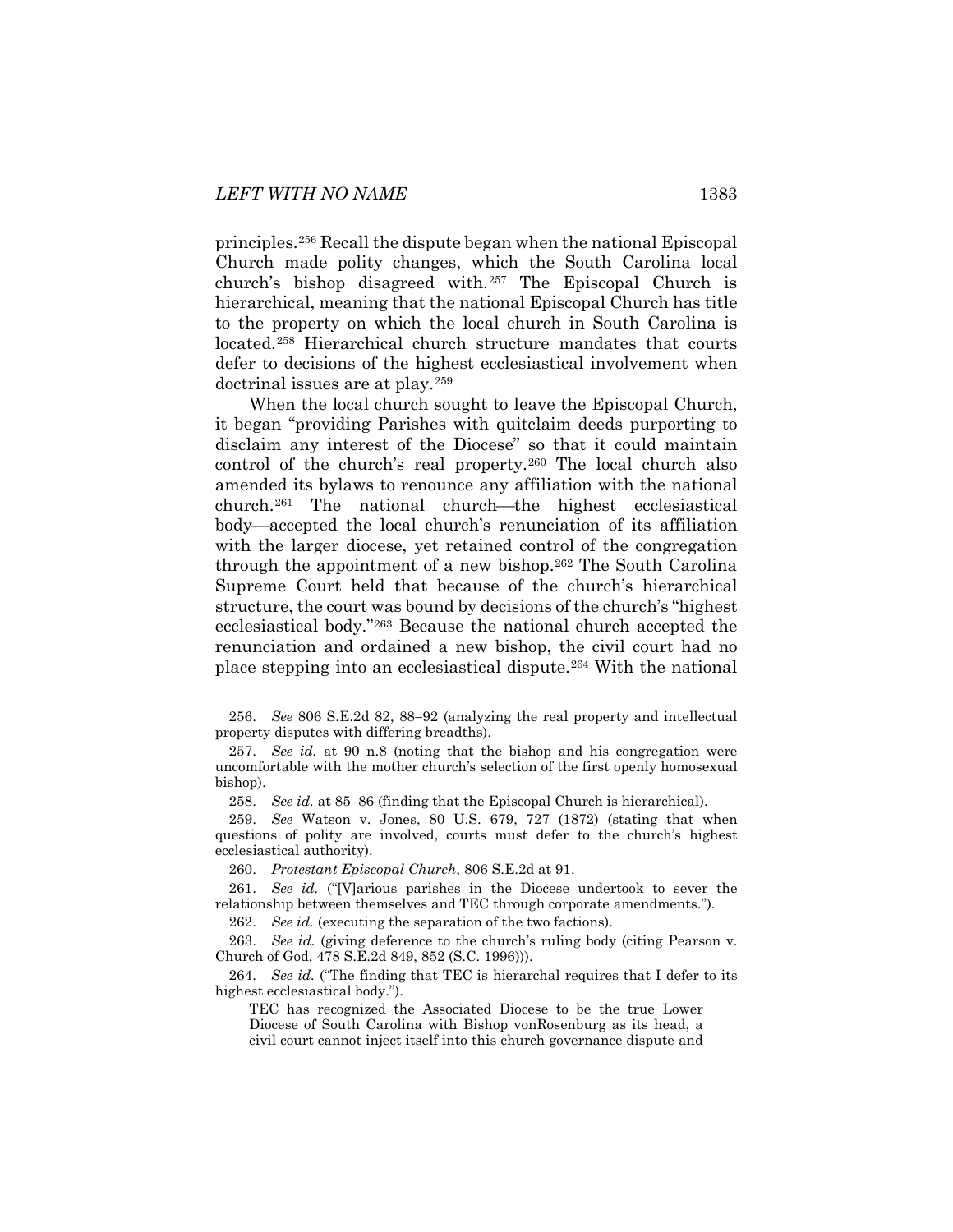church's ruling, the church's real property vested in the new bishop's faction, who remained loyal to the national church.<sup>265</sup>

The same dispute also involved claims of trademark infringement over the local church's right to state-granted service marks, which indicated affiliation with the Episcopal Church.<sup>[266](#page-40-1)</sup> While the court spent nineteen pages analyzing the real property dispute, it decided the service mark conflict in a single paragraph.[267](#page-40-2) Instead of analyzing the trademark claim with the neutral principles approach, the court immediately looked to state trademark law to determine that the state service marks must be cancelled in favor of the national church's federal marks.<sup>[268](#page-40-3)</sup>

The U.S. Supreme Court denied certiorari of the case, laying the real property issue to rest, while the trademark dispute faced further adjudication in the U.S. District Court of South Carolina.[269](#page-40-4) Bishop Lawrence's local church faction lost the legal right to their church's real property in the state case, and were then dealt a loss of rights to service marks that identified them as the church they had been for more than 150 years.[270](#page-40-5) While a straightforward application of trademark laws may dictate one church faction's rights to the use of marks over another,  $271$  history

#### <span id="page-40-0"></span>*Id.*

<span id="page-40-1"></span>266. *See id.* at 92 (noting respondents' use of the term "Episcopal," and the national church's federally−registered trademarks, which include "The Episcopal Church" and "The Protestant Episcopal Church in the United States of America").

<span id="page-40-2"></span>267. *See id.* (applying trademark law to determine that "in light of . . . confusion" caused by the state marks, they must be cancelled).

<span id="page-40-3"></span>268. *See id.* ("[S]tate law dictates that the [national church's] right to these marks is superior." (citing S.C. CODE ANN. § 39-15-1145 (2016))).

<span id="page-40-4"></span>269. *See* vonRosenberg v. Lawrence, No. 2:13-587-RMG (D.S.C. Sept. 19, 2019) (enjoining the breakaway churches from continued use of service marks).

<span id="page-40-5"></span>270. *See Protestant Episcopal Church*, 806 S.E.2d at 85 (noting the national church was formed when the S.C. Diocese formed with six others); *see also* Knapp, *supra* note [23](#page-5-6) (discussing the emotional heartbreak experienced by congregants after the national church's S.C. court victory).

<span id="page-40-6"></span>271. *See* 15 U.S.C. § 1114 (2012) (detailing steps necessary for an infringement action); *see also* Hooper v. Stone, 202 P. 485, 487 (Cal. Dist. Ct. App. 1921) (applying common trademark law to determine that the majority was entitled to exclusive use of the mark).

reevaluate that decision applying state law principles because this is a question of church polity, administration, and governance, matters into which civil courts may not intrude.

<sup>265.</sup> *See id.* at 92−93 (recognizing the Episcopal Church's authority over the matter, which, in effect, granted property to the loyal church faction).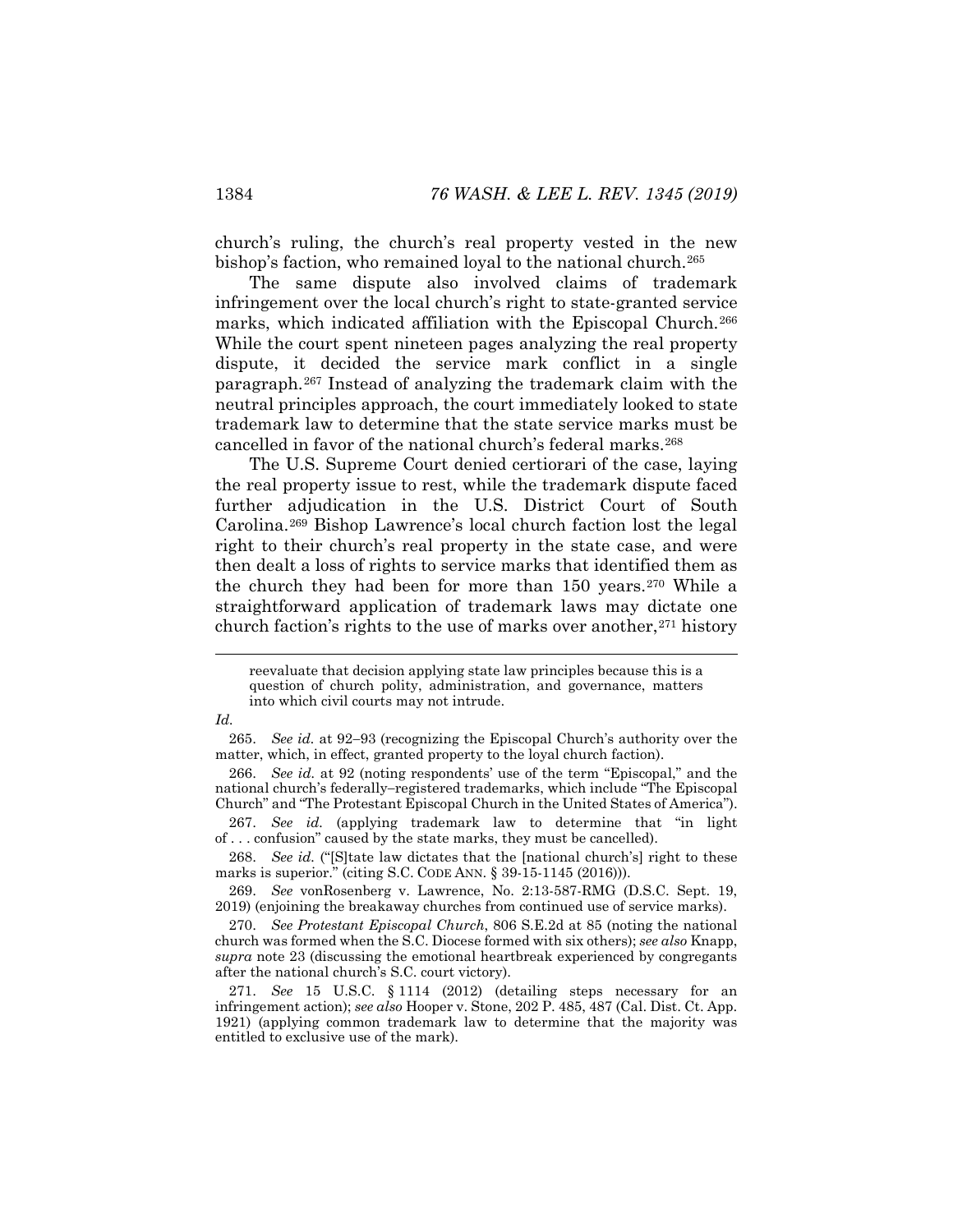<span id="page-41-0"></span>proves that religious controversies are anything but straightforward[.272](#page-41-1)

#### *V. Should the Court Maintain Its Current Role?*

In his concurrence to *Kedroff*,[273](#page-41-2) Justice Frankfurter recognized the ability of church property, specifically a church's cathedral, to represent more than just a piece of land, stating that the cathedral served as an "outward symbol of a religious faith."[274](#page-41-3) The purpose of a trademark is, similarly, meant to be a source identifier.[275](#page-41-4) Just like the cathedral in *Kedroff* represented the religious faith of the congregation,[276](#page-41-5) a church's name, serves the same purpose.<sup>[277](#page-41-6)</sup> If the neutral principles approach is used to deal with the first property at issue,  $278$  why is it not used to deal with the second?[279](#page-41-8)

Current court adjudication of intra-church trademark disputes violates the Free Exercise Clause of the First

273. 344 U.S. 94 (1952).

<span id="page-41-4"></span>275. *See* Okla. Dist. Council of the Assemblies of God of Okla. v. New Hope Assembly of God Church of Norman, 597 P.2d 1211, 1214 (Okla. 1979) (noting in trademarks that carry a secondary meaning "the word or name has come to stand in the minds of the public as a name or identification for that product or firm").

<span id="page-41-5"></span>276. *See Kedroff*, 344 U.S. at 121 (Frankfurter, J., concurring) ("[T]he religious authority becomes manifest and is exerted through authority over the Cathedral as the outward symbol of a religious faith.").

<span id="page-41-6"></span>277. *See* Purcell v. Summers, 145 F.2d 979, 982−83 (4th Cir. 1944) ("The name of this church . . . was of great value, not only because business was carried on and property held in that name, but also because millions of members associated with the name the most sacred of their personal relationships and the holiest of their family traditions.").

<span id="page-41-7"></span>278. *See Kedroff*, 344 U.S. at 120−21 (noting that where a property right flows from an ecclesiastical issue, courts must yield to church rule).

<span id="page-41-8"></span>279. *See Protestant Episcopal Church*, 806 S.E.2d at 92 (finding the court applying trademark law without discussion of neutral principles).

<span id="page-41-1"></span> <sup>272.</sup> *See* Kedroff v. St. Nicholas Cathedral of Russian Orthodox Church, <sup>344</sup> U.S. 94, 102−03 (1952) (detailing church's history of political upheaval due to the Bolshevik Revolution and political unrest in Russia); Watson v. Jones, 80 U.S. 679, 734 (1979) (acknowledging the schism over the issue of slavery that "divided the Presbyterian churches through-out Kentucky and Missouri").

<span id="page-41-3"></span><span id="page-41-2"></span><sup>274.</sup> *See id.* at 121 (Frankfurter, J., concurring) ("St. Nicholas Cathedral is not just a piece of real estate. . . . A cathedral is the seat and center of ecclesiastical authority. . . . What is at stake here is the power to exercise religious authority. That is the essence of this controversy.").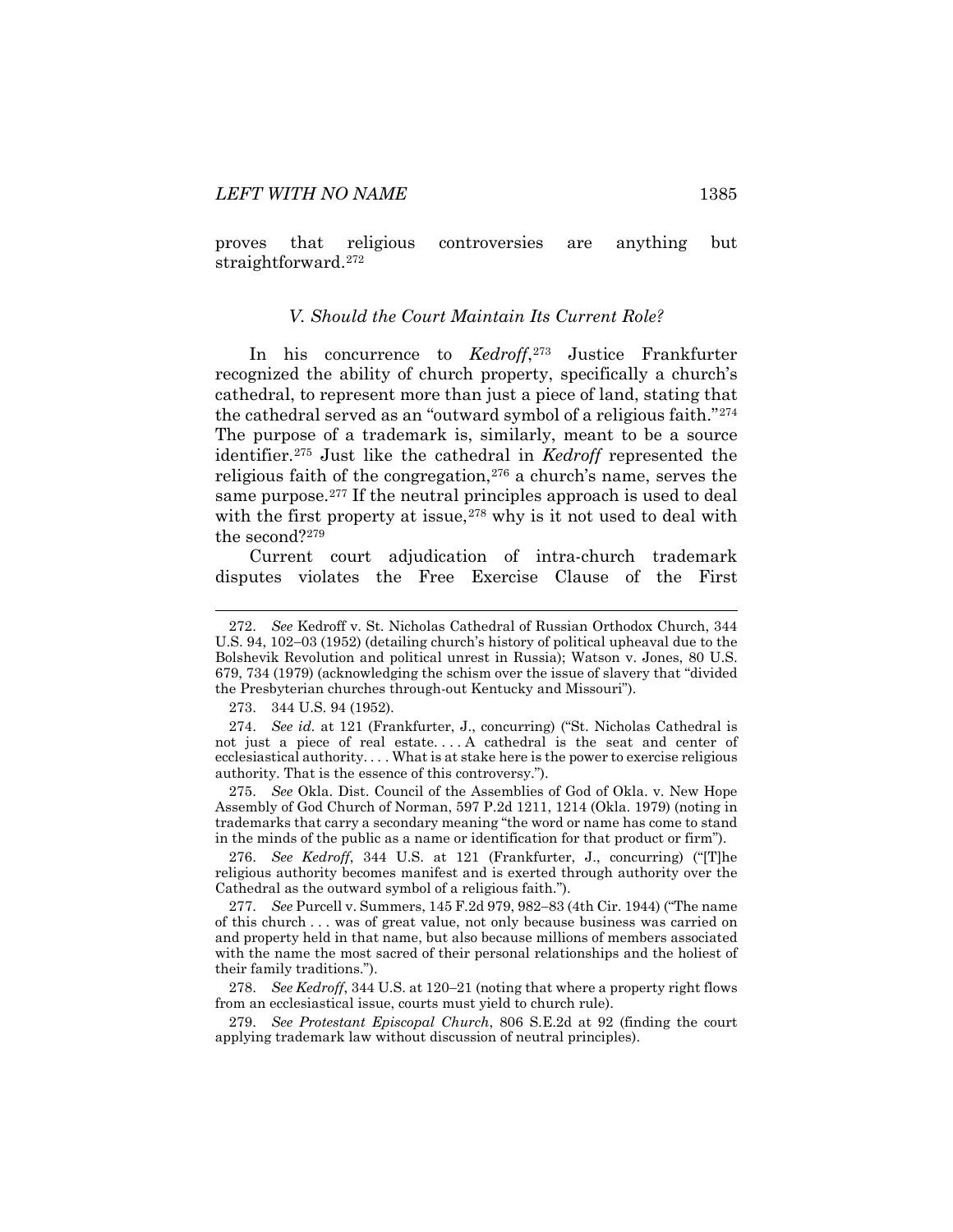Amendment.[280](#page-42-1) The Supreme Court consistently recognized that First Amendment dangers accompany court resolution of church disputes, which led to the adoption of the neutral principles approach.[281](#page-42-2) The framework is adaptable to any church dispute over property rights.[282](#page-42-3)

<span id="page-42-0"></span>Trademarks are a form of property rights.[283](#page-42-4) At their core, trademarks carry the right to exclude others from the use of the registered mark, name, or symbol.[284](#page-42-5) Trademarks have evolved to the point that the rights "are beginning to resemble a type of 'property right in gross.'"[285](#page-42-6) In sum, trademarks have inherent value—the right to exclusive use<sup>[286](#page-42-7)</sup>—akin to the value recognized in real property.[287](#page-42-8) Trademarks, as property rights, are entitled to

<span id="page-42-3"></span>282. *See* Presbyterian Church in U.S. v. Mary Elizabeth Blue Hull Mem'l Presbyterian Church, 393 U.S. 440, 449 (1969) (stating that the neutral principles approach was developed "for use in all property disputes").

<span id="page-42-1"></span> <sup>280.</sup> *See supra* notes [186](#page-28-7)−[188,](#page-29-8) [204](#page-31-6)−[208](#page-32-6) (analyzing the Free Exercise implications that occur when courts adjudicate ecclesiastical trademark rights).

<span id="page-42-2"></span><sup>281.</sup> *See Watson*, 80 U.S. at 729−32 (recognizing the danger in courts unfamiliar with ecclesiastical law adjudicating a church dispute).

<span id="page-42-4"></span><sup>283.</sup> *See* Nat'l Bd. of the YWCA v. YWCA, 335 F. Supp. 615, 624−25 (D.S.C. 1971) (declaring that "a trademark is a property right"); Adam Mossoff, *Trademark As A Property Right*, 107 KY. L.J. 1, 7 (2018) (characterizing trademarks as a property "use-right," and detailing other "use-rights" such as easements); Richard Epstein, *Two Ways of Viewing IP*, FIN. TIMES (Apr. 7, 2005), https://www.ft.com/content/c3e23a90-a5ea-11d9-b67b-00000e2511c8 (last visited Sept. 23, 2019) (stating that the "sound rules of property law" apply to intellectual property) (on file with the Washington and Lee Law Review); *but see* Peter S. Menell, *Intellectual Property and the Property Rights Movement*, REGULATION, Fall 2007, at 36–38 (questioning whether the traditional notions of tangible property should apply to intellectual property). property should apply to intellectual property), https://object.cato.org/sites/cato.org/files/serials/files/regulation/2007/10/v30n3- 6.pdf.

<span id="page-42-5"></span><sup>284.</sup> *See* 15 U.S.C. § 1051 (2012) (requiring trademark applicants to ensure the exclusive use of the mark).

<span id="page-42-6"></span><sup>285.</sup> *See* Michael A. Carrier, *Cabining Intellectual Property Through A Property Paradigm*, 54 DUKE L.J. 1, 20 n.53 (2004) (noting that courts frequently refer to trademarks as property rights themselves, rather than in the goodwill they protect).

<span id="page-42-7"></span><sup>286.</sup> *See* Mossoff, *supra* note [283,](#page-42-0) at 4 ("Trademark law secures the exclusive use and enjoyment of a mark as representative of the exclusive use and enjoyment of the underlying property.").

<span id="page-42-8"></span><sup>287.</sup> *See* Mossoff, *supra* note [283,](#page-42-0) at 14 (noting that property is not just the tangible aspect, but "the right to freely possess, *use*, and alienate the same" (emphasis added)).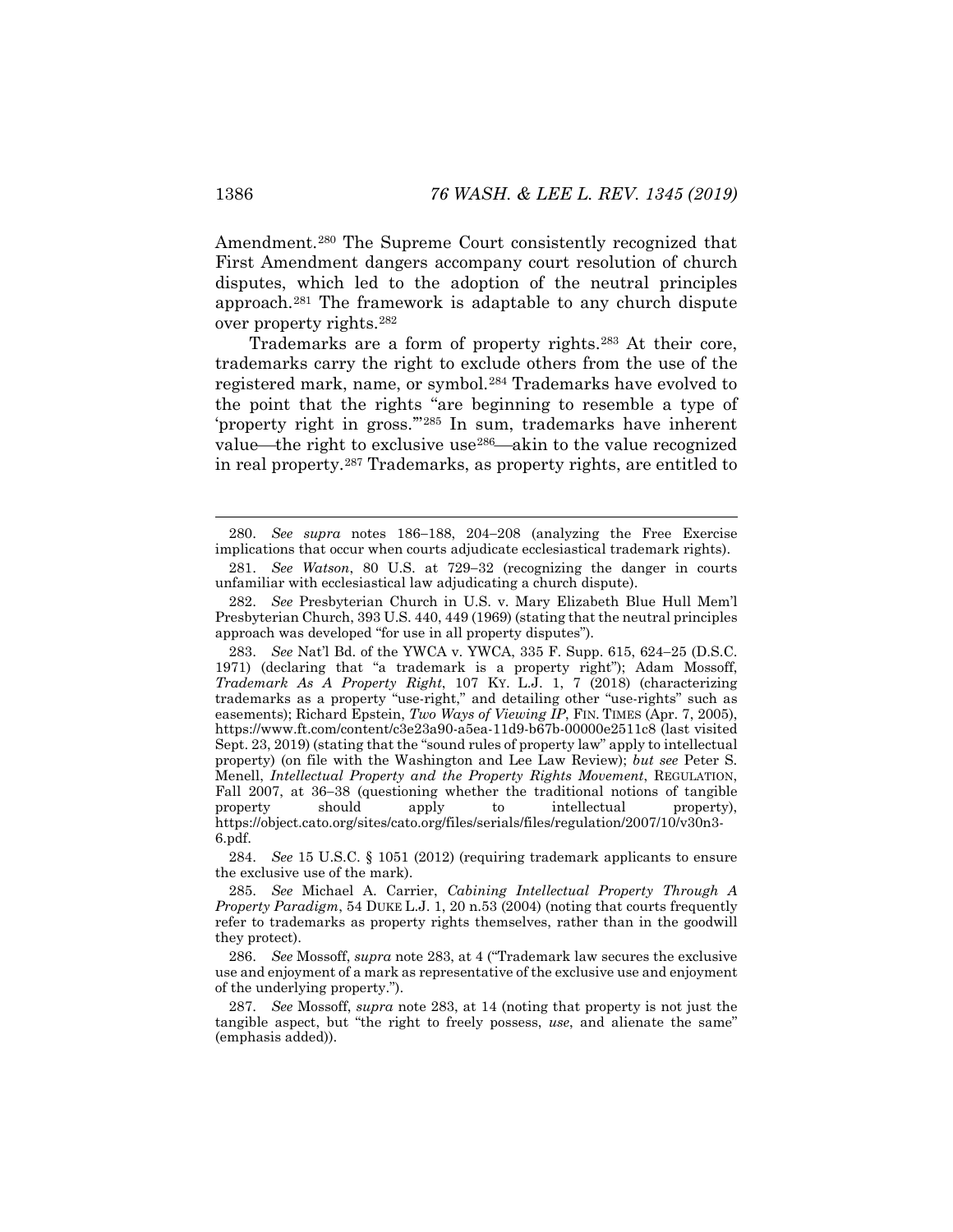the same deferential approach set out by the Supreme Court through neutral principles[.288](#page-43-0)

Those who find current court adjudication of intra-church trademark disputes consistent with the Free Exercise Clause overlook the purpose behind neutral principles.[289](#page-43-1) Two such scholars noted that because trademark law is facially neutral the Free Exercise Clause is not implicated.[290](#page-43-2) The analysis, however, cannot end here. While a church may receive trademark protection without Free Exercise implications,<sup>291</sup> issues arise once that mark is in dispute.[292](#page-43-4)

When a church is stripped of its trademark, it loses the right to use that mark.[293](#page-43-5) In the context of intra-church disputes, this property loss prevents the losing party from referring to itself in its preferred manner.[294](#page-43-6) A two-hundred-year-old congregation loses its identifying marks;<sup>[295](#page-43-7)</sup> a pastor is barred from referring to his church as his chosen denomination;<sup>[296](#page-43-8)</sup> a minority congregation

<span id="page-43-4"></span>292. Silversmith and Guggenheim recognize the role played by neutral principles, stating that "[c]ourts must only apply neutral principles of law" to intra-church trademark disputes. *Id.* at 526.

<span id="page-43-5"></span>293. *See* 15 U.S.C. § 1116 (2012) (granting injunctive relief for parties deemed the rightful owners of a trademark).

<span id="page-43-0"></span> <sup>288.</sup> *See* Jones v. Wolf, 443 U.S. 595, 609 (1979) (requiring deference be given to the church's ruling body in cases concerning the church's identity).

<span id="page-43-1"></span><sup>289.</sup> *See* Silversmith & Guggenheim, *supra* note [118,](#page-19-7) at 521−22 (theorizing that the application of trademark law does not carry Free Exercise implications).

<span id="page-43-2"></span><sup>290.</sup> *See id.* ("[T]here has been no suggestion that the trade name and trademarks legislation was passed with the invidious design of inhibiting one group's free exercise.").

<span id="page-43-3"></span><sup>291.</sup> *See id.* (noting the grant of trademark protection does not inhibit worship).

<span id="page-43-6"></span><sup>294.</sup> *See* First Indep. Missionary Baptist Church v. McMillan, 153 So. 2d 337, 342 (Fla. Dist. Ct. App. 1963) (inhibiting the minority faction from using a name abandoned by the majority); Hooper v. Stone, 202 P. 485, 487 (Cal. Dist. Ct. App. 1921) (declaring right to the church's name in the majority faction); *but see* Pilgrim Holiness Church v. First Pilgrim Holiness Church, 252 N.E.2d 1, 7 (Ill. Ct. App. 1969) (allowing the minority faction to keep its preferred name previously abandoned by the majority).

<span id="page-43-7"></span><sup>295.</sup> *See* Protestant Episcopal Church v. Episcopal Church, 806 S.E.2d 82, 92 (S.C. 2017) (canceling the local church's state trademarks in favor of the national church's federal marks).

<span id="page-43-8"></span><sup>296.</sup> *See* Gen. Conf. Corp. of Seventh-Day Adventists v. McGill, 617 F.3d 402, 415−17 (6th Cir. 2010) (upholding the infringement claim against a pastor's use of the term "Seventh-day Adventist").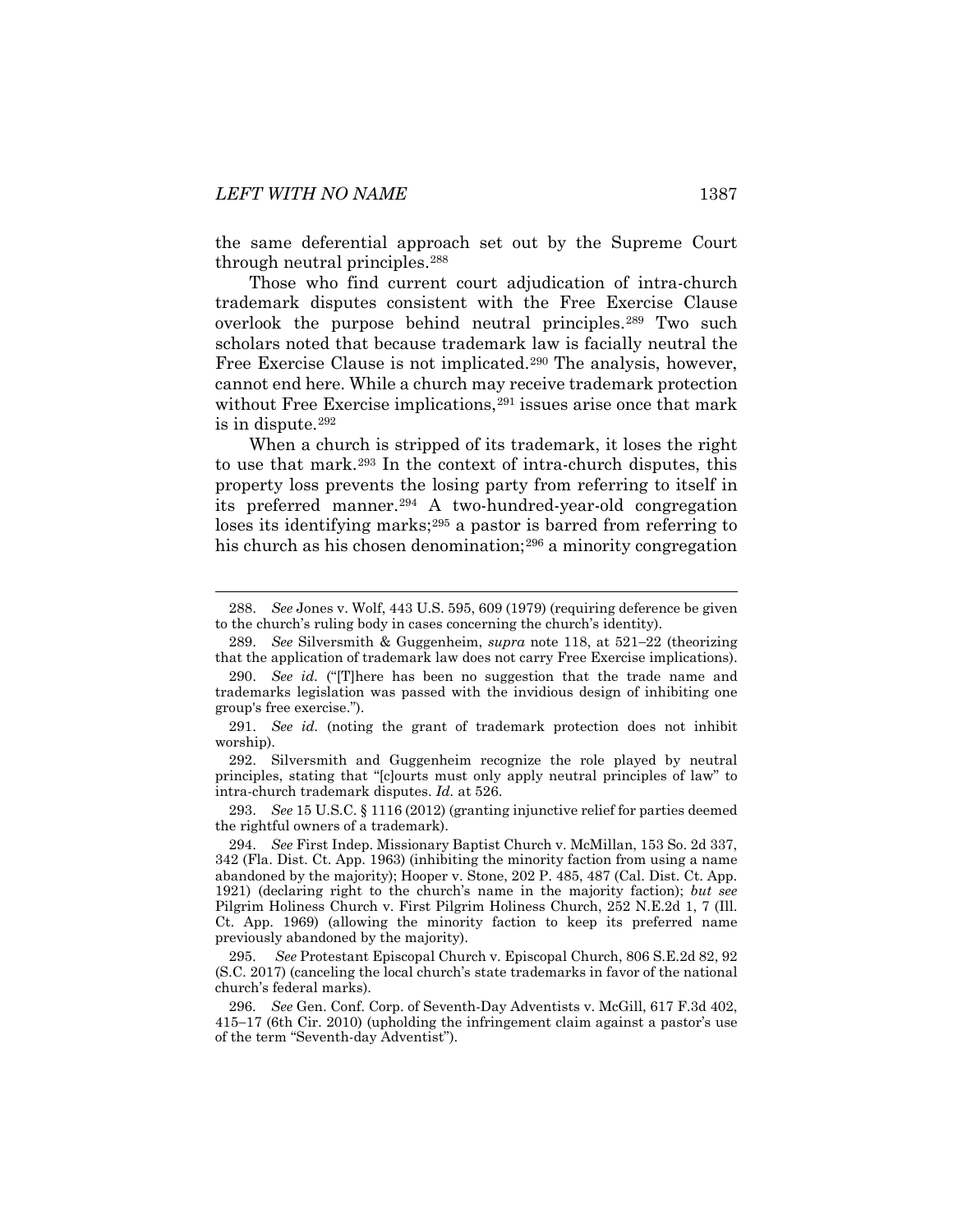can no longer use the name it has held for over sixty years.[297](#page-44-0) It is hard to deny that violations of the Free Exercise Clause have occurred in the previous examples.[298](#page-44-1) A church's exercise of religion is burdened when it is prevented from publicly identifying with its preferred name or mark.<sup>[299](#page-44-2)</sup> This type of burden on free exercise is the very thing neutral principles of law was created to avoid.[300](#page-44-3)

While it would be simpler to immediately apply trademark law to such disputes,<sup>[301](#page-44-4)</sup> constitutional concerns mandate a preemptive neutral principles analysis.[302](#page-44-5) If courts apply neutral principles they are prevented from ever applying trademark law, as neutral principles tells courts to cease involvement once ecclesiastical issues are known.[303](#page-44-6) The free exercise concern lies not with the trademark law itself, but with the property at issue−the inherently ecclesiastical trademark[.304](#page-44-7)

<span id="page-44-0"></span> <sup>297.</sup> *See* Lutheran Free Church v. Lutheran Free Church, 141 N.W.2d 827, 835−36 (Minn. 1966) (ruling against a minority faction who opposed the church's merger and sought to retain possession of the old name).

<span id="page-44-1"></span><sup>298.</sup> *See* Kedroff v. St. Nicholas Cathedral of Russian Orthodox Church, 344 U.S. 94, 116 (1952) (stressing the importance of a church's "power to decide for themselves, free from state interference, matters of church government as well as those of faith and doctrine").

<span id="page-44-2"></span><sup>299.</sup> *See* Fennelly, *supra* note [39,](#page-8-7) at 355−56 (noting that the Free Exercise Clause provides for church autonomy, including "the right to select their own leaders, define their own doctrines resolve their own disputes, and run their own institutions").

<span id="page-44-3"></span><sup>300.</sup> Presbyterian Church in U.S. v. Mary Elizabeth Blue Hull Mem'l Presbyterian Church, 393 U.S. 440, 449 (1969) (recognizing the role neutral principles play in preventing courts from violating the Free Exercise Clause).

<span id="page-44-4"></span><sup>301.</sup> *See* Silversmith & Guggenheim, *supra* note [118,](#page-19-7) at 525 (stating that courts are able to "simply resolve the trade-name issue on property grounds").

<span id="page-44-5"></span><sup>302.</sup> *See Protestant Episcopal Church*, 806 S.E.2d at 87 ("The court must first determine whether the property/corporate dispute will require the court to decide issues . . . actually ecclesiastical in nature.").

<span id="page-44-6"></span><sup>303.</sup> *See id.* (noting the court must cease involvement in the dispute once issues of polity or religion become apparent).

<span id="page-44-7"></span><sup>304.</sup> *See* All Saints Parish Waccamaw v. Protestant Episcopal Church, 685 S.E.2d 163, 172 (S.C. 2009) (cautioning courts to carefully analyze the property in dispute to determine whether it is a question of religious law rather than property law).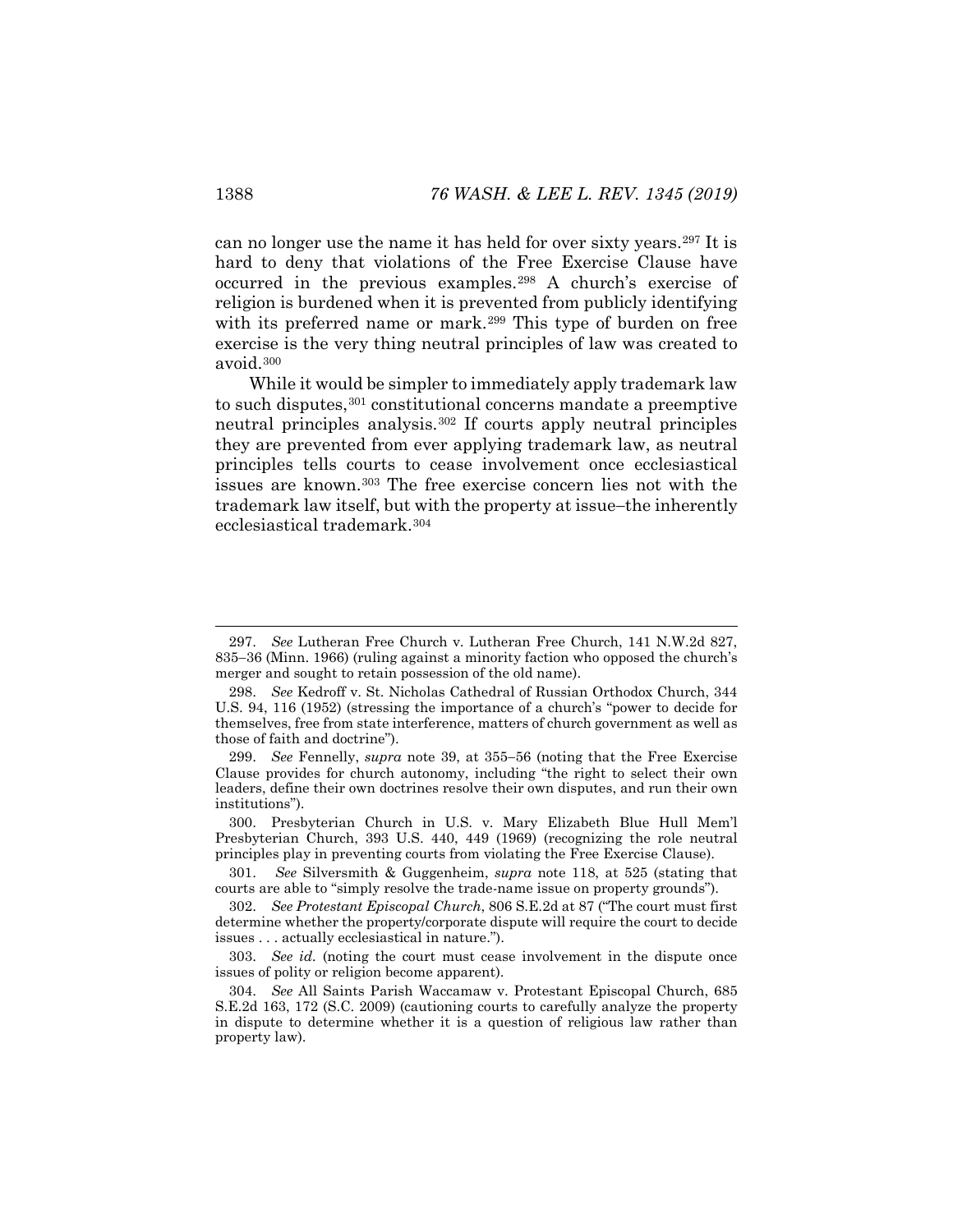While neutral principles of law is not a perfect approach, [305](#page-45-1) it is the framework given by the Supreme Court.<sup>[306](#page-45-2)</sup> All property cases, real and intellectual alike, should be subject to the same deferential approach afforded by neutral principles of law.[307](#page-45-3) Under current conditions, churches are left in purgatory over their rights to church trademarks.[308](#page-45-4) Religious institutions deserve a consistent framework that can be applied to a myriad of property disputes.[309](#page-45-5) A church schism is difficult enough without court intrusion.[310](#page-45-6) It was not by accident that the nation's founders included provisions for religious freedom and protection in the First Amendment.[311](#page-45-7) And while the Court responsible for the neutral principles approach worried that it would "increase the involvement of civil courts in church controversies,"[312](#page-45-8) the majority of the Supreme Court recognized that the need for a framework for such disputes outweighed concerns over religious entanglement.<sup>[313](#page-45-9)</sup>

<span id="page-45-0"></span>In a perfect world the Supreme Court would grant certiorari and clear up confusion surrounding intra-church trademark adjudication.[314](#page-45-10) For now, courts are left trying to fit a doctrine from

<span id="page-45-5"></span>309. *See Mary Elizabeth Blue Hull Mem'l Presbyterian Church*, 393 U.S. at 449 (noting the neutral principles approach's flexibility).

<span id="page-45-1"></span> <sup>305.</sup> *See* Jones v. Wolf, 443 U.S. 595, 610 (1979) (Powell, J., dissenting) (criticizing the majority's adoption of neutral principles that would "invite intrusion into church polity").

<sup>306.</sup> *See id.* at 602−03 (adopting the neutral principles approach).

<span id="page-45-3"></span><span id="page-45-2"></span><sup>307.</sup> *See id.* at 609 (noting that if the case required invasion of polity, "then the First Amendment requires that the . . . courts give deference to the presbyterial commission's determination of that church's identity").

<span id="page-45-4"></span><sup>308.</sup> *See supra* note [211](#page-32-7) (finding the state trademark claim continued in federal court); Silversmith & Guggenheim, *supra* note [118,](#page-19-7) at 525 (detailing conflicting opinions between the South Carolina Supreme Court and the Fourth Circuit over the same property dispute).

<span id="page-45-6"></span><sup>310.</sup> *See* Brief for 106 Religious Leaders as Amici Curiae in Support of Respondents' Petition For Rehearing at 17, Protestant Episcopal Church v. Episcopal Church, 806 S.E.2d 82 (S.C. 2017) (No. 15-000622) [hereinafter Brief for 106 Religious Leaders] (discussing the \$500 million property at stake in the fractured congregation's dispute).

<span id="page-45-7"></span><sup>311.</sup> *See supra* note [164](#page-25-8) (detailing instances of government interference in religious matters).

<span id="page-45-8"></span><sup>312.</sup> *See Wolf*, 443 U.S. at 611 (Powell, J., dissenting) (declaring that the neutral principles approach "departs from long-established precedents").

<span id="page-45-10"></span><span id="page-45-9"></span><sup>313.</sup> *See id.* at 605−06 (stating that the neutral principles approach does not '"inhibit' the free exercise of religion").

<sup>314.</sup> *See* Brief for 106 Religious Leaders, *supra* not[e 310,](#page-45-0) at 17−18 (noting the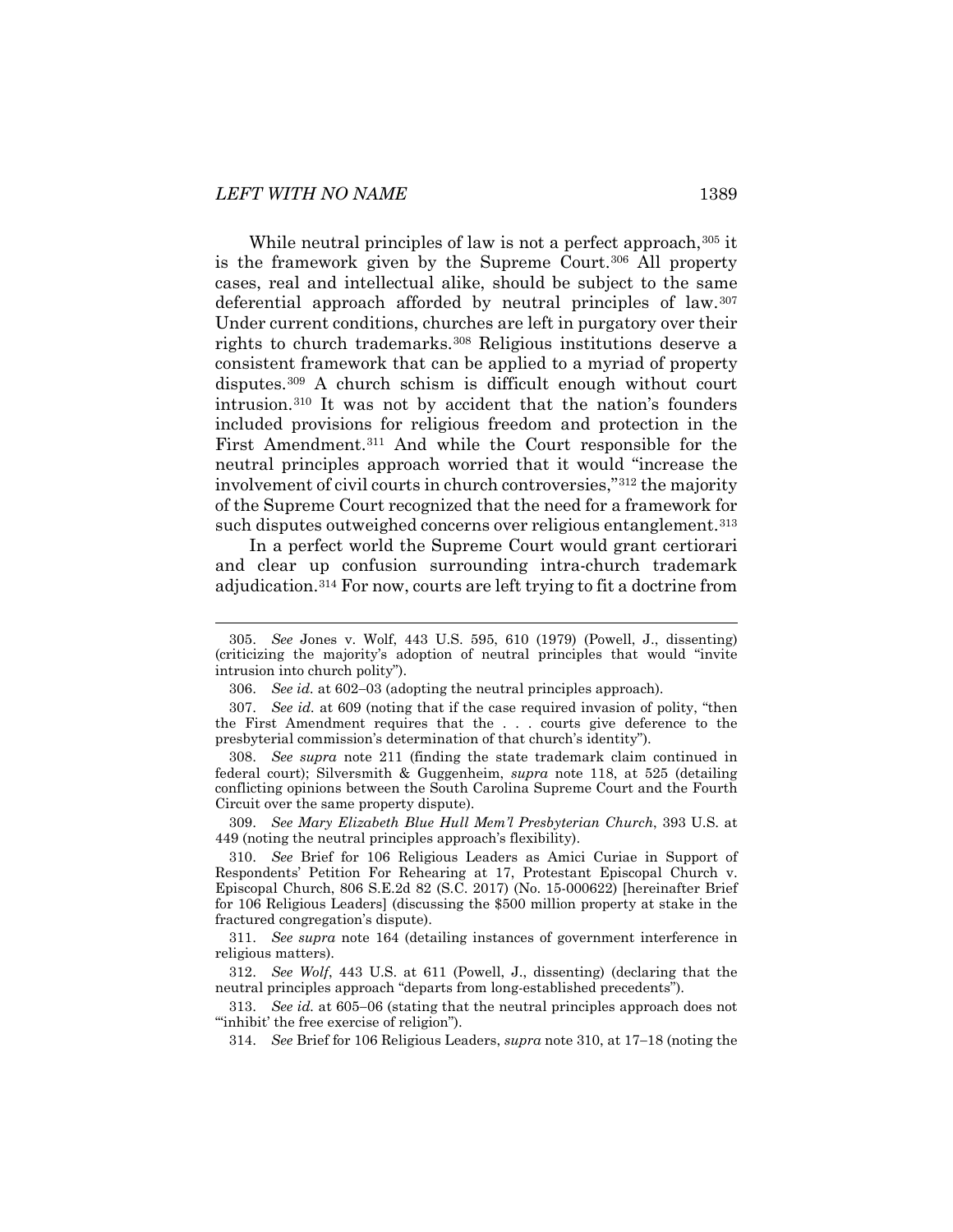<span id="page-46-0"></span>1979 to current intellectual property disputes mired in religious turmoil.<sup>[315](#page-46-1)</sup>

# *VI. Conclusion*

Supreme Court jurisprudence surrounding church real property disputes is subject to special rules to account for the complexities surrounding court involvement in a religious dispute.[316](#page-46-2) The neutral principles approach, adopted by the Supreme Court decades ago, is applied inconsistently to intellectual property by lower federal and state courts.[317](#page-46-3)

If the neutral principles approach were consistently applied, it would preclude court involvement in intra-church intellectual property disputes, specifically trademark disputes.<sup>[318](#page-46-4)</sup> Church trademarks, such as a church's name or symbol, are inherently ecclesiastical due to the association of the mark with the church's identity and religious beliefs.[319](#page-46-5) Court inquiry into intra-church trademark disputes violates the Free Exercise Clause of the First Amendment because it essentially tells one church faction, "You are the church," while telling the other, "You are not."[320](#page-46-6) In effect,

insecurity surrounding intra-church disputes that makes "many rounds of future litigation inevitable").

<span id="page-46-1"></span><sup>315.</sup> *See Wolf*, 443 U.S. at 602−09 (adopting the modern neutral principles framework).

<span id="page-46-2"></span><sup>316.</sup> *See Mary Elizabeth Blue Hull Mem'l Presbyterian Church*, 393 U.S. at 449 (approving of the neutral principles approach to avoid the ever-present hazards of inhibiting free exercise of religion).

<span id="page-46-3"></span><sup>317.</sup> *See* Gen. Conf. Corp. of Seventh-Day Adventists v. McGill, 617 F.3d 402, 408−10 (6th Cir. 2010) (failing to apply the neutral principles framework); Purcell v. Summers, 145 F.2d 979, 985−87 (4th Cir. 1944) (same); Protestant Episcopal Church v. Episcopal Church, 806 S.E.2d 82, 91−92 (S.C. 2017) (applying neutral principles to the real property dispute, but not to the trademark dispute).

<span id="page-46-4"></span><sup>318.</sup> *See supra* note[s 253](#page-38-6)−[255](#page-38-7) and accompanying text (discussing how neutral principles would prevent courts from delving into an ecclesiastical trademark dispute).

<span id="page-46-5"></span><sup>319.</sup> *See Simon*, *supra* note [135,](#page-21-11) at 312 (stating that churches turn to trademark law "because there is no other mechanism to adequately protect their identities").

<span id="page-46-6"></span><sup>320.</sup> *See McGill*, 617 F.3d at 408 (finding the defendant arguing that "the district court could not apply neutral principles of trademark law without resolving an underlying doctrinal dispute: to wit, who are the 'true' Seventh-day Adventists").